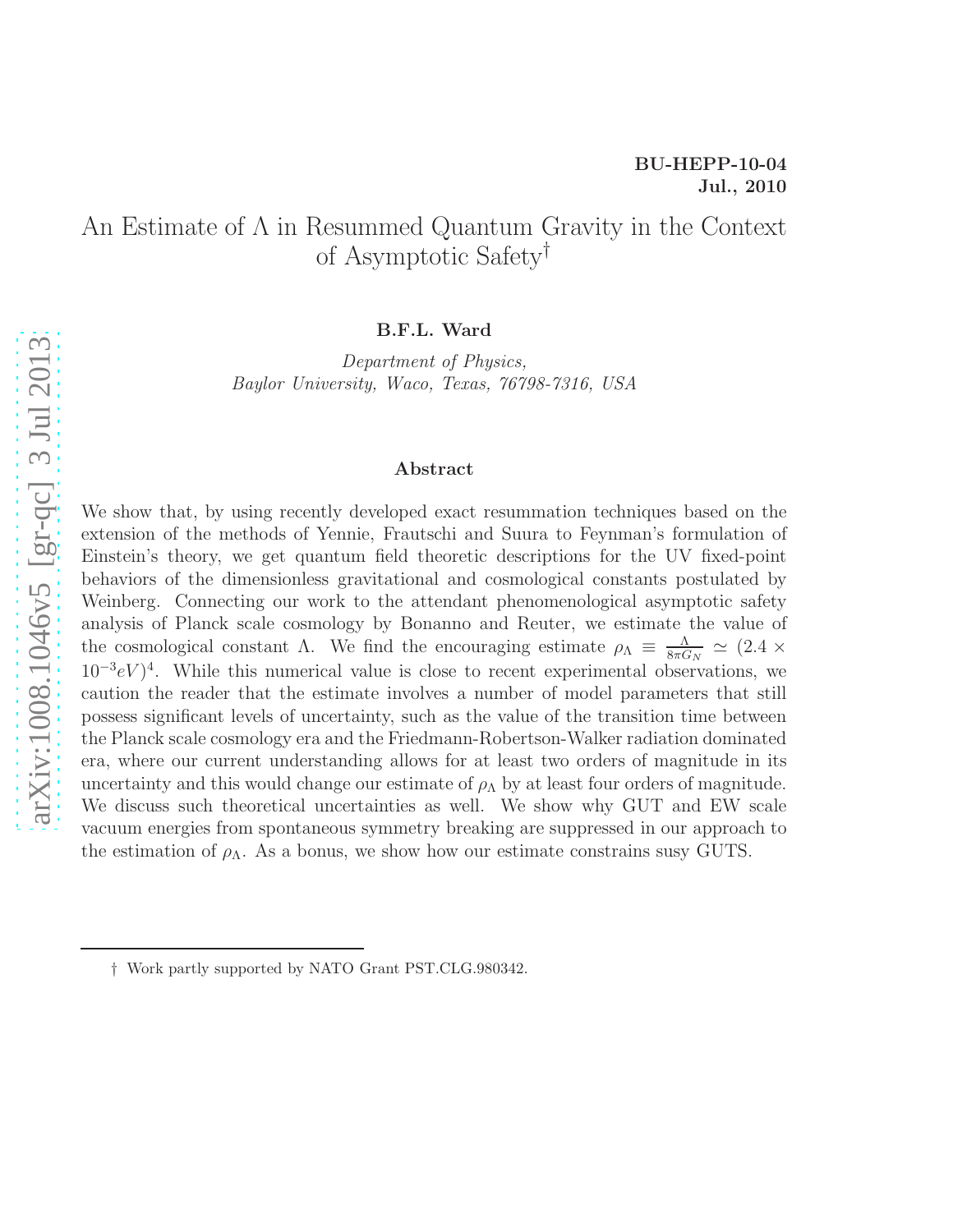## 1 Introduction

In Ref. [\[1\]](#page-33-0), Weinberg suggested that the general theory of relativity may have a non-trivial UV fixed point, with a finite dimensional critical surface in the UV limit, so that it would be asymptotically safe with an S-matrix that depends on only a finite number of observable parameters. In Refs. [\[2–](#page-33-1)[7\]](#page-33-2), strong evidence has been calculated using Wilsonian [\[8\]](#page-33-3) field-space exact renormalization group methods to support Weinberg's asymptotic safety hypothesis for the Einstein-Hilbert theory. As we review briefly below, in a parallel but independent development [\[9](#page-33-4)[–18\]](#page-33-5), we have shown [\[19\]](#page-34-0) that the extension of the amplitudebased, exact resummation theory of Ref. [\[20,](#page-34-1) [21\]](#page-34-2) to the Einstein-Hilbert theory leads to UV-fixed-point behavior for the dimensionless gravitational and cosmological constants, but with the added bonus that the resummed theory is actually UV finite when expanded in the resummed propagators and vertices to any finite order in the respective improved loop expansion. We have called the resummed theory resummed quantum gravity. More recently, more evidence for Weinberg's asymptotic safety behavior has been calculated using causal dynamical triangulated lattice methods in Ref.  $[22]$ <sup>[1](#page-1-0)</sup>. At this point, there is no known inconsistency between our analysis and those of the Refs. [\[2–](#page-33-1)[7,](#page-33-2) [22\]](#page-34-3).

We need to stress that the results in Refs.  $[2-7]$  $[2-7]$ , while impressive, involve cut-offs which remain in the results to varying degrees even for products such as that for the UV limits of the dimensionless gravitational and cosmological constants. In addition, the results in Refs. [\[2](#page-33-1)[–7\]](#page-33-2) retain some mild dependence on gauge parameters, again even for the product of the UV limits of the dimensionless gravitational and cosmological constants. Accordingly, henceforward, we refer to the approach in Refs. [\[2–](#page-33-1)[7\]](#page-33-2) as the 'phenomenological' asymptotic safety approach. What can be said is that dependencies are mild enough that the existence of the non-Gaussian UV fixed point found in these references is probably a physical result. But, until a rigorously cut-off independent and gauge invariant calculation corroborates these results, we cannot consider them final. Our approach offers such a calculation, as our results are both gauge invariant and cut-off independent. The results from Refs. [\[22\]](#page-34-3), involving, as they most certainly do, lattice constant-type artifact issues, are also only an indication of what the true continuum limit might realize – they too need to be corroborated by a rigorous calculation without the issues of finite size and other possible lattice artifacts to be considered final. Again, our approach offers an answer to these issues. The stage is therefore prepared for us to try to make contact with experiment, as such contact is the ultimate purpose of theoretical physics.

Toward this end, we note that, in Refs. [\[24,](#page-34-4) [25\]](#page-34-5), it has been argued that the attendant phenomenological asymptotic safety approach in Refs. [\[2–](#page-33-1)[7\]](#page-33-2) to quantum gravity may indeed provide a realization<sup>[2](#page-1-1)</sup> of the successful inflationary model  $[27, 28]$  $[27, 28]$  of cosmol-

<span id="page-1-0"></span><sup>&</sup>lt;sup>1</sup>We also note that the model in Ref. [\[23\]](#page-34-8) realizes many aspects of the effective field theory implied by the anomalous dimension of 2 at the UV-fixed point but it does so at the expense of violating Lorentz invariance.

<span id="page-1-1"></span><sup>&</sup>lt;sup>2</sup>The attendant choice of the scale  $k \sim 1/t$  used in Refs. [\[24,](#page-34-4) [25\]](#page-34-5) was also proposed in Ref. [\[26\]](#page-34-9).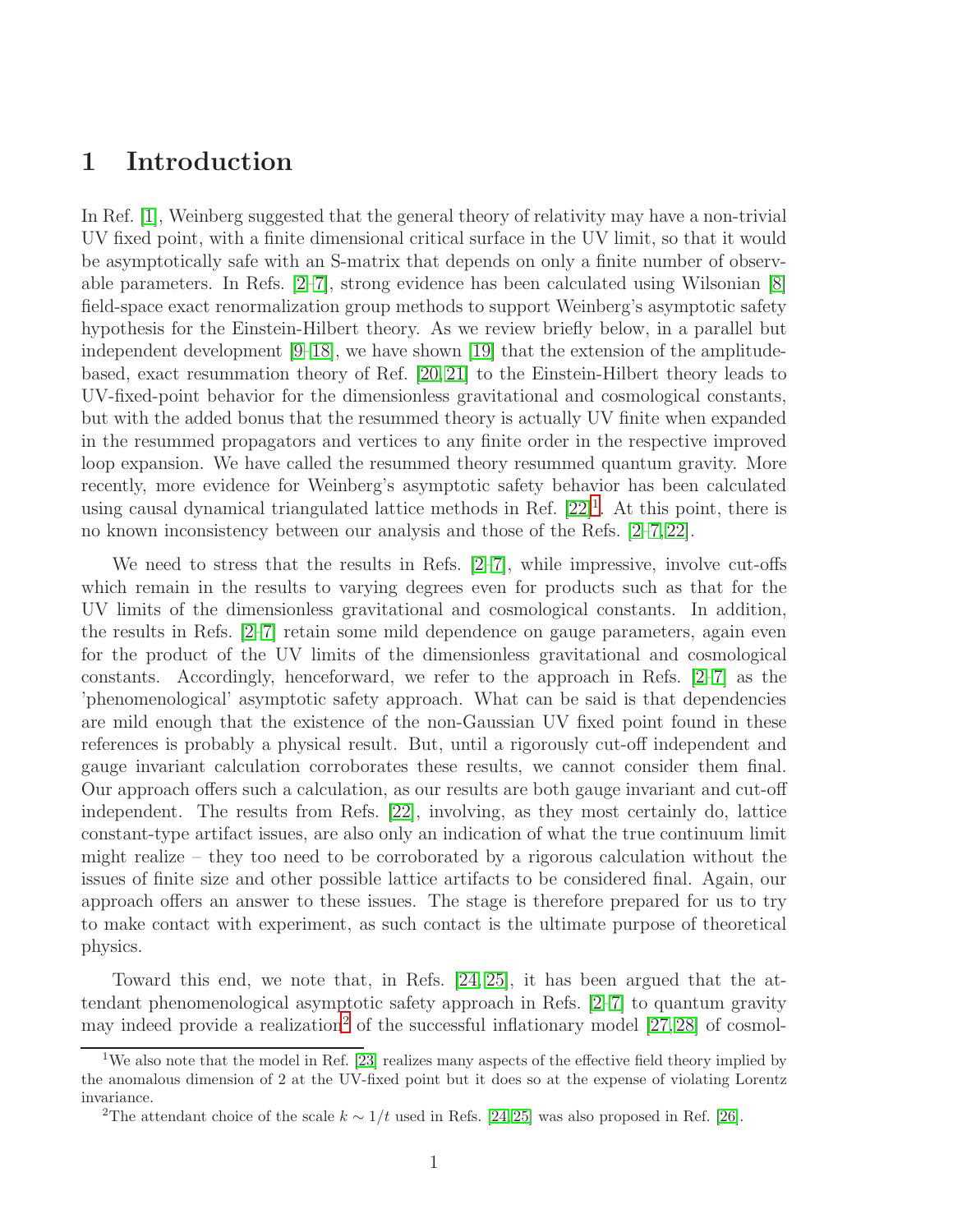ogy without the need of the as yet unseen inflaton scalar field: the attendant UV fixed point solution allows one to develop Planck scale cosmology that joins smoothly onto the standard Friedmann-Walker-Robertson classical descriptions so that then one arrives at a quantum mechanical solution to the horizon, flatness, entropy and scale free spectrum problems. In Ref. [\[19\]](#page-34-0), we have shown that, in the new resummed theory  $[9-18]$  $[9-18]$  of quantum gravity, we recover the properties as used in Refs. [\[24,](#page-34-4) [25\]](#page-34-5) for the UV fixed point of quantum gravity with the added results that we get "first principles" predictions for the fixed point values of the respective dimensionless gravitational and cosmological constants in their analysis. In what follows here, we carry the analysis one step further and arrive at an estimate for the observed cosmological constant  $\Lambda$  in the context of the Planck scale cosmology of Refs. [\[24,](#page-34-4) [25\]](#page-34-5). We comment on the reliability of the result as well, as it will be seen already to be relatively close to the observed value [\[29,](#page-34-10) [30\]](#page-34-11). While we obviously do not want to overdo the closeness to the experimental value, we do want to argue that this again gives, at the least, some more credibility to the new resummed theory as well as to the methods in Refs. [\[2–](#page-33-1)[7,](#page-33-2)[22\]](#page-34-3). More reflections on the attendant implications of the latter credibility in the search for an experimentally testable union of the original ideas of Bohr and Einstein will be taken up elsewhere [\[31\]](#page-34-12).

The discussion is organized as follows. We start by recapitulating the Planck scale cosmology presented phenomenologically in Refs. [\[24,](#page-34-4)[25\]](#page-34-5). This is done in the next section. We then review our results in Ref. [\[19\]](#page-34-0) for the dimensionless gravitational and cosmological constants at the UV fixed point. In the course of this latter review, which is done in Section 3, we give a new proof of the UV finiteness of the resummed quantum gravity theory for the sake of completeness. In Section 4, we then combine the Planck scale cosmology scenario in Refs. [\[24,](#page-34-4)[25\]](#page-34-5) with our results to estimate the observed value of the cosmological constant  $\Lambda$ . The Appendices contain relevant technical details.

### 2 Planck Scale Cosmology

More precisely, we recall the Einstein-Hilbert theory

$$
\mathcal{L}(x) = \frac{1}{2\kappa^2} \sqrt{-g} \left( R - 2\Lambda \right) \tag{1}
$$

where R is the curvature scalar, g is the determinant of the metric of space-time  $g_{\mu\nu}$ ,  $Λ$  is the cosmological constant and  $κ = \sqrt{8πG_N}$  for Newton's constant  $G_N$ . Using the phenomenological exact renormalization group for the Wilsonian [\[8\]](#page-33-3) coarse grained effective average action in field space, the authors in Ref. [\[24,](#page-34-4) [25\]](#page-34-5) have argued that the attendant running Newton constant  $G_N(k)$  and running cosmological constant  $\Lambda(k)$  approach UV fixed points as  $k$  goes to infinity in the deep Euclidean regime in the sense that  $k^2 G_N(k) \to g_*, \ \Lambda(k) \to \lambda_* k^2$  for  $k \to \infty$  in the Euclidean regime.

The contact with cosmology then proceeds as follows. Using a phenomenological connection between the momentum scale  $k$  characterizing the coarseness of the Wilso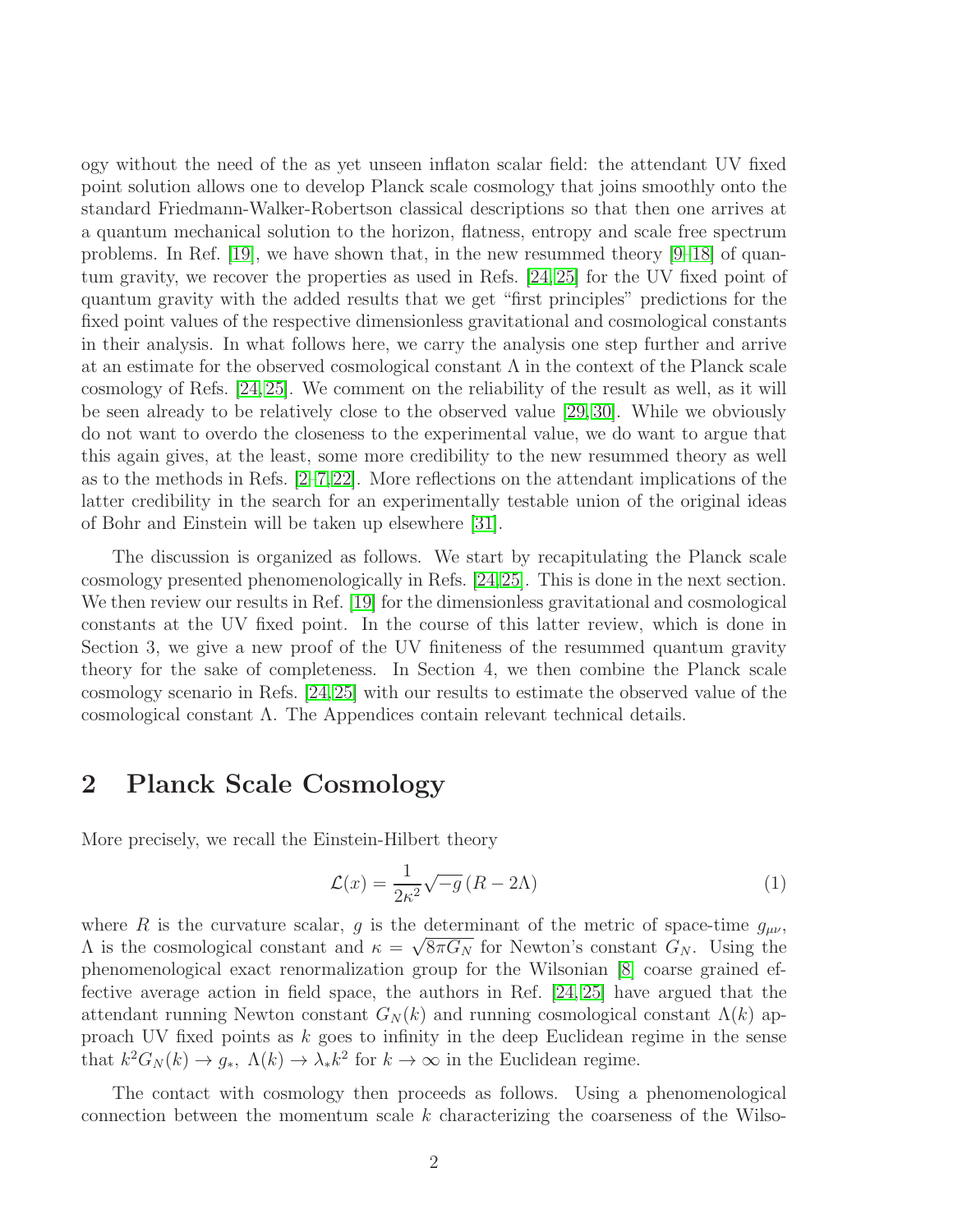nian graininess of the average effective action and the cosmological time  $t$ , the authors in Refs. [\[24,](#page-34-4) [25\]](#page-34-5) show that the standard cosmological equations admit of the following extension:

$$
(\frac{\dot{a}}{a})^2 + \frac{K}{a^2} = \frac{1}{3}\Lambda + \frac{8\pi}{3}G_N\rho
$$
  
\n
$$
\dot{\rho} + 3(1+\omega)\frac{\dot{a}}{a}\rho = 0
$$
  
\n
$$
\dot{\Lambda} + 8\pi\rho\dot{G}_N = 0
$$
  
\n
$$
G_N(t) = G_N(k(t))
$$
  
\n
$$
\Lambda(t) = \Lambda(k(t))
$$
\n(2)

in a standard notation for the density  $\rho$  and scale factor  $a(t)$  with the Robertson-Walker metric representation as

$$
ds^{2} = dt^{2} - a(t)^{2} \left( \frac{dr^{2}}{1 - Kr^{2}} + r^{2} (d\theta^{2} + \sin^{2} \theta d\phi^{2}) \right)
$$
 (3)

so that  $K = 0, 1, -1$  correspond respectively to flat, spherical and pseudo-spherical 3spaces for constant time t. Here, the equation of state is taken as

<span id="page-3-0"></span>
$$
p(t) = \omega \rho(t),\tag{4}
$$

where  $p$  is the pressure. In Refs. [\[24,](#page-34-4)[25\]](#page-34-5) the functional relationship between the respective momentum scale  $k$  and the cosmological time  $t$  is determined phenomenologically via

$$
k(t) = \frac{\xi}{t} \tag{5}
$$

for some positive constant  $\xi$  determined from requirements on physically observable predictions.

Using the UV fixed points as discussed above for  $k^2 G_N(k) \equiv g_*$  and  $\Lambda(k)/k^2 \equiv \lambda_*$ obtained from their phenomenological, exact renormalization group (asymptotic safety) analysis, the authors in Refs. [\[24,](#page-34-4) [25\]](#page-34-5) show that the system in [\(2\)](#page-3-0) admits, for  $K = 0$ , a solution in the Planck regime where  $0 \le t \le t_{\text{class}}$ , with  $t_{\text{class}}$  a "few" times the Planck time  $t_{Pl}$ , which joins smoothly onto a solution in the classical regime,  $t > t_{\text{class}}$ , which coincides with standard Friedmann-Robertson-Walker phenomenology but with the hori-zon, flatness, scale free Harrison-Zeldovich spectrum, and entropy<sup>[3](#page-3-1)</sup> problems all solved purely by Planck scale quantum physics.

While the dependencies of the fixed-point results  $g_*, \lambda_*$  on the cut-offs used in the Wilsonian coarse-graining procedure, for example, make the phenomenological nature of

<span id="page-3-1"></span><sup>&</sup>lt;sup>3</sup>Here, we should note that, to solve the entropy problem, the authors in Ref. [\[25\]](#page-34-5) retain the general form of the requirement from Bianchi's identity so that the second and third relations in [\(2\)](#page-3-0) are combined to  $\dot{\rho} + 3(1+\omega)\frac{\dot{a}}{a}\rho = -\frac{\dot{\Lambda}+8\pi\rho G_N}{8\pi G_N}$ ; we discuss this in more detail in Sect. 4.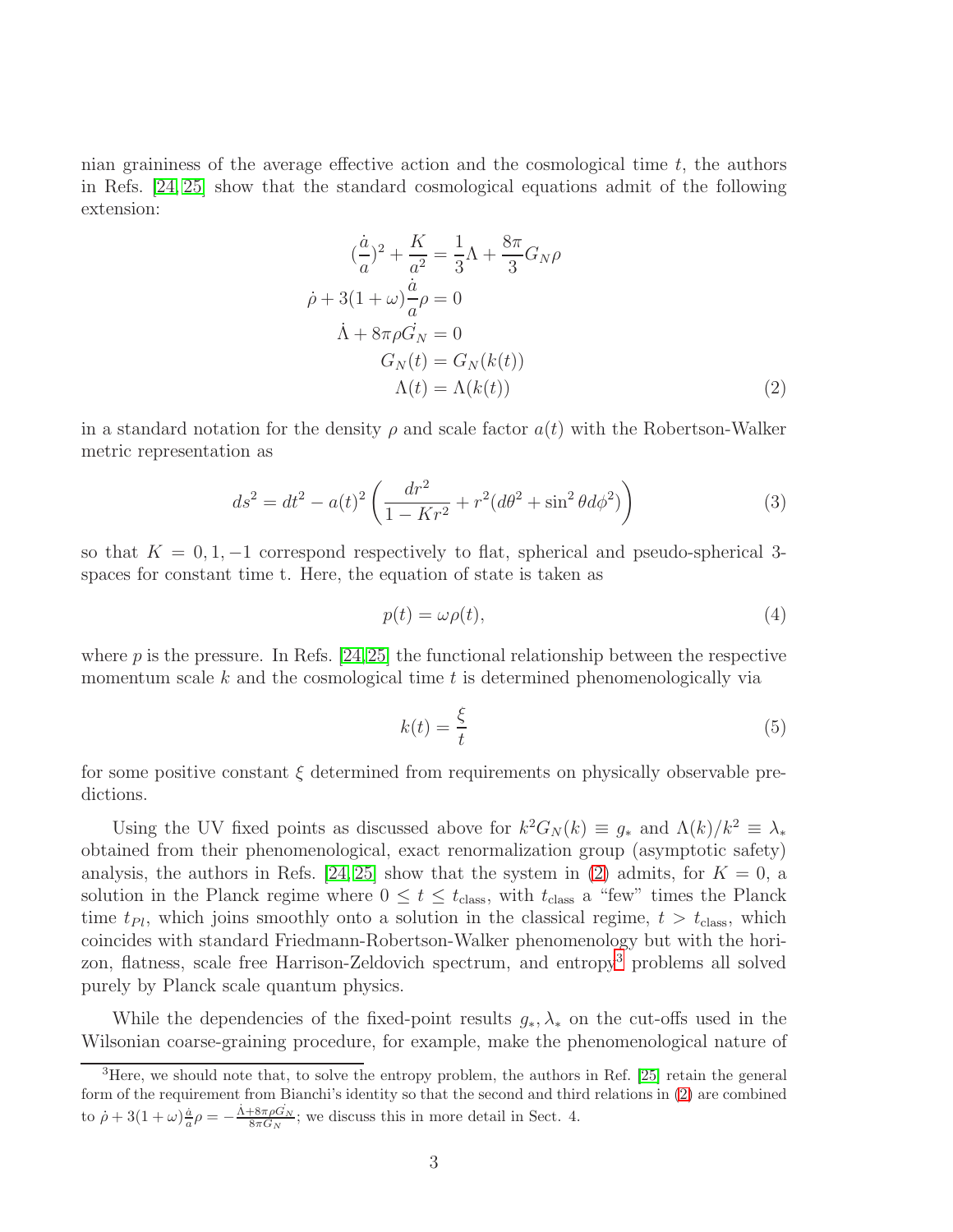the analyses in Refs. [\[24,](#page-34-4) [25\]](#page-34-5) manifest, we note that the key properties of  $g_*, \lambda_*$  used for these analyses are that the two UV limits are both positive and that the product  $g_*\lambda_*$ is only mildly cut-off/threshold function dependent. Here, we review the predictions in Refs. [\[19\]](#page-34-0) for these UV limits as implied by resummed quantum gravity theory as presented in [\[9–](#page-33-4)[18\]](#page-33-5) and show how to use them to predict the current value of  $\Lambda$ . In view of the lack of familiarity of the resummed quantum gravity theory, we start the next section with a review of its basic principles in the interest of making the discussion self-contained.

#### 3  $q_*$  and  $\lambda_*$  in Resummed Quantum Gravity

We start with the prediction for  $g_*$ , which we already presented in Refs. [\[9](#page-33-4)[–19\]](#page-34-0). Given that the theory we use is not very familiar, we recapitulate the main steps in the calculation in the interest of completeness.

More specifically, as the graviton couples to a an elementary particle in the infrared regime which we shall resum independently of the particle's spin, we may use a scalar field to develop the required calculational framework. The extension to spinning particles will then be straightforward. Thus, we start with the Lagrangian density for the basic scalar-graviton system which was considered by Feynman in Refs. [\[32,](#page-34-13) [33\]](#page-34-14):

$$
\mathcal{L}(x) = -\frac{1}{2\kappa^2} R \sqrt{-g} + \frac{1}{2} \left( g^{\mu\nu} \partial_{\mu} \varphi \partial_{\nu} \varphi - m_o^2 \varphi^2 \right) \sqrt{-g}
$$
  
\n
$$
= \frac{1}{2} \left\{ h^{\mu\nu,\lambda} \bar{h}_{\mu\nu,\lambda} - 2 \eta^{\mu\mu'} \eta^{\lambda\lambda'} \bar{h}_{\mu,\lambda,\lambda'} \eta^{\sigma\sigma'} \bar{h}_{\mu'\sigma,\sigma'} \right\}
$$
  
\n
$$
+ \frac{1}{2} \left\{ \varphi_{,\mu} \varphi^{,\mu} - m_o^2 \varphi^2 \right\} - \kappa h^{\mu\nu} \left[ \overline{\varphi_{,\mu} \varphi_{,\nu}} + \frac{1}{2} m_o^2 \varphi^2 \eta_{\mu\nu} \right]
$$
  
\n
$$
- \kappa^2 \left[ \frac{1}{2} h_{\lambda\rho} \bar{h}^{\rho\lambda} \left( \varphi_{,\mu} \varphi^{,\mu} - m_o^2 \varphi^2 \right) - 2 \eta_{\rho\rho'} h^{\mu\rho} \bar{h}^{\rho'\nu} \varphi_{,\mu} \varphi_{,\nu} \right] + \cdots
$$
  
\n(6)

<span id="page-4-1"></span>Here,  $\varphi(x)$  can be identified as the physical Higgs field as our representative scalar field for matter,  $\varphi(x)_{,\mu} \equiv \partial_{\mu}\varphi(x)$ , and  $g_{\mu\nu}(x) = \eta_{\mu\nu} + 2\kappa h_{\mu\nu}(x)$  where we follow Feynman and expand about Minkowski space so that  $\eta_{\mu\nu} = diag\{1, -1, -1, -1\}$ . Following Feynman, we have introduced the notation  $\bar{y}_{\mu\nu} \equiv \frac{1}{2}$  $\frac{1}{2}(y_{\mu\nu}+y_{\nu\mu}-\eta_{\mu\nu}y_{\rho}^{\rho})$  for any tensor  $y_{\mu\nu}^4$  $y_{\mu\nu}^4$ . The bare(renormalized) mass of our otherwise free Higgs field is  $m<sub>o</sub>(m)$  and for the moment we set the small observed [\[29,](#page-34-10) [30\]](#page-34-11) value of the cosmological constant to zero so that our quantum graviton,  $h_{\mu\nu}$ , has zero rest mass. We return to the latter point, however, when we discuss phenomenology. Feynman [\[32,](#page-34-13) [33\]](#page-34-14) has essentially worked out the Feynman rules for [\(6\)](#page-4-1), including the rule for the famous Feynman-Faddeev-Popov [\[32,](#page-34-13)[34,](#page-34-15)[35\]](#page-34-16) ghost contribution needed for unitarity with the fixing of the gauge (we use the gauge of Feyn-man in Ref. [\[32\]](#page-34-13),  $\partial^{\mu} \bar{h}_{\nu\mu} = 0$ , so for this material we refer to Refs. [\[32,](#page-34-13) [33\]](#page-34-14). Accordingly, we turn now directly to the quantum loop corrections in the theory in [\(6\)](#page-4-1).

<span id="page-4-0"></span><sup>&</sup>lt;sup>4</sup>Our conventions for raising and lowering indices in the second line of [\(6\)](#page-4-1) are the same as those in Ref. [\[33\]](#page-34-14).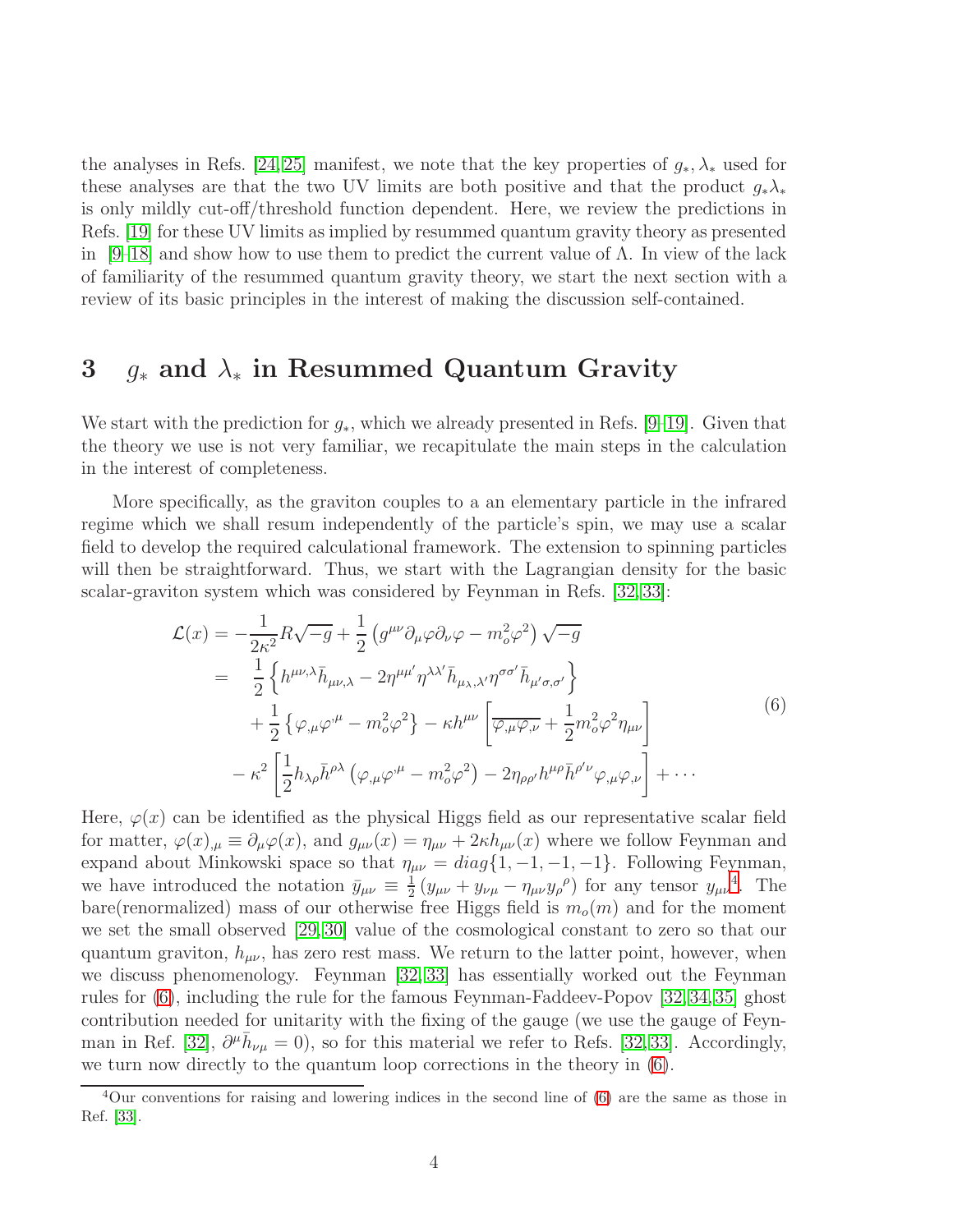

<span id="page-5-0"></span>Figure 1: Graviton loop contributions to the scalar propagator.  $q$  is the 4-momentum of the scalar.

Referring to Fig. [1,](#page-5-0) we have shown in Refs. [\[9](#page-33-4)[–18\]](#page-33-5) that the large virtual IR effects in the respective loop integrals for the scalar propagator in quantum general relativity can be resummed to the exact result

 $\it i$ 

$$
\Delta'_{F}(k) = \frac{i}{k^2 - m^2 - \Sigma_s(k) + i\epsilon}
$$
  
= 
$$
\frac{ie^{B''_g(k)}}{k^2 - m^2 - \Sigma'_s + i\epsilon}
$$
  
\equiv 
$$
i\Delta'_{F}(k)|_{\text{resummed}}
$$
 (7)

<span id="page-5-1"></span>for  $(\Delta = k^2 - m^2)$ 

$$
B''_g(k) = -2i\kappa^2 k^4 \frac{\int d^4\ell}{16\pi^4} \frac{1}{\ell^2 - \lambda^2 + i\epsilon}
$$
  

$$
\frac{1}{(\ell^2 + 2\ell k + \Delta + i\epsilon)^2}
$$
  

$$
= \frac{\kappa^2 |k^2|}{8\pi^2} \ln \left( \frac{m^2}{m^2 + |k^2|} \right),
$$
 (8)

<span id="page-5-2"></span>where the latter form holds for the UV(deep Euclidean) regime, so that  $(7)$  falls faster than any power of  $|k^2|$  – by Wick rotation, the identification  $-|k^2| \equiv k^2$  in the deep Euclidean regime gives immediate analytic continuation to the result in the last line of [\(8\)](#page-5-2) when the usual  $-i\epsilon$ ,  $\epsilon \downarrow 0$ , is appended to  $m^2$ . An analogous result [\[9\]](#page-33-4) holds for m=0; we show this in our Appendix 1 for completeness. Here,  $-i\Sigma_s(k)$  is the 1PI scalar selfenergy function so that  $i\Delta'_F(k)$  is the exact scalar propagator. As  $\Sigma'_s$  starts in  $\mathcal{O}(\kappa^2)$ , we may drop it in calculating one-loop effects. It follows that, when the respective analogs of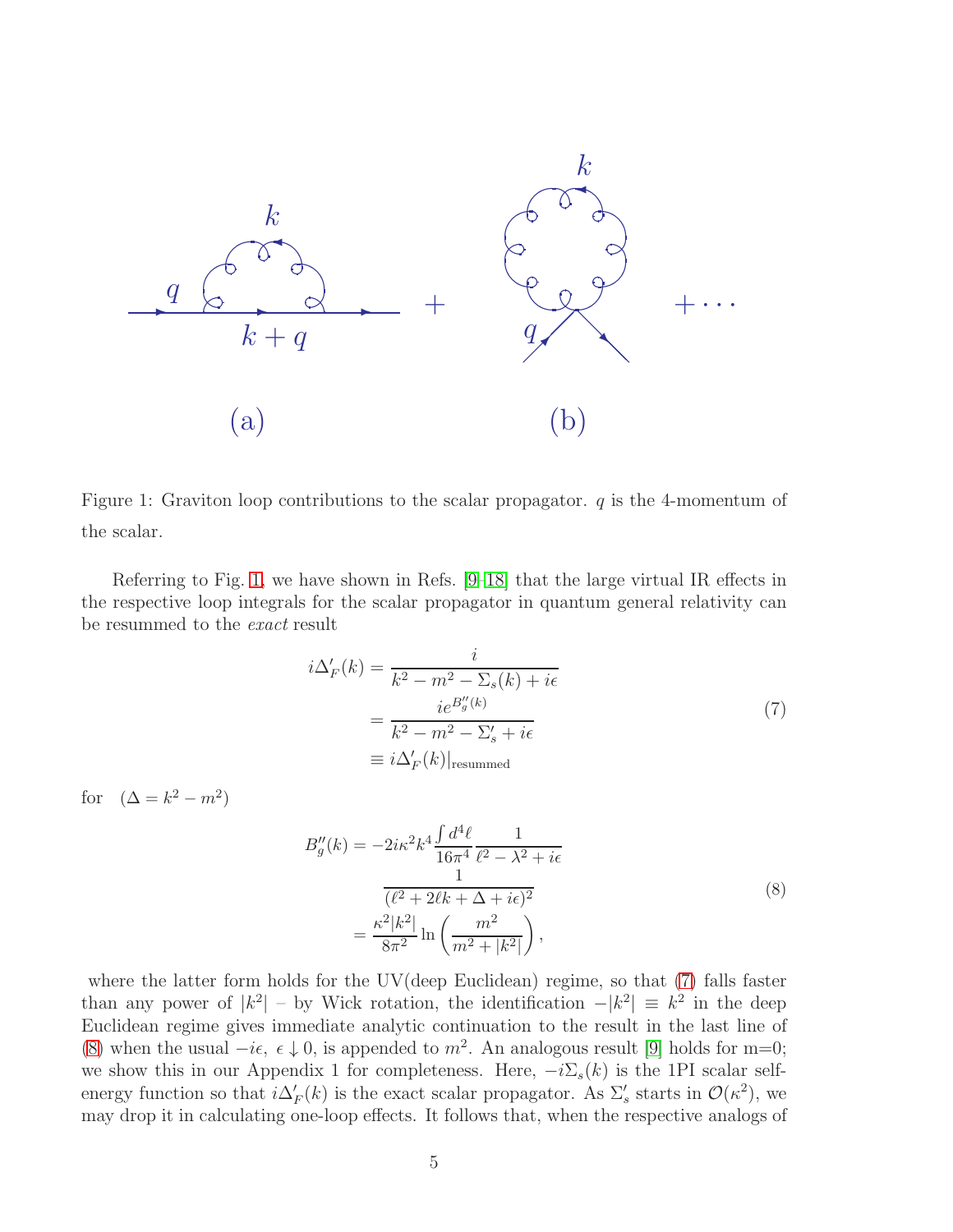[\(7\)](#page-5-1) are used for the elementary particles, one-loop corrections are finite. It can be shown actually that the use of our resummed propagators renders all quantum gravity loops UV finite [\[9](#page-33-4)[–18\]](#page-33-5). We have called this representation of the quantum theory of general relativity resummed quantum gravity (RQG).

We stress that [\(7\)](#page-5-1) is not limited to the regime where  $k^2 \cong m^2$  but is an identity that holds for all  $k^2$ . This is readily shown as follows. If we invert both sides of  $(7)$  we get

<span id="page-6-1"></span>
$$
\Delta_F^{-1}(k) - \Sigma_s(k) = (\Delta_F^{-1}(k) - \Sigma'_s(k))e^{-B''_g(k)}
$$
\n(9)

where the free inverse propagator is  $\Delta_F^{-1}(k) = \Delta(k) + i\epsilon$ . We introduce here the loop expansions

<span id="page-6-2"></span>
$$
\Sigma_s(k) = \sum_{n=1}^{\infty} \Sigma_{s,n}(k),\tag{10}
$$

$$
\Sigma_s'(k) = \sum_{n=1}^{\infty} \Sigma_{s,n}'(k)
$$
\n(11)

and we get, from elementary algebra, the exact relation

<span id="page-6-0"></span>
$$
-\Sigma_{s,n}(k) = -\sum_{j=0}^{n} \Sigma'_{s,j}(k) \left(-B''_g(k)\right)^{n-j} / (n-j)!
$$
 (12)

where we define for convenience  $-\Sigma_{s,0}(k) = -\Sigma'_{s,0}(k) = \Delta_F^{-1}(k)$  and  $\mathcal{A}_{s,n}$  is the n-loop contribution to  $\mathcal{A}_s$ . This proves that every Feynman diagram contribution to  $\Sigma_s(k)$  corresponds to a unique contribution to  $\Sigma_s'(k)$  to all orders in  $\kappa^2/(4\pi)$  for all values of  $k^2$ . QED.

The key question is whether the terms which we have extracted from the Feynman series in [\(12\)](#page-6-0) were actually in that series. When we take the limit that  $k^2 \to m^2$ , the result is known to be valid from the discussion in Ref. [\[36\]](#page-35-0) where the same result for the respective exponentiating virtual infrared divergence in [\(8\)](#page-5-2) is obtained. Indeed, one generally has to introduce a regulator for the IR divergence and one shows that the terms which diverge as the regulator vanishes exponentiate in the factor  $B''_g(k)$ . When  $k^2 \neq m^2$ , the IR divergence is regulated by  $\Delta(k)$ , so that we can use  $\Delta(k)$  as our IR regulator. We can then isolate that part of the amplitude which diverges when  $\Delta(k) \to 0$  when the UV divergences are themselves regulated, by n-dimensional methods [\[37\]](#page-35-1) for example, so that they remain finite in this limit. At this point we stress the following: when we impose a gauge invariant regulator for the UV regime, to any finite order in the loop expansion, all UV divergences are regulated to finite results. If we then resum the IR dominant terms in this the UV-regulated theory, that resummation is valid independent of whether or not the theory is UV renormalizable, as the theory is finite order by order in the loop expansion in the UV when the UV regulator is imposed independent of whether or not it is renormalizable. The latter issue arises only if we remove the UV regulator. What we show now is that, after the IR resummation, the UV regulator can be removed and the UV regime remains finite order by order in the loop expansion after the IR resummation.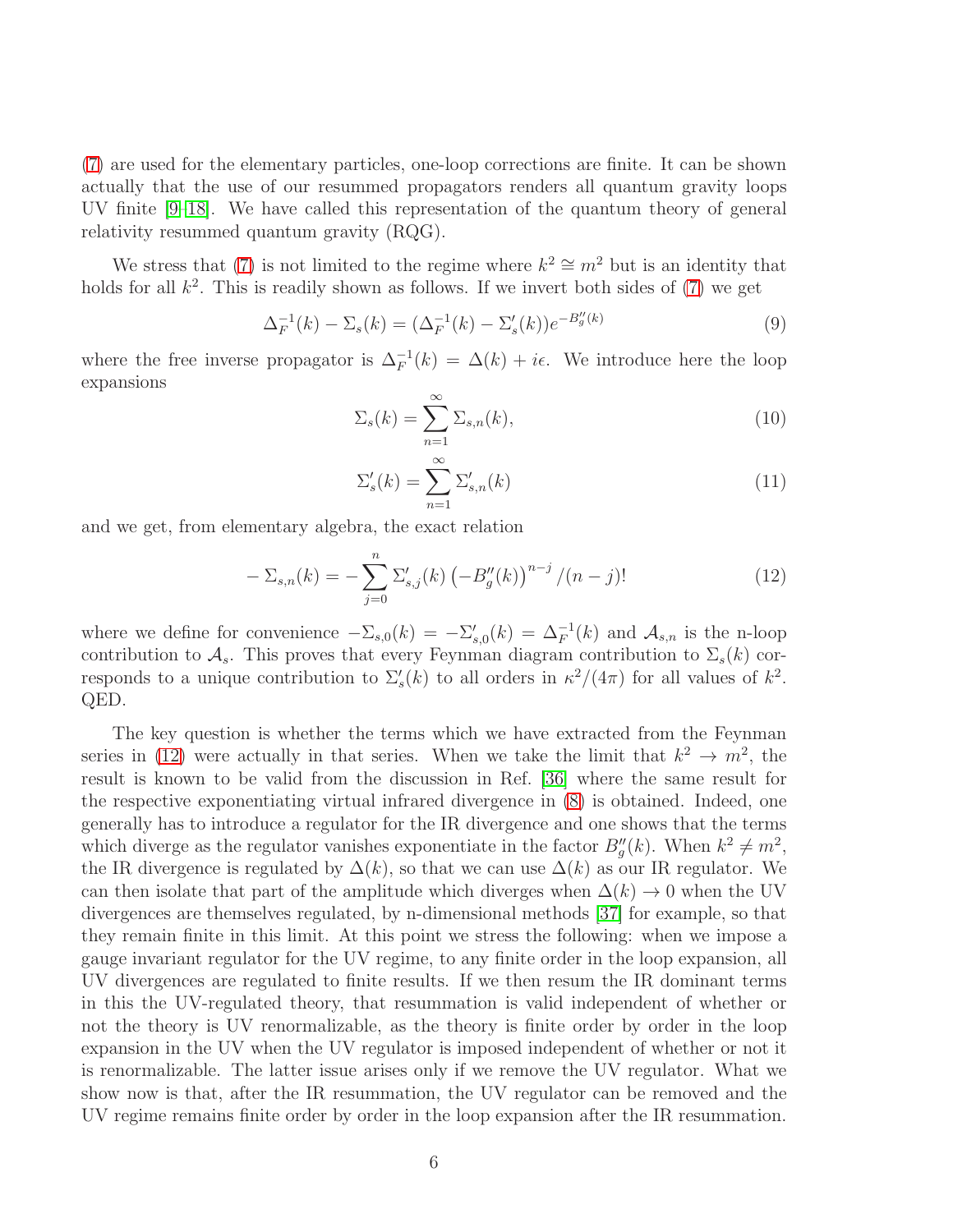We call attention as well to the close analogy between our use of IR resummation in the presence of n-dimensional UV regularization to study the UV limit of quantum gravity with the use of exact Wilsonian coarse graining in Refs. [\[2–](#page-33-1)[7\]](#page-33-2) to arrive at an effective average action for any given scale  $k$  which has both an IR cut-off for momentum scales much smaller than  $k$  and a UV cut-off for momentum scales much larger than  $k$ so that the resulting field-space renormalization group equation is well-defined even for a non-renormalizable theory like quantum gravity. In both cases the UV limit can be studied by taking the UV limit of the resulting non-perturbative solution and in both cases the same result obtains: a non-Gaussian UV fixed point is found, as we present below.

To show that [\(7\)](#page-5-1) holds with  $B''_g(k)$  given by the expression in [\(8\)](#page-5-2), we proceed as follows. We represent the respective m-loop contribution as defined above to the proper self-energy contribution to the inverse propagator as

<span id="page-7-0"></span>
$$
i\Sigma_{s,m}(p) = \frac{1}{m!} \int \cdots \int \prod_{i=1}^{m} \frac{d^n k_i}{k_i^2 - \lambda^2 + i\epsilon} \rho_m(k_1, \cdots, k_m)
$$
 (13)

where  $n$  is the analytically continued dimension of space-time to regulate UV divergences and the function  $\rho_m$  is symmetric under the interchange of any two of the m virtual graviton n-momenta that are exchanged in [\(13\)](#page-7-0), by the Bose symmetry obeyed by the spin 2 gravitons and the symmetry of the respective multiple integration volume. Here is the point in the discussion where the power of exact rearrangement techniques such as those in Ref. [\[20,](#page-34-1) [21\]](#page-34-2) enters. For the case  $m = 1$ , let  $S''_g(k)\rho_0$  represent the leading contribution in the the limit  $k \to 0$  to  $\rho_1$ . We have

<span id="page-7-1"></span>
$$
\rho_1(k) = S_g''(k)\rho_0 + \beta_1(k) \tag{14}
$$

where this equation is *exact* and serves to define  $\beta_1$  if we specify  $S''_g(k)$ , the soft graviton emission factor, and recall that

<span id="page-7-2"></span>
$$
\rho_0 = i \Sigma_{s,0}(p) = -i \Delta_F(p)^{-1}.
$$
\n(15)

This can be determined from the Feynman rules for the Feynman [\[9,](#page-33-4)[32,](#page-34-13)[33\]](#page-34-14) formulation of the scalar-graviton system in [\(6\)](#page-4-1) or one can also use the off-shell extension of the formulas in Ref. [\[36\]](#page-35-0). We get [\[9\]](#page-33-4)

<span id="page-7-3"></span>
$$
S''_g(p, p, k) = \frac{1}{(2\pi)^4} \frac{i\frac{1}{2}(\eta^{\mu\nu}\eta^{\bar{\mu}\bar{\nu}} + \eta^{\mu\bar{\nu}}\eta^{\bar{\mu}\nu} - \eta^{\mu\bar{\mu}}\eta^{\nu\bar{\nu}})(-i\kappa p_{\bar{\mu}})(2ip_{\mu})(-i\kappa p'_{\bar{\nu}})(2ip'_{\nu})}{(k^2 - 2kp + \Delta + i\epsilon)(k^2 - 2kp' + \Delta' + i\epsilon)}\Big|_{p=p'} = \frac{2i\kappa^2 p^4}{16\pi^4} \frac{1}{(k^2 - 2kp + \Delta + i\epsilon)^2}
$$
(16)

where  $\Delta' = p'^2 - m^2$ . To see this, from Fig. [1,](#page-5-0) note that the Feynman rules [\[9,](#page-33-4)[32,](#page-34-13)[33\]](#page-34-14) give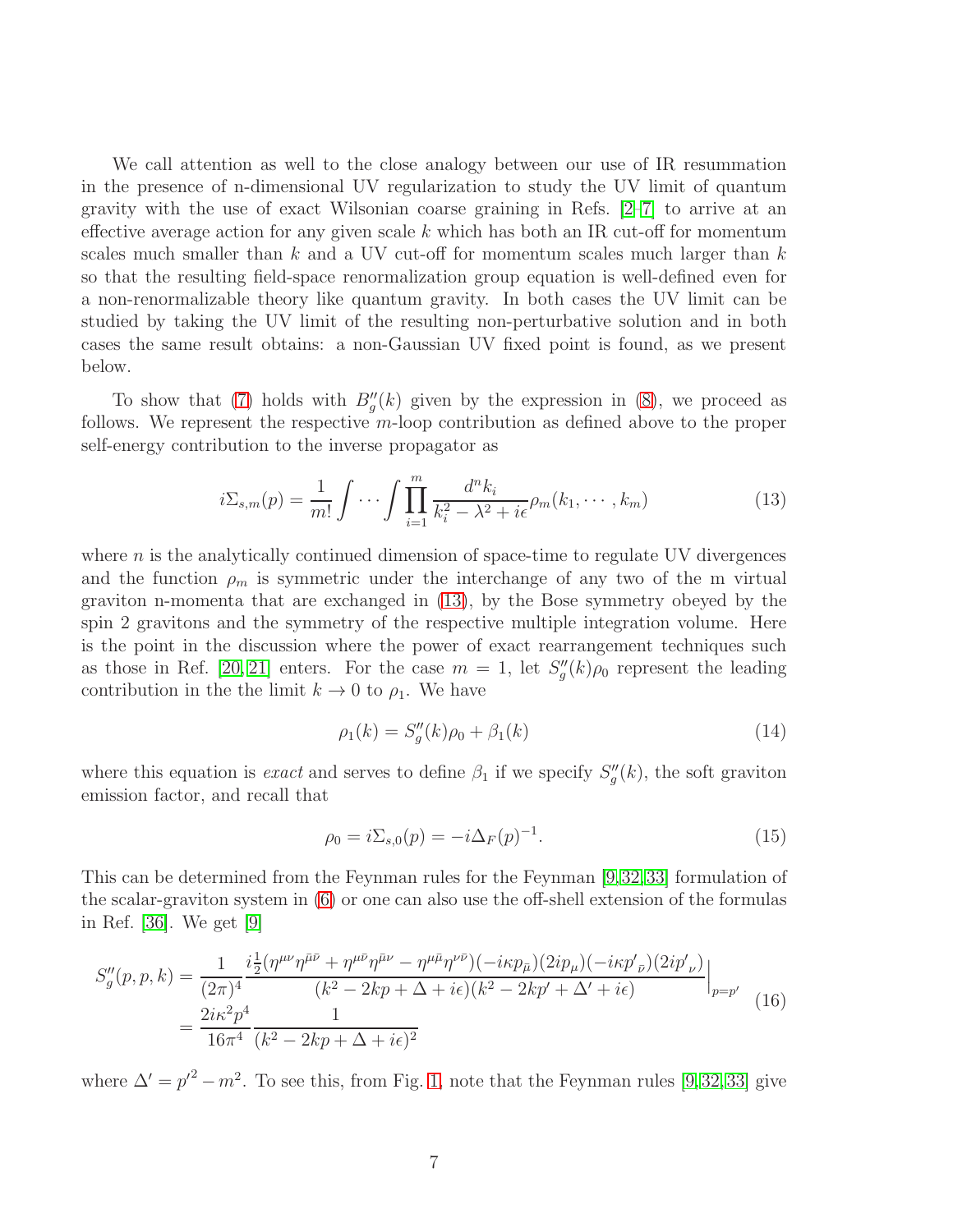us the following result

<span id="page-8-0"></span>
$$
i\Sigma_{s,1}(p) = \left\{ -\frac{\int d^nk}{(2\pi)^4} i v_3(p, p - k)_{\mu\bar{\mu}} \frac{i}{(p - k)^2 - m^2 + i\epsilon} i v_3(p - k, p')_{\nu\bar{\nu}} \n\frac{i\frac{1}{2}(\eta^{\mu\nu}\eta^{\bar{\mu}\bar{\nu}} + \eta^{\mu\bar{\nu}}\eta^{\bar{\mu}\nu} - \eta^{\mu\bar{\mu}}\eta^{\nu\bar{\nu}})}{k^2 - \lambda^2 + i\epsilon} \n- \frac{\int d^nk}{2(2\pi)^4} i v_4(p, p')_{\mu\bar{\mu};\nu\bar{\nu}} \frac{i\frac{1}{2}(\eta^{\mu\nu}\eta^{\bar{\mu}\bar{\nu}} + \eta^{\mu\bar{\nu}}\eta^{\bar{\mu}\nu} - \eta^{\mu\bar{\mu}}\eta^{\nu\bar{\nu}})}{k^2 - \lambda^2 + i\epsilon} \right\}\Big|_{p=p'},
$$
\n(17)

where we have defined from the Feynman rules the respective 3-point( $h\varphi\varphi$  and 4-point( $hh\varphi\varphi$ ) vertices

$$
iv_{3}(p, p')_{\nu\bar{\nu}} = -i\kappa (p_{\nu}p'_{\bar{\nu}} + p_{\bar{\nu}}p'_{\nu} - g_{\nu\bar{\nu}}(pp' - m^{2}))
$$
  
\n
$$
iv_{4}(p, p')_{\mu\bar{\mu};\nu\bar{\nu}} = -4i\kappa^{2}[(pp' - m^{2})(\eta_{\mu\bar{\nu}}\eta_{\bar{\mu}\nu} + \eta_{\bar{\mu}\bar{\nu}}\eta_{\mu\nu} - \eta_{\mu\bar{\mu}}\eta_{\nu\bar{\nu}})
$$
  
\n
$$
- (p^{\mu'}p^{\nu'} + p^{\nu'}p^{\prime\mu'})\{\eta_{\mu\mu'}(\eta_{\bar{\mu}\nu}\eta_{\nu'\bar{\nu}} + \eta_{\bar{\mu}\bar{\nu}}\eta_{\nu'\nu} - \eta_{\nu'\bar{\mu}}\eta_{\nu\bar{\nu}})
$$
  
\n
$$
+ \eta_{\bar{\mu}\mu'}(\eta_{\mu\nu}\eta_{\nu'\bar{\nu}} + \eta_{\mu\bar{\nu}}\eta_{\nu'\nu} - \eta_{\nu'\mu}\eta_{\nu\bar{\nu}})\}]
$$
\n(18)

using the standard conventions so that p is incoming and p' is outgoing for the scalar particle momenta at the respective vertices. In this way, we see that we may isolate the IR dominant part of  $i\Sigma_1(p)$  by the separation

$$
\frac{1}{k^2 - 2kp + \Delta + i\epsilon} = -\frac{\Delta}{(k^2 - 2kp + \Delta + i\epsilon)^2} + \frac{1}{k^2 - 2kp + i\epsilon} \n- \frac{2\Delta^2}{(k^2 - 2kp + \Delta + i\epsilon)^2(k^2 - 2kp + i\epsilon)} \n- \frac{\Delta^3}{(k^2 - 2kp + \Delta + i\epsilon)^2(k^2 - 2kp + i\epsilon)^2} \n+ \sum_{n=2}^{\infty} (-1)^n \frac{\Delta^n}{(k^2 - 2kp + i\epsilon)^{n+1}}
$$
\n(19)

from which we can see that the first term on the RHS gives, upon insertion into [\(17\)](#page-8-0), the IR-divergent contribution for the coefficient of the lowest order inverse propagator for the on-shell limit  $\Delta \to 0$ . The second term does not produce an IR-divergence and the remaining terms vanish faster than  $\Delta$  in the on-shell limit so that they do not contribute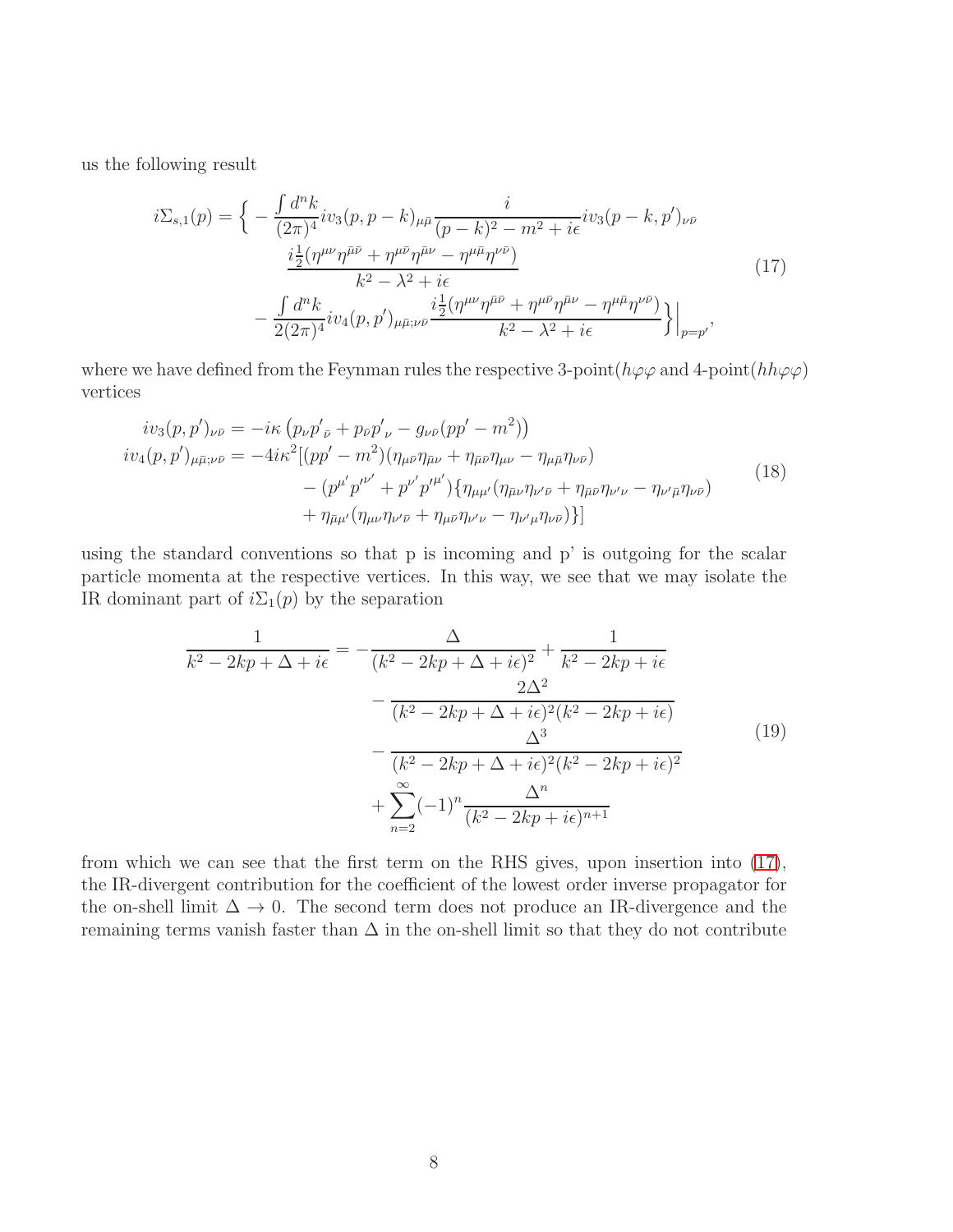to the field renormalization factor which we seek to isolate. In this way we get finally

$$
i\Sigma_{1}(p) = \left\{ -\frac{\int d^{n}k}{(2\pi)^{4}} (-2i\kappa p_{\mu}p_{\bar{\mu}} + i\delta v_{3}(p, p - k)_{\mu\bar{\mu}}) (\frac{-i\Delta}{(k^{2} - 2kp + \Delta + i\epsilon)^{2}} + i R\Delta_{F}(k, p)) \right. \\ \left. (-2i\kappa p'_{\nu}p'_{\bar{\nu}} + i\delta v_{3}(p' - k, p')_{\nu\bar{\nu}}) \frac{i\frac{1}{2}(\eta^{\mu\nu}\eta^{\bar{\mu}\bar{\nu}} + \eta^{\mu\bar{\nu}}\eta^{\bar{\mu}\nu} - \eta^{\mu\bar{\mu}}\eta^{\nu\bar{\nu}})}{k^{2} - \lambda^{2} + i\epsilon} - \frac{\int d^{n}k}{2(2\pi)^{4}} i v_{4}(p, p')_{\mu\bar{\mu};\nu\bar{\nu}} \frac{i\frac{1}{2}(\eta^{\mu\nu}\eta^{\bar{\mu}\bar{\nu}} + \eta^{\mu\bar{\nu}}\eta^{\bar{\mu}\nu} - \eta^{\mu\bar{\mu}}\eta^{\nu\bar{\nu}})}{k^{2} - \lambda^{2} + i\epsilon} \right\}|_{p=p'} \\ = \left\{ \frac{\int d^{n}k}{(2\pi)^{4}} [(-i\kappa p_{\bar{\mu}})(2ip_{\mu}) \frac{-i\Delta}{(k^{2} - 2kp + \Delta + i\epsilon)^{2}} (-i\kappa p'_{\bar{\nu}})(2ip'_{\nu}) \right. \\ \left. \frac{i\frac{1}{2}(\eta^{\mu\nu}\eta^{\bar{\mu}\bar{\nu}} + \eta^{\mu\bar{\nu}}\eta^{\bar{\mu}\nu} - \eta^{\mu\bar{\mu}}\eta^{\nu\bar{\nu}})}{k^{2} - \lambda^{2} + i\epsilon} + \frac{(2\pi)^{4}\beta_{1}(k)}{k^{2} - \lambda^{2} + i\epsilon} \right\}|_{p=p'} , \tag{20}
$$

which agrees with [\(14,](#page-7-1)[15,](#page-7-2)[16\)](#page-7-3) with

$$
R\Delta_{F}(k, p) = \frac{1}{k^{2} - 2kp + i\epsilon} - \frac{2\Delta^{2}}{(k^{2} - 2kp + \Delta + i\epsilon)^{2}(k^{2} - 2kp + i\epsilon)}
$$
  
\n
$$
- \frac{\Delta^{3}}{(k^{2} - 2kp + \Delta + i\epsilon)^{2}(k^{2} - 2kp + i\epsilon)^{2}}
$$
  
\n
$$
+ \sum_{n=2}^{\infty} (-1)^{n} \frac{\Delta^{n}}{(k^{2} - 2kp + i\epsilon)^{n+1}},
$$
  
\n
$$
i\delta v_{3}(p, p - k)_{\mu\bar{\mu}} = iv_{3}(p, p - k)_{\mu\bar{\mu}} - \{-2ikp_{\mu}p_{\bar{\mu}}\},
$$
  
\n
$$
\beta_{1}(k) = \left\{-\frac{1}{(2\pi)^{4}}(-2ikp_{\mu}p_{\bar{\mu}} + i\delta v_{3}(p, p - k)_{\mu\bar{\mu}})\left[\frac{-i\Delta}{(k^{2} - 2kp + \Delta + i\epsilon)^{2}} + iR\Delta_{F}(k, p)\right](i\delta v_{3}(p' - k, p')_{\nu\bar{\nu}})\left\{i\frac{1}{2}(\eta^{\mu\nu}\eta^{\bar{\mu}\bar{\nu}} + \eta^{\mu\bar{\nu}}\eta^{\bar{\mu}\nu} - \eta^{\mu\bar{\mu}}\eta^{\nu\bar{\nu}})\right\}
$$
  
\n
$$
- \frac{1}{(2\pi)^{4}}(-2ikp_{\mu}p_{\bar{\mu}} + i\delta v_{3}(p, p - k)_{\mu\bar{\mu}})(iR\Delta_{F}(k, p))
$$
  
\n
$$
(-2ikp'_{\nu}p'_{\nu})\left\{i\frac{1}{2}(\eta^{\mu\nu}\eta^{\bar{\mu}\bar{\nu}} + \eta^{\mu\bar{\nu}}\eta^{\bar{\mu}\nu} - \eta^{\mu\bar{\mu}}\eta^{\nu\bar{\nu}})\right\}
$$
  
\n
$$
- \frac{1}{(2\pi)^{4}}(i\delta v_{3}(p, p - k)_{\mu\bar{\mu}})(\frac{-i\Delta}{(k^{2} - 2kp + \Delta + i\epsilon)^{2}})
$$
  
\n
$$
(-2ikp'_{\nu}p'_{\nu})\left\{i\frac{1}{
$$

One can see that the result in [\(16\)](#page-7-3) differs from the corresponding result in QED in Eq.  $(5.13)$  of Ref. [\[20\]](#page-34-1) by the replacement of the electron charges e by the gravity charges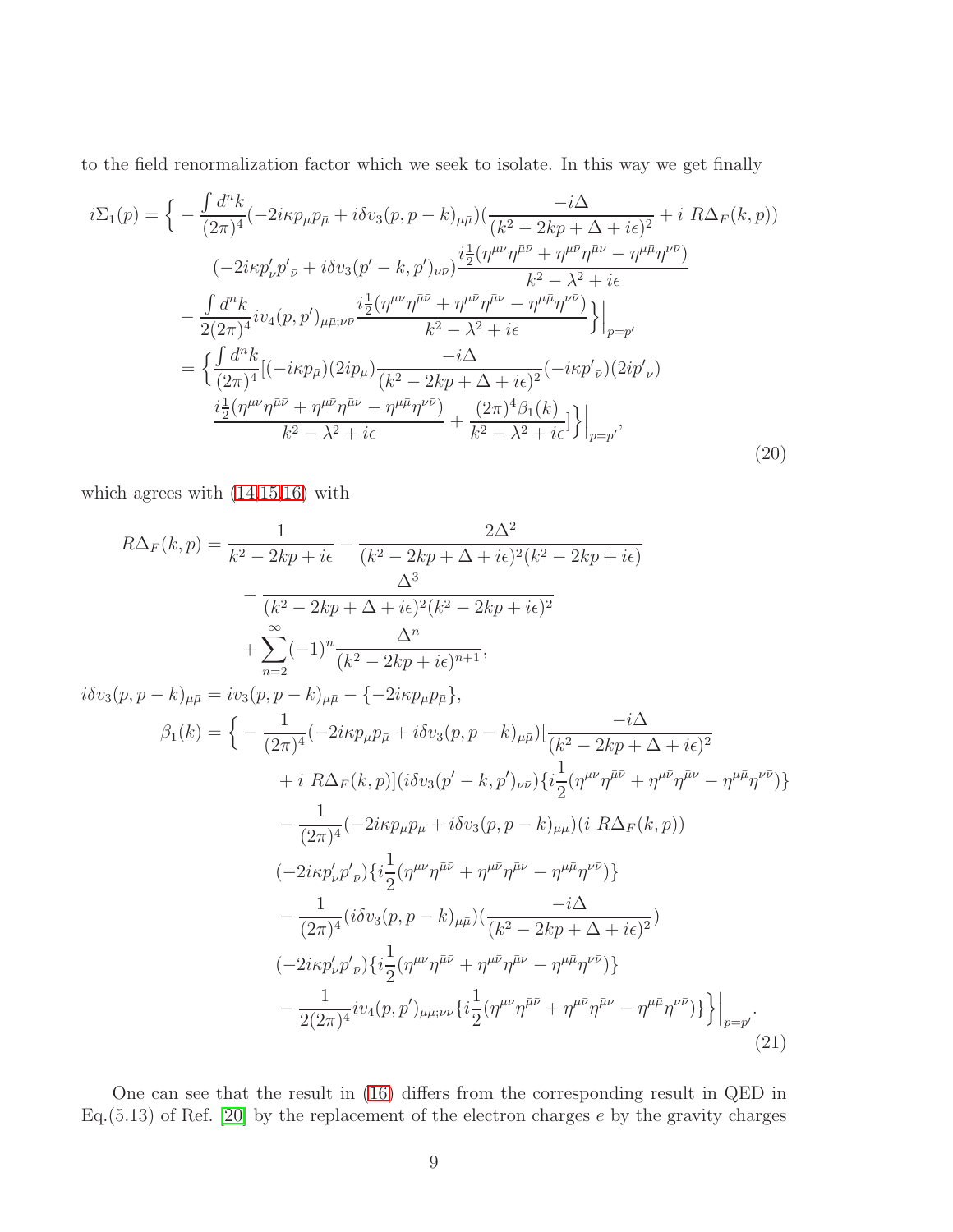$\kappa p_{\bar{\mu}}, \ \kappa p'_{\bar{\nu}}$  with the corresponding replacement of the photon propagator numerator  $-i\eta_{\mu\nu}$ by the graviton propagator numerator  $i\frac{1}{2}$  $\frac{1}{2}(\eta^{\mu\nu}\eta^{\bar{\mu}\bar{\nu}} + \eta^{\mu\bar{\nu}}\eta^{\bar{\mu}\nu} - \eta^{\mu\bar{\mu}}\eta^{\nu\bar{\nu}})$ . That the squared modulus of these gravity charges grows quadratically in the deep Euclidean regime is what makes their effect therein in the quantum theory of general relativity fundamentally different from the effect of the QED charges in the deep Euclidean regime of QED, where the latter charges are constants order-by-order in perturbation theory.

Indeed, proceeding recursively, we write

<span id="page-10-0"></span>
$$
\rho_m(k_1, \cdots, k_m) = S_g''(k_m)\rho_{m-1}(k_1, \cdots, k_{m-1}) + \beta_m^{(1)}(k_1, \cdots, k_{m-1}; k_m)
$$
 (22)

where here the notation indicates that the residual  $\beta_m^{(1)}$  does not contain the leading infrared contribution for  $k_m$  that is given by the first term on the RHS of  $(22)^5$  $(22)^5$ . We iterate [\(22\)](#page-10-0) to get

$$
\rho_m(k_1, \dots, k_m) = S_g''(k_m) S_g''(k_{m-1}) \rho_{m-2}(k_1, \dots, k_{m-2}) \n+ S_g''(k_m) \beta_{m-1}^{(1)}(k_1, \dots, k_{m-2}; k_{m-1}) \n+ S_g''(k_{m-1}) \beta_{m-1}^{(1)}(k_1, \dots, k_{m-2}; k_m) \n+ \{-S_g''(k_{m-1}) \beta_{m-1}^{(1)}(k_1, \dots, k_{m-2}; k_m) + \beta_m^{(1)}(k_1, \dots, k_{m-1}; k_m) \}
$$
\n(23)

The symmetry of  $\rho_m$  implies that the quantity in curly brackets is also symmetric in the interchange of  $k_{m-1}$  and  $k_m$ . We indicate this explicitly with the notation

$$
\{-S''_g(k_{m-1})\beta_{m-1}^{(1)}(k_1,\cdots,k_{m-2};k_m)+\beta_m^{(1)}(k_1,\cdots,k_{m-1};k_m)\}=\beta_m^{(2)}(k_1,\cdots,k_{m-2};k_{m-1},k_m).
$$
\n(24)

Repeated application of [\(22\)](#page-10-0) and use of the symmetry of  $\rho_m$  leads us finally to the exact result

$$
\rho_m(k_1, \dots, k_m) = S_g''(k_1) \dots S_g''(k_m) \beta_0 \n+ \sum_{i=1}^m S_g''(k_1) \dots S_g''(k_{i-1}) S_g''(k_{i+1}) \dots S_g''(k_m) \beta_1(k_i) \n+ \dots + \sum_{i=1}^m S_g''(k_i) \beta_{m-1}(k_1, \dots, k_{i-1}, k_{i+1}, \dots, k_m) + \beta_m(k_1, \dots, k_m)
$$
\n(25)

where the case m=1 has already been considered in [\(14\)](#page-7-1) with  $\rho_0 \equiv \beta_0$ . Here, we defined as well  $\beta_i^{(i)} \equiv \beta_i$ .

We can use the symmetry of the residuals  $\beta_i$  to re-write  $\rho_m$  as

$$
\rho_m(k_1, \cdots, k_m) = \sum_{perm} \sum_{r=0}^m \frac{1}{r!(m-r)!} \prod_{i=1}^r S_g''(k_i) \beta_{m-r}(k_{r+1}, \cdots, k_m)
$$
(26)

<span id="page-10-1"></span><sup>&</sup>lt;sup>5</sup> We stress that it may contain in general other IR singular contributions.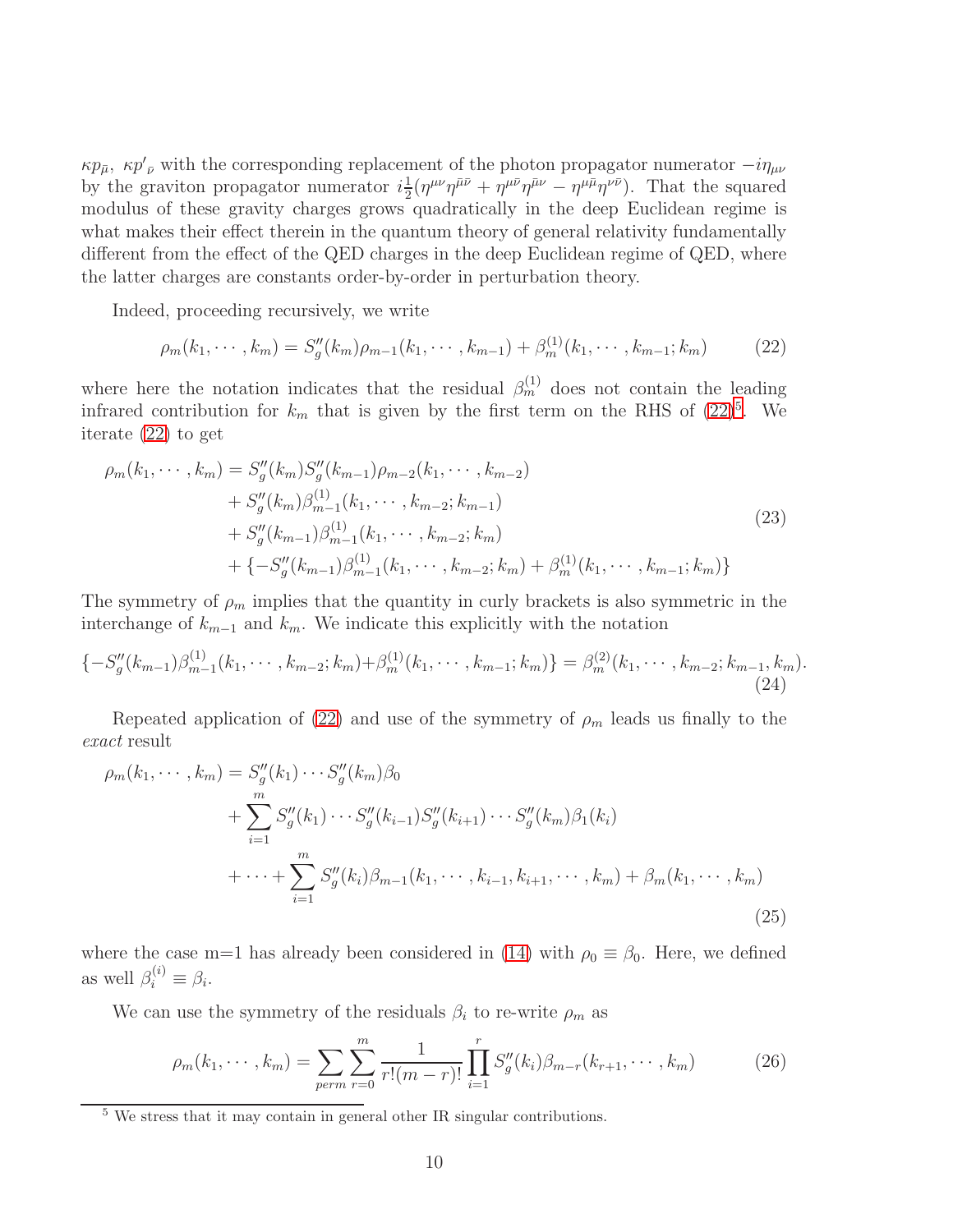so that we finally obtain, upon substitution into [\(13\)](#page-7-0),

<span id="page-11-0"></span>
$$
i\Sigma_{s,m}(p) = \sum_{r=0}^{m} \frac{1}{r!(m-r)!} \left( \int \frac{d^n k \ S_g''(k)}{k^2 - \lambda^2 + i\epsilon} \right)^r \int \prod_{i=1}^{m-r} \frac{d^n k_i}{k_i^2 - \lambda^2 + i\epsilon} \beta_{m-r}(k_1, \cdots, k_{m-r}).
$$
\n(27)

With the definition

<span id="page-11-3"></span>
$$
-B_g''(p) = \int \frac{d^n k S_g''(k)}{k^2 - \lambda^2 + i\epsilon} \tag{28}
$$

and the identification

$$
i\Sigma'_{s,r}(p) = \frac{1}{r!} \int \prod_{i=1}^r \frac{d^n k_i}{k_i^2 - \lambda^2 + i\epsilon} \beta_r(k_1, \cdots, k_r)
$$
 (29)

we introduce the result [\(27\)](#page-11-0) into [\(9\)](#page-6-1) via [\(10\)](#page-6-2) to get

$$
-i\left(\Delta_F(p)^{-1} - \Sigma_s(p)\right) = i \sum_{m=0}^{\infty} \sum_{r=0}^{m} \Sigma'_{s,m-r}(p) \frac{(-B''_g(p))^r}{r!}
$$
  

$$
= ie^{-B''_g(p)} \sum_{\ell=0}^{\infty} \Sigma'_{s,\ell}(p)
$$
  

$$
= -ie^{-B''_g(p)} \left(\Delta_F(p)^{-1} - \sum_{\ell=1}^{\infty} \Sigma'_{s,\ell}(p)\right).
$$
 (30)

In this way, our resummed *exact* result for the complete scalar propagator in quantum general relativity is seen to be [\[9,](#page-33-4) [11–](#page-33-6)[13\]](#page-33-7)

$$
i\Delta'_F(p) = \frac{ie^{B''_g(p)}}{(p^2 - m^2 - \Sigma'_s(p) + i\epsilon)}
$$
  
\n
$$
\equiv i\Delta'_F(p)|_{\text{resummed}} \equiv i\Delta'_F(p)|_{\text{rsm}}
$$
\n(31)

<span id="page-11-1"></span>where

<span id="page-11-2"></span>
$$
\Sigma_s'(p) \equiv \sum_{\ell=1}^{\infty} \Sigma_{s,\ell}'(p). \tag{32}
$$

We have introduced the shorthand "rsm" for "resummed" in the last line of  $(31)$  for later convenience.

This result [\(32\)](#page-11-2) becomes identical to [\(7\)](#page-5-1) when we take the limit  $n \to 4$  in it. In taking this limit, we note that  $B_g''(k)$  is UV finite so that the limit exists without further ado. As the IR limit of the coupling of the graviton to a particle is well-known [\[36\]](#page-35-0) to independent of its spin, the entirely analogous result to [\(32\)](#page-11-2) holds for the propagators of all particles [\[9,](#page-33-4)[11](#page-33-6)[–13\]](#page-33-7) with corresponding exponent  $B''_g(k)$  and the attendant IR-improved proper self-energy function. We note that in  $\Sigma'_{s}(p)$  the limit  $n \to 4$  can be taken if we represent it by its IR-improved propagator expansion in which, to any finite order in the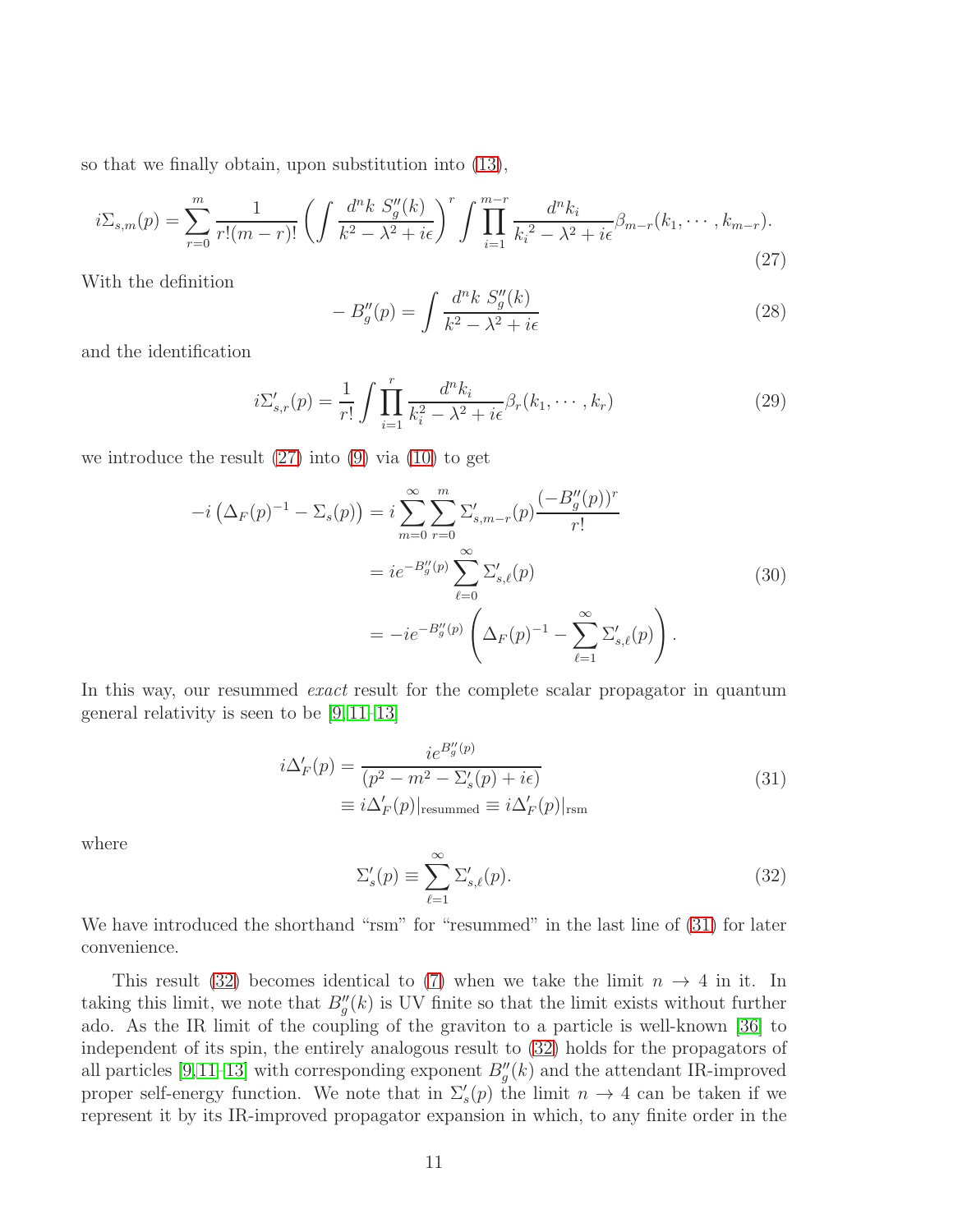loop expansion, the usual free Feynman propagator is replaced by its resummed version with the attendant IR-improved proper self-energy function,  $\Sigma_s'(p)$  or its graviton analog, set to zero on at least one internal line (per loop): for the scalar case this reads

$$
i\Delta_F(p)|_{\text{resummed}} = \frac{ie^{B''_g(p)}}{(p^2 - m^2 + i\epsilon)}.
$$
\n(33)

with a corresponding result for the graviton case. Standard resummation algebra then can be used to remove any double counting effects to any finite order in the loop expansion, as  $B''_g(k)$  is a UV finite one-loop effect. Let us now see how one proves this last remark.

To this end, let  $\Gamma^{\ell,m}(k_1,\ldots,k_\ell;k'_1,\ldots,k'_m)$  be the 1PI  $\ell$ -graviton, m-scalar proper vertex function, where we suppress all Lorentz indices without loss of content. We follow Ref. [\[38\]](#page-35-2) and write  $\Gamma^{\ell,m}(k_1,\ldots,k_\ell;k'_1,\ldots,k'_m)$  in terms of its skeleton expansion in which, to any finite order in the respective loop expansion, each graph  $\mathcal G$  is mapped into a unique skeleton  $S$  in which all corrections to propagators and interaction vertices are removed. We then have the identification

<span id="page-12-0"></span>
$$
\Gamma^{\ell,m}(k_1,\ldots,k_\ell;k'_1,\ldots,k'_m) = \sum_{\text{skeletons }\mathcal{S}} \Gamma^{\mathcal{S},\ell,m}(k_1,\ldots,k_\ell;k'_1,\ldots,k'_m;\Delta'_F,D'_F,\{\Gamma_j\},\kappa) \tag{34}
$$

following the recipe in Ref. [\[38\]](#page-35-2) so that here one uses the complete propagators,  $\Delta'_F$ ,  $D'_F$ , for the scalar and the graviton on the lines of the skeleton and one uses the complete interaction vertex foundations  $\{\Gamma_i\}$  at each respective vertex in the skeleton to produce the exact, complete result for  $\Gamma^{\ell,m}(k_1,\ldots,k_\ell;k'_1,\ldots,k'_m)$ . In this representation, it is immediate how to obtain the attendant N-th loop result accurate up to and including the N-th loop for  $\Gamma^{\ell,m}(k_1,\ldots,k_\ell;k'_1,\ldots,k'_m)$ : one expands the propagators and complete interaction vertices to the appropriate order,  $\leq N$  and retains all terms with  $\leq N$  loops in the sum on the RHS of [\(34\)](#page-12-0). In the case of the exact scalar propagator, for example, we expand it as usual in each term in [\(34\)](#page-12-0),

$$
i\Delta'_F(p) = i\Delta_F(p) + i\Delta_F(p)(-i\Sigma_s(p))i\Delta_F(p) + \cdots,
$$
\n(35)

and we stop at the term with N-factors of  $(-i\Sigma_s(k))$  each one of which we evaluate only to one loop order in this last term, with the attendant higher loop evaluations in the terms with less than N factors by the standard methodology. Inserting this result into [\(34\)](#page-12-0) with the analogous ones for the graviton propagator and the interaction vertices we isolate the result accurate up to and including the N-th loop by dropping all contributions that involve more than N-loops. This is the standard Feynman diagrammatic practice. Since we have the n-dimensional regulation of the UV divergences, the result we obtain this way is UV finite.

To improve it we substitute the resummed representation for the propagators, which we denote as we have above so that we have

<span id="page-12-1"></span>
$$
\Gamma^{\ell,m}(k_1,\ldots,k_\ell;k'_1,\ldots,k'_m) = \sum_{\text{skeletons }\mathcal{S}} \Gamma^{\mathcal{S},\ell,m}(k_1,\ldots,k_\ell;k'_1,\ldots,k'_m;\Delta'_F|_{\text{rsm}},D'_F|_{\text{rsm}},\{\Gamma_j\},\kappa)
$$
(36)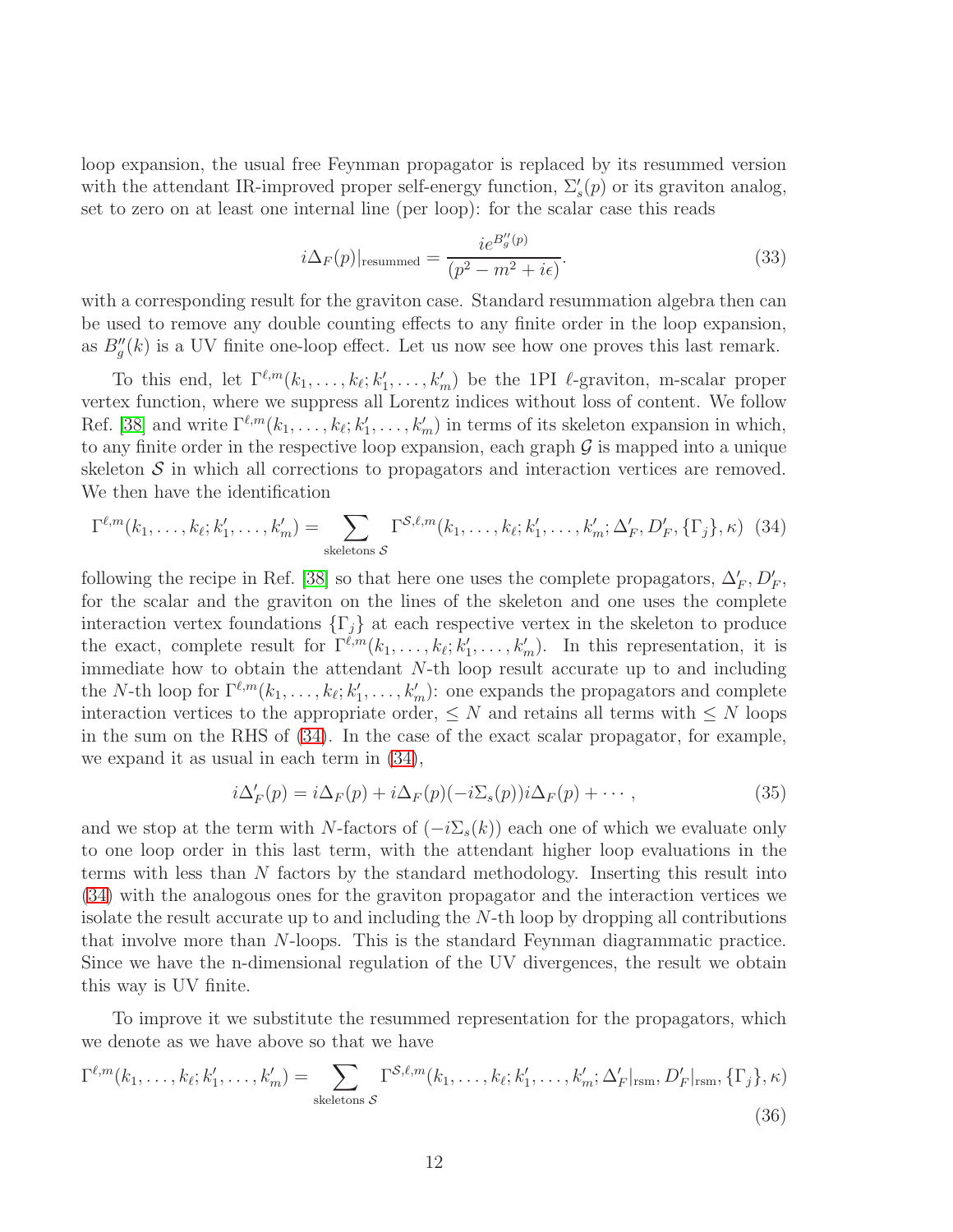To obtain the IR-improved result correct up to an including the N-th IR-improved loop, we repeat the same steps as we did for the un-improved case: for example, we expand the scalar propagator as

$$
i\Delta'_F(p) = \frac{ie^{B''_g(p)}}{(p^2 - m^2 - \Sigma'_s(p) + i\epsilon)}
$$
  
=  $ie^{B''_g(p)} (\Delta_F(p) + \Delta_F(p)(-i\Sigma'_s(p))i\Delta_F(p) + \cdots)$  (37)

where we now stop the expansion at the term with N-factors of  $(-i\Sigma_s'(p))$  in which each factor is only computed to one-loop order. We then introduce this IR-improved N-loop result for the scalar propagator and the analogous results for the graviton propagator and the interaction vertices accurate as well to  $N$  loops in the IR-improved loops into the the RHS of  $(36)$  and drop all terms with more than N IR-improved loops. The result is now UV finite because the exponential factor in the respective propagators render the integration in deep UV finite for any finite order in the interaction strength  $\kappa$  because these exponential factors fall faster than any of the finite powers of the loop momenta that occur at finite orders in  $\kappa$  as given by the Feynman rules that follow from Refs. [\[32,](#page-34-13) [33\]](#page-34-14) for  $(6)$ .

Finally, we observe that [\(12\)](#page-6-0) can be inverted to give as well the identity

$$
-\Sigma'_{s,n}(k) = -\sum_{j=0}^{n} \Sigma_{s,j}(k) \left( B_g''(k) \right)^{n-j} / (n-j)!
$$
 (38)

This allows us to employ the same result [\(36\)](#page-12-1) in calculating the IR-improved self-energy so that it too is now UV finite with our IR-improved resummation prescription. It follows that, to any finite order in the IR-improved loop expansion, all  $\Gamma^{\ell,m}(k_1,\ldots,k_\ell;k'_1,\ldots,k'_m)$ are UV finite. QED

As we have indicated above [\[9\]](#page-33-4) and as Weinberg has shown in Ref. [\[36\]](#page-35-0), the IR limit of the coupling of the graviton to a particle is independent of its spin, so that we get the same exponential behavior in the resummed propagator for all particles in the Standard Model. Indeed, when we use our resummed propagator results, as extended to all the particles in the SM Lagrangian and to the graviton itself, working now with the complete theory

$$
\mathcal{L}(x) = \frac{1}{2\kappa^2} \sqrt{-g} \left( R - 2\Lambda \right) + \sqrt{-g} L_{SM}^{\mathcal{G}}(x) \tag{39}
$$

where  $L_{SM}^{\mathcal{G}}(x)$  is SM Lagrangian written in diffeomorphism invariant form as explained in Refs. [\[9,](#page-33-4) [11\]](#page-33-6), we show in the Refs. [\[9](#page-33-4)[–18\]](#page-33-5) that the denominator for the propagation of transverse-traceless modes of the graviton becomes  $(M_{Pl}$  is the Planck mass)

<span id="page-13-0"></span>
$$
q^{2} + \Sigma^{T}(q^{2}) + i\epsilon \cong q^{2} - q^{4} \frac{c_{2,eff}}{360\pi M_{Pl}^{2}},
$$
\n(40)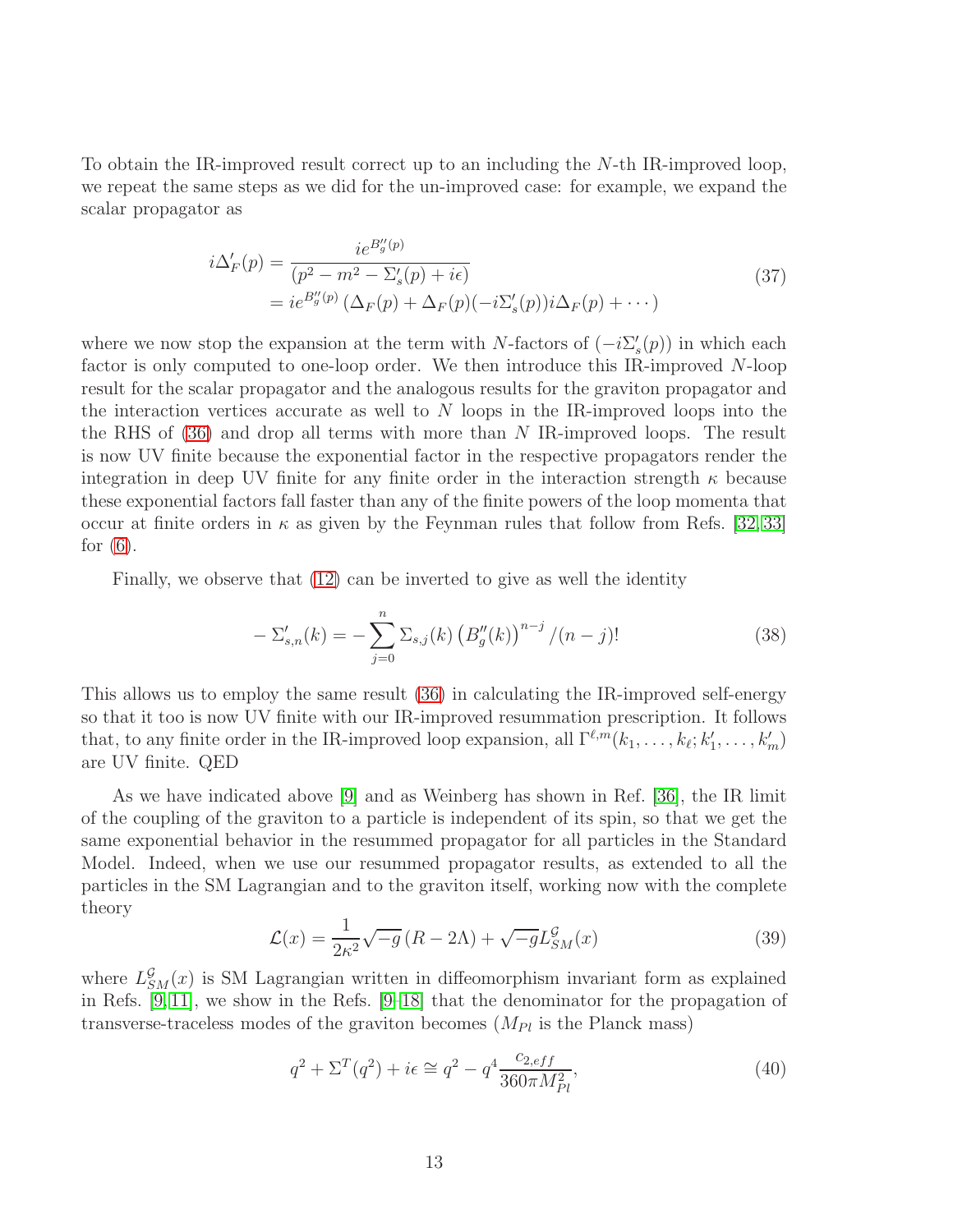<span id="page-14-0"></span>where we have defined

$$
c_{2,eff} = \sum_{\text{SM particles }j} n_j I_2(\lambda_c(j))
$$
  

$$
\approx 2.56 \times 10^4
$$
 (41)

with  $I_2$  defined [\[9](#page-33-4)[–18\]](#page-33-5) by

$$
I_2(\lambda_c) = \int_0^\infty dx x^3 (1+x)^{-4-\lambda_c x} \tag{42}
$$

and with  $\lambda_c(j) = \frac{2m_j^2}{\pi M_{Pl}^2}$  and [\[9](#page-33-4)[–18\]](#page-33-5)  $n_j$  equal to the number of effective degrees of particle j. For completeness, we repeat the derivation of [\(40\)](#page-13-0) in our Appendix 2, using results from Appendix 3. In arriving at the numerical value in [\(41\)](#page-14-0), we take the SM masses as follows: for the now presumed three massive neutrinos [\[39,](#page-35-3) [40\]](#page-35-4), we estimate a mass at  $\sim$  3 eV; for the remaining members of the known three generations of Dirac fermions  ${e, \mu, \tau, u, d, s, c, b, t}$ , we use [\[41–](#page-35-5)[43\]](#page-35-6)  $m_e \cong 0.51 \text{ MeV}, m_\mu \cong 0.106 \text{ GeV}, m_\tau \cong 1.78 \text{ GeV},$  $m_u \approx 5.1$  MeV,  $m_d \approx 8.9$  MeV,  $m_s \approx 0.17$  GeV,  $m_c \approx 1.3$  GeV,  $m_b \approx 4.5$  GeV and  $m_t \approx 174 \text{ GeV}$  and for the massive vector bosons  $W^{\pm}$ , Z we use the masses  $M_W \approx 80.4$ GeV,  $M_Z \cong 91.19 \text{ GeV}$ , respectively. We set the Higgs mass at  $m_H \cong 126 \text{ GeV}$ , in view of the limit from LEP2 [\[44,](#page-35-7)[45\]](#page-35-8) and recent observations from ATLAS and CMS [\[46\]](#page-35-9). We note that (see the Appendix 1) when the rest mass of particle  $j$  is zero, such as it is for the photon and the gluon, the value of  $m_j$  turns-out to be  $\sqrt{2}$  times the gravitational infrared cut-off mass [\[29,](#page-34-10) [30\]](#page-34-11), which is  $m_g \approx 3.1 \times 10^{-33}$  eV. We further note that, from the exact one-loop analysis of Ref. [\[47\]](#page-35-10), it also follows (see Appendix 2) that the value of  $n_j$  for the graviton and its attendant ghost is 42. For  $\lambda_c \rightarrow 0$ , we have found the approximate representation (see Appendix 3)

$$
I_2(\lambda_c) \cong \ln \frac{1}{\lambda_c} - \ln \ln \frac{1}{\lambda_c} - \frac{\ln \ln \frac{1}{\lambda_c}}{\ln \frac{1}{\lambda_c} - \ln \ln \frac{1}{\lambda_c}} - \frac{11}{6}.\tag{43}
$$

These results allow us to identify (we use  $G_N$  for  $G_N(0)$ )

$$
G_N(k) = G_N/(1 + \frac{c_{2,eff}k^2}{360\pi M_{Pl}^2})
$$
\n(44)

and to compute the UV limit  $g_*$  as

$$
g_* = \lim_{k^2 \to \infty} k^2 G_N(k^2) = \frac{360\pi}{c_{2,eff}} \cong 0.0442. \tag{45}
$$

We stress that this result has no threshold/cut-off effects in it. It is a pure property of the known world.

Turning now to the prediction for  $\lambda_{*}$ , we use the Euler-Lagrange equations to get Einstein's equation as

<span id="page-14-1"></span>
$$
G_{\mu\nu} + \Lambda g_{\mu\nu} = -\kappa^2 T_{\mu\nu} \tag{46}
$$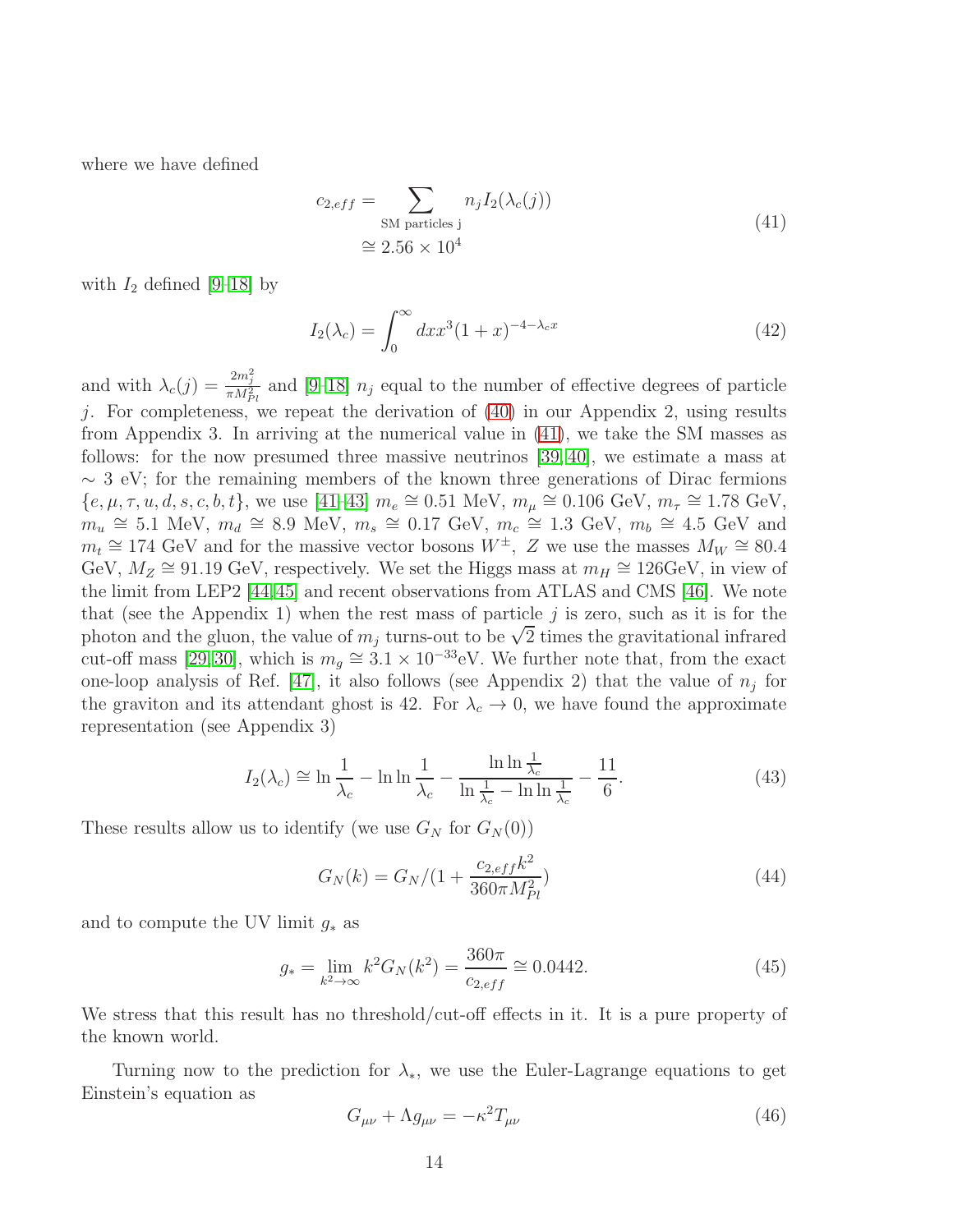in a standard notation where  $G_{\mu\nu} = R_{\mu\nu} - \frac{1}{2} R g_{\mu\nu}$ ,  $R_{\mu\nu}$  is the contracted Riemann tensor, and  $T_{\mu\nu}$  is the energy-momentum tensor. Working then with the representation  $g_{\mu\nu} =$  $\eta_{\mu\nu} + 2\kappa h_{\mu\nu}$  for the flat Minkowski metric  $\eta_{\mu\nu} = \text{diag}(1, -1, -1, -1)$  we see that to isolate Λ in Einstein's equation [\(46\)](#page-14-1) we may evaluate its VEV(vacuum expectation value of both sides). For any bosonic quantum field  $\varphi$  we use the point-splitting definition<sup>[6](#page-15-0)</sup> (here, : : denotes normal ordering as usual)

$$
\varphi(0)\varphi(0) = \lim_{\epsilon \to 0} \varphi(\epsilon)\varphi(0)
$$
  
= 
$$
\lim_{\epsilon \to 0} T(\varphi(\epsilon)\varphi(0))
$$
  
= 
$$
\lim_{\epsilon \to 0} \{ : (\varphi(\epsilon)\varphi(0)) : + <0 | T(\varphi(\epsilon)\varphi(0)) | 0 > \}
$$
 (47)

where the limit  $\epsilon \equiv (\epsilon, \vec{0}) \rightarrow (0, 0, 0, 0) \equiv 0$  is taken from a time-like direction respectively. Thus, a scalar makes the contribution to  $\Lambda$  given by<sup>[7](#page-15-1)</sup>

$$
\Lambda_s = -8\pi G_N \frac{\int d^4k}{2(2\pi)^4} \frac{(2k_0^2)e^{-\lambda_c(k^2/(2m^2))\ln(k^2/m^2+1)}}{k^2+m^2}
$$
  
\n
$$
\approx -8\pi G_N \left[\frac{1}{G_N^2 64\rho^2}\right],
$$
\n(48)

<span id="page-15-2"></span>where  $\rho = \ln \frac{2}{\lambda_c}$  and we have used the calculus of Refs. [\[9–](#page-33-4)[18\]](#page-33-5) as recapitulated here in Appendices 2,3. The standard equal-time (anti-)commutation relations algebra realizations then show that a Dirac fermion contributes  $-4$  times  $\Lambda_s$  to  $\Lambda$ . The deep UV limit of  $\Lambda$ then becomes, allowing  $G_N(k)$  to run as we calculated,

$$
\Lambda(k) \underset{k^2 \to \infty}{\longrightarrow} k^2 \lambda_*,
$$
  
\n
$$
\lambda_* = -\frac{c_{2,eff}}{2880} \sum_j (-1)^{F_j} n_j / \rho_j^2
$$
  
\n
$$
\approx 0.0817
$$
\n(49)

where  $F_j$  is the fermion number of j,  $n_j$  is the effective number of degrees of freedom of j and  $\rho_i = \rho(\lambda_c(m_i))$ . We see again that  $\lambda_*$  is free of threshold/cut-off effects and is a pure prediction of our known world –  $\lambda_*$  would vanish in an exactly supersymmetric theory.

For reference, the UV fixed-point calculated here,  $(g_*, \lambda_*) \cong (0.0442, 0.0817)$ , can be compared with the estimates in Refs. [\[24,](#page-34-4)[25\]](#page-34-5), which give  $(q_*, \lambda_*) \approx (0.27, 0.36)$ . In making

<span id="page-15-0"></span><sup>&</sup>lt;sup>6</sup>We need to stress that this is a definition of convenience and is *not* a regularization because the integral which we calculate in [\(48\)](#page-15-2) below it is UV finite with exponential damping in the UV. The definition is robust, the direction of approach to the origin can be chosen arbitrarily, and when its vacuum expectation value is taken it may be replaced with the standard path integral Feynman rule for the tadpole loop that it most certainly is to give the same result.

<span id="page-15-1"></span><sup>&</sup>lt;sup>7</sup>We note the use here in the integrand of  $2k_0^2$  rather than the  $2(\vec{k}^2 + m^2)$  in Ref. [\[19\]](#page-34-0), to be consistent with  $\omega = -1$  [\[48\]](#page-35-11) for the vacuum stress-energy tensor.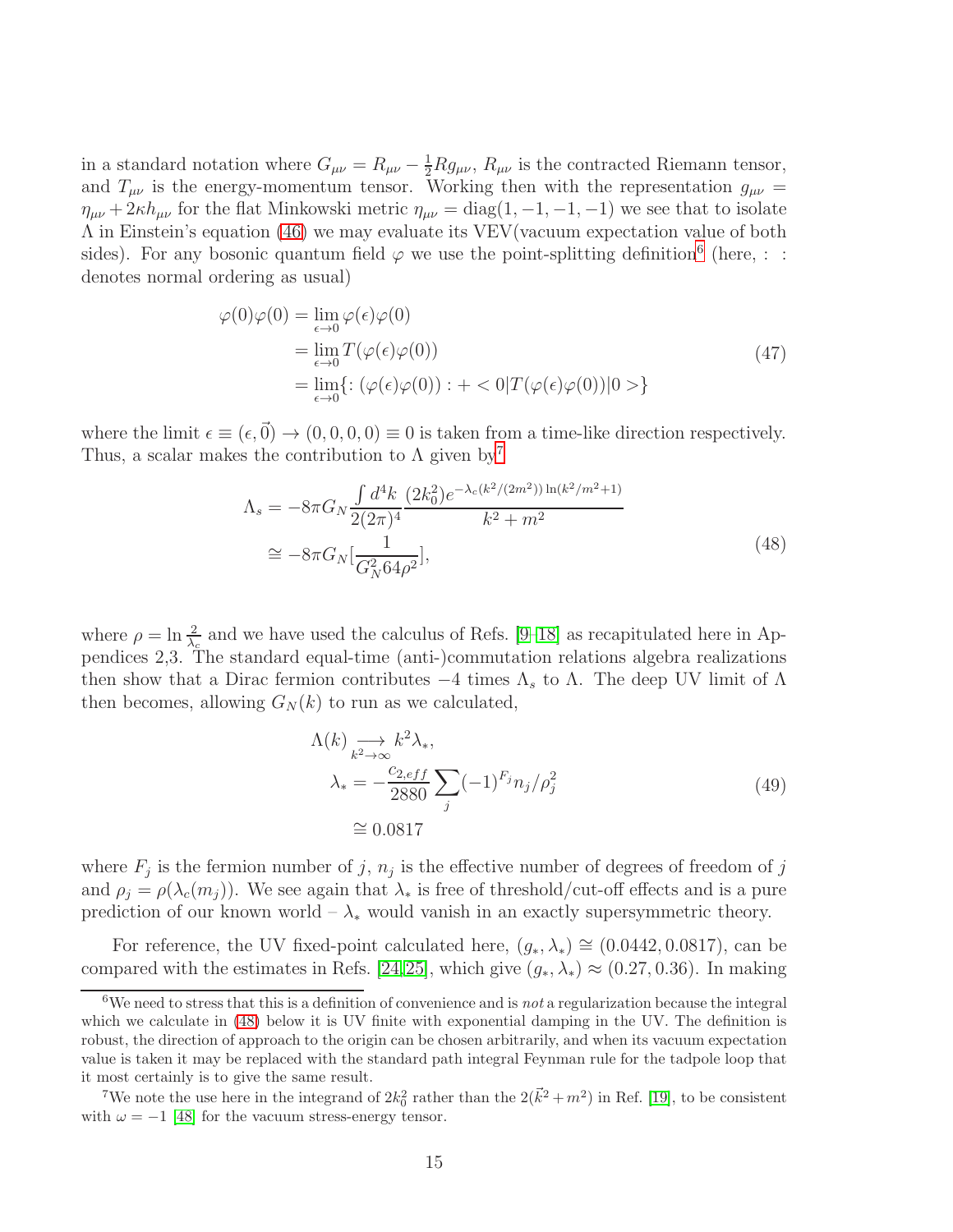this comparison, one must keep in mind that the analysis in Refs. [\[24,](#page-34-4)[25\]](#page-34-5) did not include the specific SM matter action and that there is definitely cut-off function sensitivity to the results in the latter analyses. What is important is that the qualitative results that  $g_*$  and  $\lambda_*$  are both positive and are less than 1 in size are true of our results as well.

For reference, we note that, if we restrict our resummed quantum gravity calculations above for  $g_*, \lambda_*$  to the pure gravity theory with no SM matter fields, we get the results

$$
g_* = .0533, \ \lambda_* = -.000189.
$$

We see that our results suggest that there are still significant cut-off effects in the results used for  $g_*$ ,  $\lambda_*$  in Refs. [\[24,](#page-34-4) [25\]](#page-34-5), which already seem to include an effective matter contribution when viewed from our resummed quantum gravity perspective, as an artifact of the obvious gauge and cut-off dependencies of the results. Indeed, from a purely quantum field theoretic point of view, the cut-off action is

$$
\Delta_k S(h, C, \bar{C}; \bar{g}) = \frac{1}{2} < h, \mathcal{R}_k^{\text{grav}} h > + < \bar{C}, \mathcal{R}_k^{\text{gh}} C > \tag{50}
$$

,

where  $\bar{g}$  is the general background metric, which is the Minkowski space metric  $\eta$  here, and  $C, \bar{C}$  are the ghost fields and the operators  $\mathcal{R}_k^{\text{grav}}$  $\mathcal{R}_k^{\text{grav}}, \ \mathcal{R}_k^{\text{gh}}$  $\frac{g_n}{k}$  implement the course graining as they satisfy the limits

$$
\lim_{p^2/k^2 \to \infty} \mathcal{R}_k = 0,
$$
  

$$
\lim_{p^2/k^2 \to 0} \mathcal{R}_k \to \mathfrak{Z}_k k^2
$$

for some  $\mathfrak{Z}_k$  [\[3\]](#page-33-8). Here, the inner product is that defined in Ref. [\[3\]](#page-33-8) in its Eqs.(2.14,2.15,2.19). The result is that the modes with  $p \leq k$  have a shift of their vacuum energy by the cut-off operator. There is therefore no disagreement in principle between our gauge invariant results and the gauge dependent and cut-off dependent results in Refs. [\[3\]](#page-33-8). In other words, the graviton and ghost fields at low scales compared to k have a mass added to them, so that their vacuum energies are shifted by a mass of order k. Evidently, this shows up as a positive contribution to the cosmological constant and explains why the EFRG result for  $\lambda_*$  has a positive value in the regime of the gauge parameter in Ref. [\[3\]](#page-33-8) where the UV fixed point is attractive.

#### 4 An Estimate of  $\Lambda$

To see that the results here, taken together with those in Refs. [\[24,](#page-34-4)[25\]](#page-34-5), allow us to estimate the value of  $\Lambda$  today, we take the normal-ordered form of Einstein's equation

$$
: G_{\mu\nu} : + \Lambda : g_{\mu\nu} := -\kappa^2 : T_{\mu\nu} : . \tag{51}
$$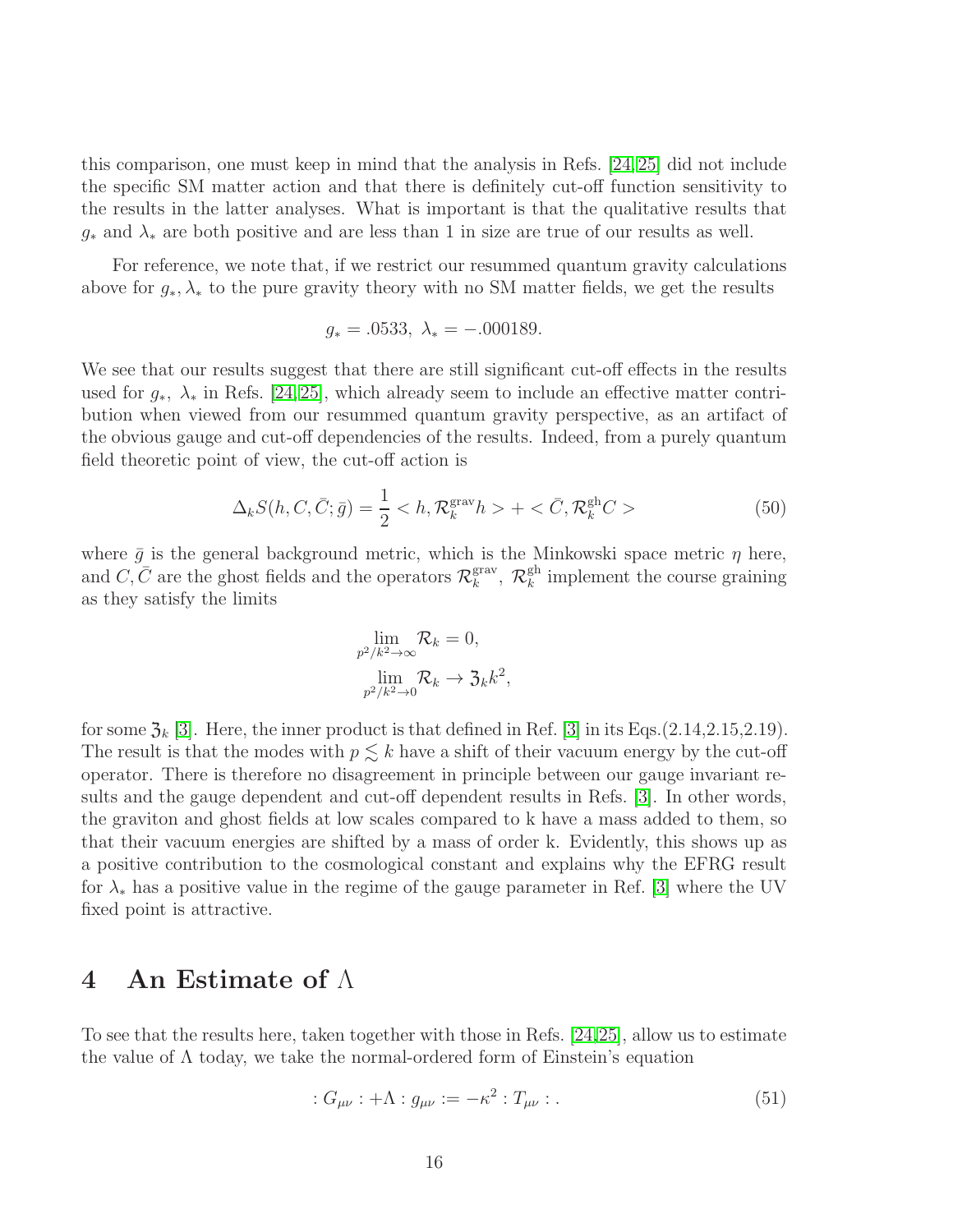The coherent state representation of the thermal density matrix then gives the Einstein equation in the form of thermally averaged quantities with  $\Lambda$  given by our result in [\(48\)](#page-15-2) summed over the degrees of freedom as specified above in lowest order. In Ref. [\[25\]](#page-34-5), it is argued that the Planck scale cosmology description of inflation needs the transition time between the Planck regime and the classical Friedmann-Robertson-Walker(FRW) regime at  $t_{tr} \sim 25t_{Pl}$ . (We comment below on the uncertainty of this choice of  $t_{tr}$ .)<sup>[8](#page-17-0)</sup> We thus introduce

$$
\rho_{\Lambda}(t_{tr}) \equiv \frac{\Lambda(t_{tr})}{8\pi G_N(t_{tr})} = \frac{-M_{Pl}^4(k_{tr})}{64} \sum_{j} \frac{(-1)^F n_j}{\rho_j^2}
$$
\n(52)

<span id="page-17-3"></span>and use the arguments in Refs. [\[49\]](#page-35-12)  $(t_{eq}$  is the time of matter-radiation equality) to get the first principles estimate, from the method of the operator field,

$$
\rho_{\Lambda}(t_0) \approx \frac{-M_{Pl}^4 (1 + c_{2,eff} k_{tr}^2 / (360 \pi M_{Pl}^2))^2}{64} \sum_j \frac{(-1)^F n_j}{\rho_j^2}
$$
  

$$
\times \frac{t_{tr}^2}{t_{eq}^2} \times (\frac{t_{eq}^{2/3}}{t_0^{2/3}})^3
$$
  

$$
\approx \frac{-M_{Pl}^2 (1.0362)^2 (-9.194 \times 10^{-3})}{64} \frac{(25)^2}{t_0^2}
$$
  

$$
\approx (2.4 \times 10^{-3} eV)^4.
$$
 (53)

<span id="page-17-4"></span>where we take the age of the universe to be  $t_0 \approx 13.7 \times 10^9$  yrs. In the latter estimate, the first factor in the second line comes from the period from  $t_{tr}$  to  $t_{eq}$  which is radiation dominated and the second factor comes from the period from  $t_{eq}$  to  $t_0$  which is mat-ter dominated <sup>[9](#page-17-1)</sup>. This estimate should be compared with the experimental result  $[30]$ <sup>[10](#page-17-2)</sup>  $\rho_{\Lambda}(t_0)|_{\rm expt} \cong ((2.37 \pm 0.05) \times 10^{-3} eV)^4.$ 

To sum up, in addition to our having put the Planck scale cosmology [\[24,](#page-34-4) [25\]](#page-34-5) on a more rigorous basis, we believe our estimate of  $\rho_{\Lambda}(t_0)$  represents some amount of progress

<span id="page-17-0"></span><sup>8</sup>The analysis in Ref. [\[25\]](#page-34-5) of their renormalization group improved Einstein equations finds a set of solutions in which one has power law inflation in the UV regime and one switches abruptly to the classical FRW solution with essentially zero cosmological constant at the transition time  $t_{tr}$ . In other words, the solution to the renormalization group improved Einstein equations at the transition time and later is very well approximated by non-running values of the gravitational and cosmological constant when one uses the FRW approximation. This also avoids issues of double counting of effects, for example. From our [\(52\)](#page-17-3) one sees that allowing the running to continue past  $t_{tr}$  would not change our result for  $\rho_{\Lambda}$  by very much at all, less than 8%. We ignore effects of such size here.

<span id="page-17-1"></span><sup>&</sup>lt;sup>9</sup>The method of the operator field forces the vacuum energies to follow the same scaling as the nonvacuum excitations.

<span id="page-17-2"></span><sup>&</sup>lt;sup>10</sup>See also Ref. [\[50\]](#page-35-13) for an analysis that suggests a value for  $\rho_{\Lambda}(t_0)$  that is qualitatively similar to this experimental result.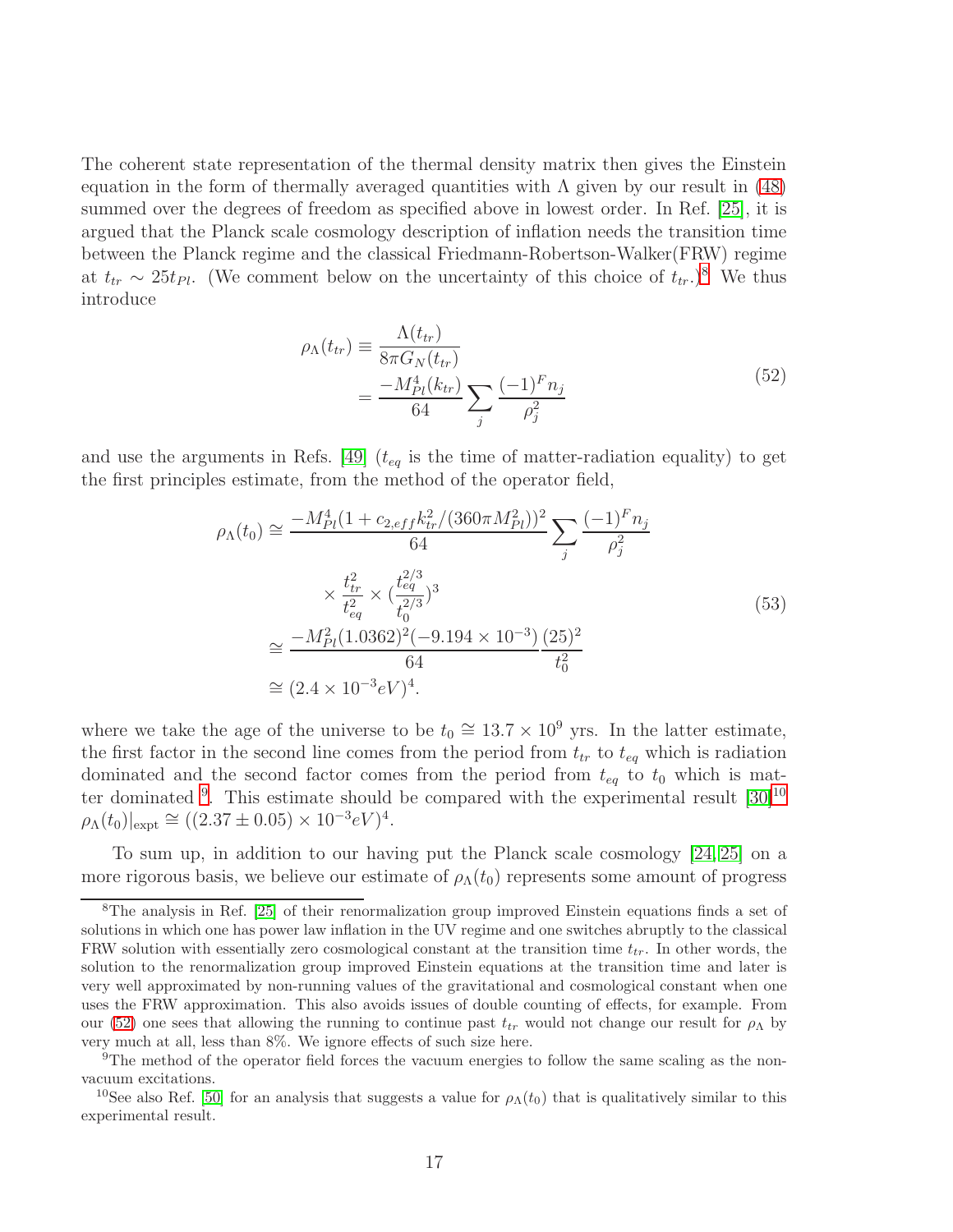in the long effort to understand its observed value in quantum field theory. Evidently, the estimate is not a precision prediction, as hitherto unseen degrees of freedom may exist and they have not been included, for example.

Indeed, we see that our result for the contribution to  $\Lambda$  from a particle of rest mass m scales as  $1/\ln^2(2/\lambda_c(m))$  so that for masses  $m \ll M_{Pl}$  the larger the mass, the larger the contribution in magnitude. We note that the t, b, c, s, d, u,  $\tau$ ,  $\mu$ , e and the three neutrinos (together) contribute respectively 21.1%, 17.6%, 16.7%, 15.2% , 13.5%, 13.2%, 5.63%, 4.97%, 4.01% and 7.93% of Λ whereas the Higgs, W and Z bosons contribute  $-1.73\%$ ,  $-5.10\%$  and  $-10.1\%$  of  $\Lambda$  respectively. The photon and the gluon, taken together, contribute -2.51% of  $\Lambda$ , while the graviton contributes -0.277% thereof. Naively, such dependence on particle mass might appear to contradict the Appelquist-Carazzone decoupling theorem [\[51\]](#page-35-14), by which larger values of  $m$  might be expected to be more suppressed. Two comments are in order. First, the decoupling theorem in Ref. [\[51\]](#page-35-14) was only proved for renormalizable theories whereas the Einstein-Hilbert theory we deal with here is (power-countingly) nonrenormalizable. After we resum the theory, it is UV finite with a characteristic scale of  $\sim M_{Pl}$  for the scale beyond which the UV modes are suppressed. Again, this is not the hypothesis of the Appelquist-Carazzone theorem. The key is the scale  $M_{Pl}$ . In the analyses presented above, we assume that  $m/M_{Pl} << 1$  in deriving our results. For a quantity such as the integral on the RHS of the [\(48\)](#page-15-2) for  $\Lambda_s$ , which diverges like 4-powers of the cut-off without resummation and which has a dependence on  $M_{Pl}^4$ when we resum the theory, the remaining dependence on the particle mass  $m$  arises from the strength of the suppression of the modes beyond the characteristic scale  $M_{Pl}$  and this is stronger for the smaller values of m because they are farther away from  $M_{Pl}$  which dominates the integral, as we expect from the uncertainty principle. This phenomenon becomes even more transparent if we consider masses  $m \gg M_{Pl}$ , so that we are not subject to effects of finite physical intrinsic scales. For two masses  $m_1$ ,  $m_2$  satisfying  $m_i >> M_{Pl}$ , we calculate that the contribution to  $\Lambda_s$  scales as  $m_i M_{Pl}$  so that we have the behavior one would expect from summing the zero modes of a field of rest mass  $m_i$  when the resummation causes the phase space integral to cut-off at a scale  $\sim M_{Pl}$  yielding the factor  $-8\pi G_N(M_{Pl}^3 m_i)$  since the vacuum energy density of the field is given by (Here  $\mathcal{H}$ is the usual free field Hamiltonian density.)

$$
<0|\mathcal{H}|0> \sim \int^{M_{Pl}} \frac{d^3k}{(2\pi)^3} \frac{1}{2}\omega(k) = \int^{M_{Pl}} \frac{d^3k}{(2\pi)^3} \frac{1}{2}\sqrt{k^2 + m_i^2}
$$

where  $\omega(k)$  is the usual frequency for mode  $\vec{k}$  of the field and reduces to  $m_i$  when  $k^2 <<$  $m_i^2$ . The larger mass makes a larger contribution because its zero modes are larger. This naturally raises the question of what would happen to our estimate if there would be a GUT theory at high scale? We now comment on this.

In the current status of the standard GUT phenomenology, we know that the main viable approaches involve susy GUT's because the standard non-susy models have trouble to match the value of  $\sin^2 \theta_W$  and have the three  $SU_{2L} \times U_1 \times SU(3)^c$  couplings [\[52,](#page-35-15) [53\]](#page-35-16) meet given their now precise values [\[30,](#page-34-11) [54\]](#page-36-0) at the scale  $M_Z$ , the rest mass of the  $Z^0$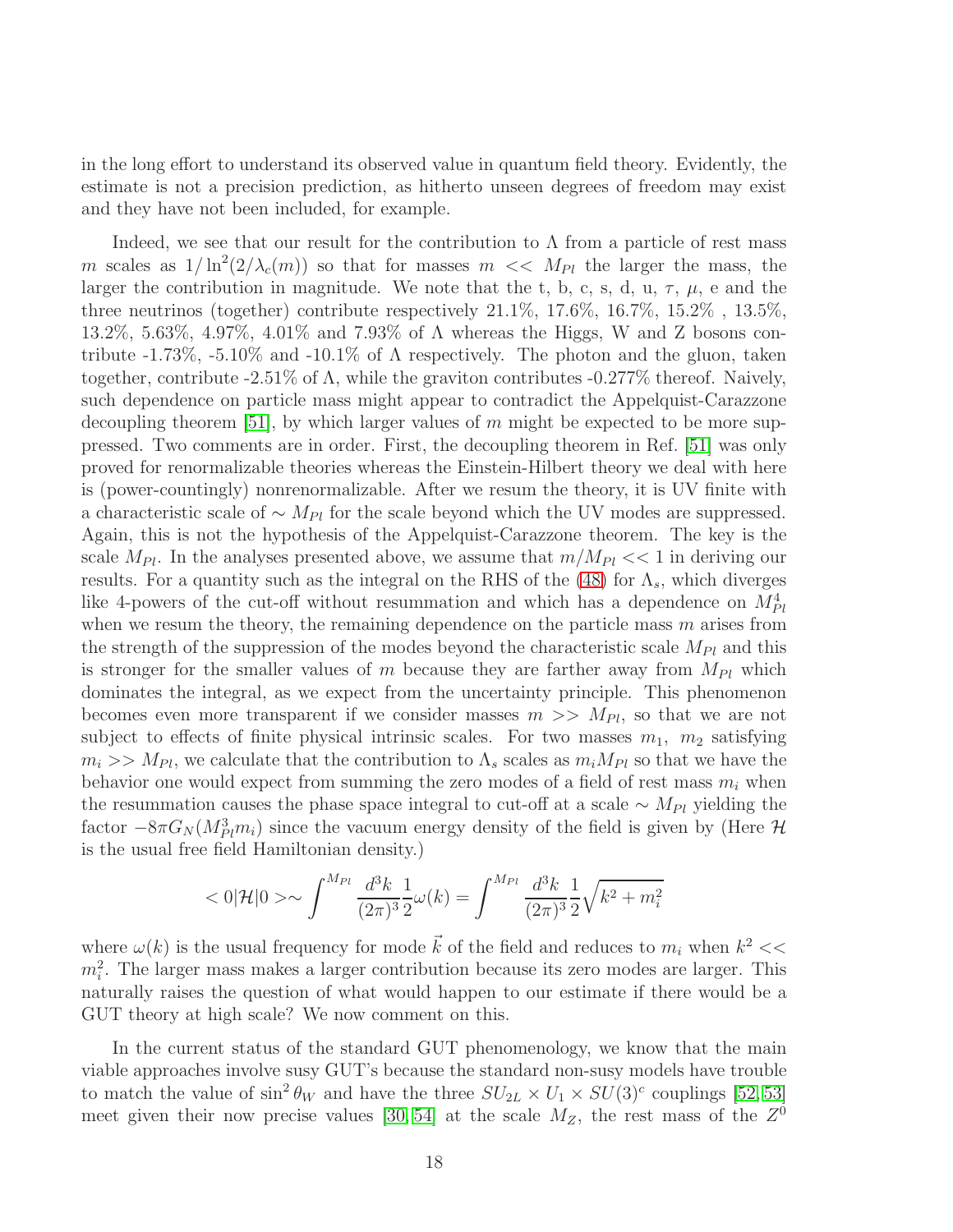heavy gauge boson in the Glashow-Salam-Weinberg theory [\[52\]](#page-35-15). To illustrate how a susy GUT might affect our estimate of  $\Lambda$  we use the susy SO(10) GUT model in Ref. [\[55\]](#page-36-1) for definiteness.

In this model, the break-down of the GUT gauge symmetry to the low energy gauge symmetry occurs with an intermediate stage with gauge group  $SU_{2L} \times SU_{2R} \times U_1 \times SU(3)^c$ where the final break-down to the Standard Model [\[52,](#page-35-15) [53\]](#page-35-16) gauge group,  $SU_{2L} \times U_1 \times$  $SU(3)^c$ , occurs at a scale  $M_R \gtrsim 2TeV$  while the breakdown of global susy occurs at the (EW) scale  $M_S$  which satisfies  $M_R > M_S$ . For our purposes the key observation is that susy multiplets do not contribute to our formula in [\(52\)](#page-17-3) when susy is not broken – there is exact cancellation between fermions and bosons in a given degenerate susy multiplet. Thus only the the broken susy multiplets can contribute. In the model at hand, these are just the multiplets associated with the known SM particles and the extra Higgs multiplet required by susy in the MSSM [\[56\]](#page-36-2). In view of recent LHC results [\[57\]](#page-36-3), we take for illustration the values  $M_R \cong 4M_S \sim 2.0$  TeV and set the following susy partner values:

$$
m_{\tilde{g}} \approx 1.5(10) \text{TeV}
$$
  
\n
$$
m_{\tilde{G}} \approx 1.5 \text{TeV}
$$
  
\n
$$
m_{\tilde{q}} \approx 1.0 \text{TeV}
$$
  
\n
$$
m_{\tilde{\ell}} \approx 0.5 \text{TeV}
$$
  
\n
$$
m_{\tilde{\chi}_i^0} \approx \begin{cases} 0.4 \text{TeV}, & i = 1 \\ 0.5 \text{TeV}, & i = 2, 3, 4 \end{cases}
$$
  
\n
$$
m_{\tilde{\chi}_i^{\pm}} \approx 0.5 \text{TeV}, \quad i = 1, 2
$$
  
\n
$$
m_S = .5 \text{TeV}, \quad S = A^0, \quad H^{\pm}, \quad H_2,
$$
\n(54)

where we use a standard notation for the susy partners of the known quarks $(q \leftrightarrow \tilde{q})$ , leptons( $\ell \leftrightarrow \tilde{\ell}$ ) and gluons( $G \leftrightarrow \tilde{G}$ ), and the EW gauge and Higgs bosons( $\gamma$ ,  $Z^0$ ,  $W^{\pm}$ ,  $H$ ,  $A^0$ ,  $H^{\pm}$ ,  $H_2 \leftrightarrow \tilde{\chi}$ ) with the extra Higgs particles denoted as usual [\[56\]](#page-36-2) by  $A^0$ (pseudoscalar),  $H^{\pm}$ (charged) and  $H_2$ (heavy scalar).  $\tilde{g}$  is the gravitino, for which we show two examples of its mass for illustration. These particles then generate the extra contribution

$$
\Delta W_{\rho, \text{GUT}} = \sum_{j \in \{\text{MSSM low energy susy partners}\}} \frac{(-1)^F n_j}{\rho_j^2}
$$
\n
$$
\approx 1.13(1.12) \times 10^{-2}
$$
\n(55)

to the factor  $W_{\rho} \equiv \sum_j$  $(-1)^F n_j$  $\frac{\rho_j-\eta_j}{\rho_j^2}$  on the RHS of [\(52\)](#page-17-3) for the two respective values of  $m_{\tilde{g}}$  called out by the parentheses. The corresponding values of  $\rho_{\Lambda}$  are  $-(1.67 \times 10^{-3} \text{eV})^4(-(1.65 \times 10^{-3} \text{eV})^4)$  $(10^{-3}$ eV $)^4$ ), respectively. The sign of these results would appear to put them in conflict with the positive observed value quoted above by many standard deviations, even when we allow for the considerable uncertainty in the various other factors multiplying  $W_{\rho}$  in [\(52\)](#page-17-3), all of which are positive in our framework. This may be alleviated either by adding new particles to the model, approach (A), or by allowing a soft susy breaking mass term for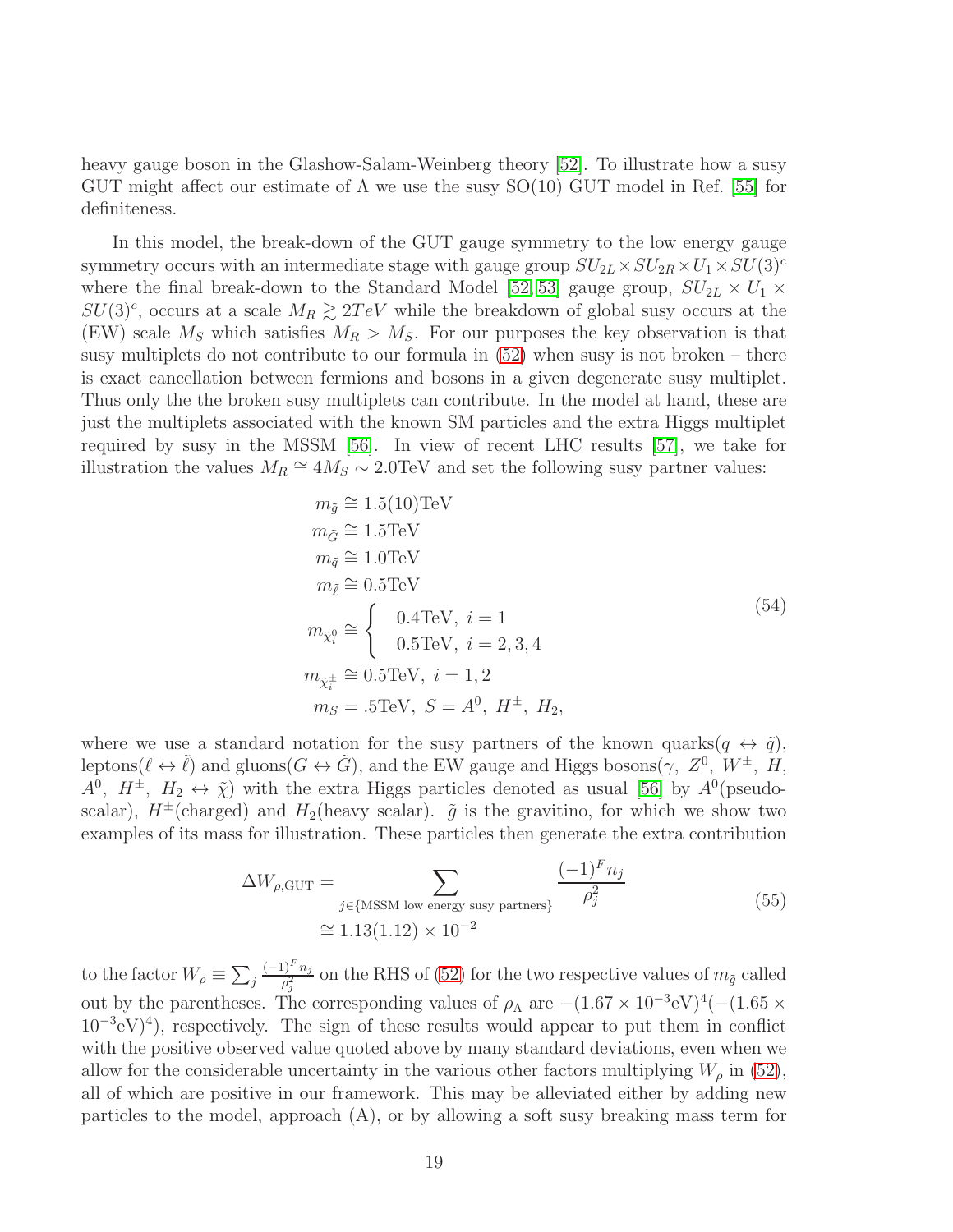the gravitino that resides near the GUT scale  $M_{GUT}$ , which is  $\sim 4 \times 10^{16} \text{GeV}$  here [\[55\]](#page-36-1), approach (B). In approach (A), we double the number of quarks and leptons, but we invert the mass hierarchy between susy partners, so that the new squarks and sleptons are lighter than the new quarks and leptons. This can work as long as as we increase  $M_R$ ,  $M_S$  so that we have the new quarks and leptons at  $M_{\text{High}} \sim 3.4(3.3) \times 10^3 \text{TeV}$  while leaving their partners at  $M_{\text{Low}} \sim .5 \text{TeV}$ . For approach (B), the mass of the gravitino soft breaking term should be set to  $m_{\tilde{q}} \sim 2.3 \times 10^{15} \text{GeV}$ . More generally, our estimate in [\(53\)](#page-17-4) can be used as a constraint of general susy GUT models and we hope to explore such in more detail elsewhere. This admittedly limited discussion of susy GUT effects highlights what one can expect for the impact on our estimate in  $(53)$  from higher mass scale physics.

Moreover, we need to stress that the value of  $t_{tr}$  cannot be taken as precise, as we now elaborate. Specifically, we are using for it the theory of Ref. [\[25\]](#page-34-5). We can see that the solution to the renormalization group improved Einstein equations in Ref. [\[25\]](#page-34-5) relates  $M_{Pl} \cong \xi H(t_{tr}) \cong \alpha/t_{tr}$  where  $\alpha = 1/(2-2\Omega_{\Lambda}^{*})$  with  $\Omega_{\Lambda}^{*}$  equal to the relative vacuum energy in the UV fixed point regime so that  $\Omega_{\Lambda}^* \in (0,1)$ . Here, H is the Hubble parameter as usual and  $\xi$  is of order unity and positive. For power law Planck scale inflation, we need  $\alpha > 1$ , or  $\Omega_{\Lambda}^* > 1/2$ . The authors in Ref. [\[25\]](#page-34-5) take as 'generic'  $\Omega_{\Lambda}^* = 0.98$  which leads to  $\alpha = 25$  and in the solution to their renormalization group improved Einstein equations to the  $t_{tr} = \alpha t_{Pl} = 25t_{Pl}$  that we have used here. Taking the difference between  $\Omega_{\Lambda}^*$  and 1 an order of magnitude smaller would amount to fine tuning, so it is probably unreasonable. In addition, in order to match smoothly onto the FRW classical solution,  $t_{tr}$  cannot be too close to  $t_{Pl}$ , where the classical solution surely fails. Thus, we need  $\alpha$ significantly larger than 1. In other words, what the authors in Ref. [\[25\]](#page-34-5) have taken really does seem to be 'generic', as they put it. We feel  $t_{tr}$  could be smaller by a factor  $\sim 3$ and could be larger by a similar factor and still be 'generic'. Even this error estimate alone would mean that our final result for  $\rho_{\Lambda}$  is at least uncertain at the factor of 10 level in the Bonanno and Reuter model. This should be taken in addition to the uncertainty associated with the relation between the momentum scale  $k$  and the cosmological time  $t$ as we have indicated above for Ref. [\[25\]](#page-34-5), where the estimates here realize this via Eqs.(2.2) and (5.1) in Ref. [\[25\]](#page-34-5),  $k(t) = \xi H(t) \cong \alpha/t^{11}$  $k(t) = \xi H(t) \cong \alpha/t^{11}$  $k(t) = \xi H(t) \cong \alpha/t^{11}$  Given that we are switching from the Planck regime to the FRW regime, there is uncertainty in  $t_{tr}$  from both pieces of this last relation. Realistically, especially given the non-rigorousness of any argument based on fine tuning, we actually do not know the precise value of  $t_{tr}$  at this point to better than a couple of orders of magnitude which translate to a *conservative* uncertainty at the level of  $10<sup>4</sup>$  on our estimate of  $\rho_{\Lambda}$ . We caution the reader to keep this in mind.

We discuss in closing three final important matters that we have not mentioned: $(1)$ , the effect of the various spontaneous symmetry vacuum energies on our  $\rho_{\Lambda}$  estimate methodology as exhibited here; (2), the issue of the impact of our approach on big bang

<span id="page-20-0"></span><sup>&</sup>lt;sup>11</sup>In our analysis, we work on a flat background for our Fourier representations so that we have the usual Heisenberg connection between momentum space and position space – our  $k$  here is the not the same as the coarse graining scale  $k$  in Ref. [\[25\]](#page-34-5).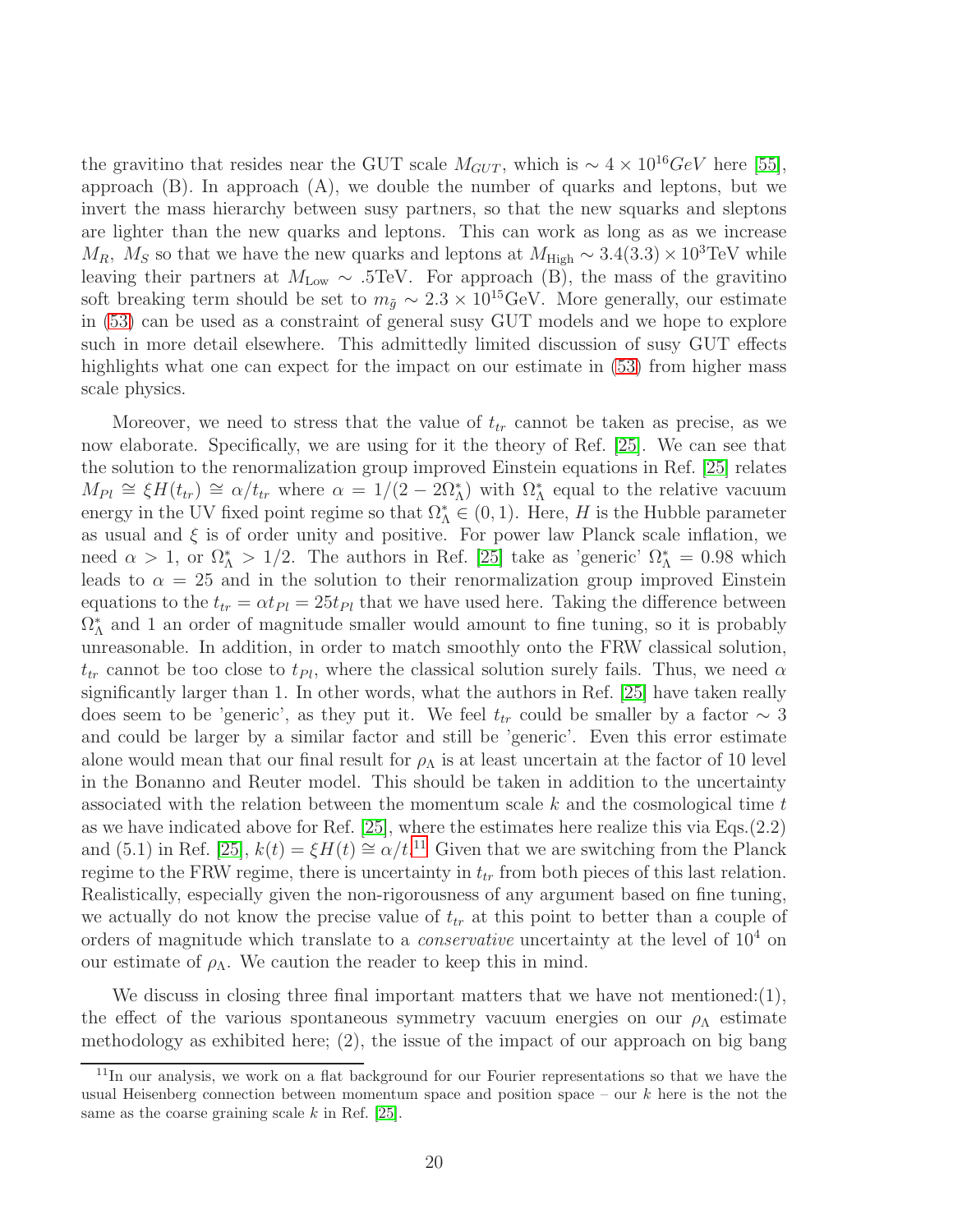nucleosynthesis(BBN) [\[58\]](#page-36-4); and, (3), the covariance of theory in the presence of time dependent values of  $\Lambda$  and of  $G_N$ . We consider these issues in turn, where we start with (1).

From the standard methods we know for example that the energy of the broken vacuum for the EW case contributes an amount of order  $M_W^4$  to  $\rho_{\Lambda}$ . If we consider the GUT symmetry breaking we expect an analogous contribution from spontaneous symmetry breaking of order  $M_{GUT}^4$ . When compared to the RHS of [\(52\)](#page-17-3), which is ∼  $(-(1.0362)^2W_\rho/64)M_{Pl}^4 \simeq \frac{10^{-2}}{64}M_{Pl}^4$ , we see that adding these effects thereto would make relative changes in our results at the level of  $\frac{64}{10^{-2}}$  $\frac{M_W^4}{M_{Pl}^4} \cong 1 \times 10^{-65}$  and  $\frac{64}{10^{-2}}$  $\frac{M_{GUT}^4}{M_{Pl}^4} \cong 7 \times 10^{-7},$ respectively, where we use our value of  $M_{GUT}$  given above in the latter evaluation for definiteness. We do ignore such small effects here.

Concerning the impact, or the lack thereof, of our approach to  $\Lambda$  on the phenomenology of big bang nucleosynthesis(BBN) [\[58\]](#page-36-4), we recall that the authors in Ref. [\[25\]](#page-34-5) have already noted that when on passes from the Planck era to the FRW era, a gauge transformation (from the attendant diffeomorphism invariance) is necessary to maintain consistency with the solutions of the system [\(2\)](#page-3-0)(or of its more general form as give below) at the boundary between the two regimes at the transition time  $t_{tr}$ . Requiring that the Hubble parameter be continuous at  $t_{tr}$  the authors in Ref. [\[25\]](#page-34-5) arrive the gauge transformation on the time for the FRW era relative to the Planck era

$$
t \to t' = t - t_{as} \tag{56}
$$

so that the continuity of the Hubble parameter at the boundary gives

$$
\frac{\alpha}{t_{tr}} = \frac{1}{2(t_{tr} - t_{as})} \tag{57}
$$

when  $a(t) \propto t^{\alpha}$  in the (sub-)Planck regime. This implies

$$
t_{as} = (1 - \frac{1}{2\alpha})t_{tr}.
$$
\n(58)

In our case, we have from Ref. [\[25\]](#page-34-5) the generic case  $\alpha = 25$ , so that

$$
t_{as} = 0.98t_{tr}.\tag{59}
$$

Here, we have used the diffeomorphism invariance of the theory to choose another coordinate transformation for the FRW era, namely,

$$
t \to t' = \gamma t \tag{60}
$$

as a part of a dilatation where  $\gamma$  now satisfies the boundary condition required for continuity of the Hubble parameter at  $t_{tr}$ :

$$
\frac{\alpha}{t_{tr}} = \frac{1}{2\gamma t_{tr}}\tag{61}
$$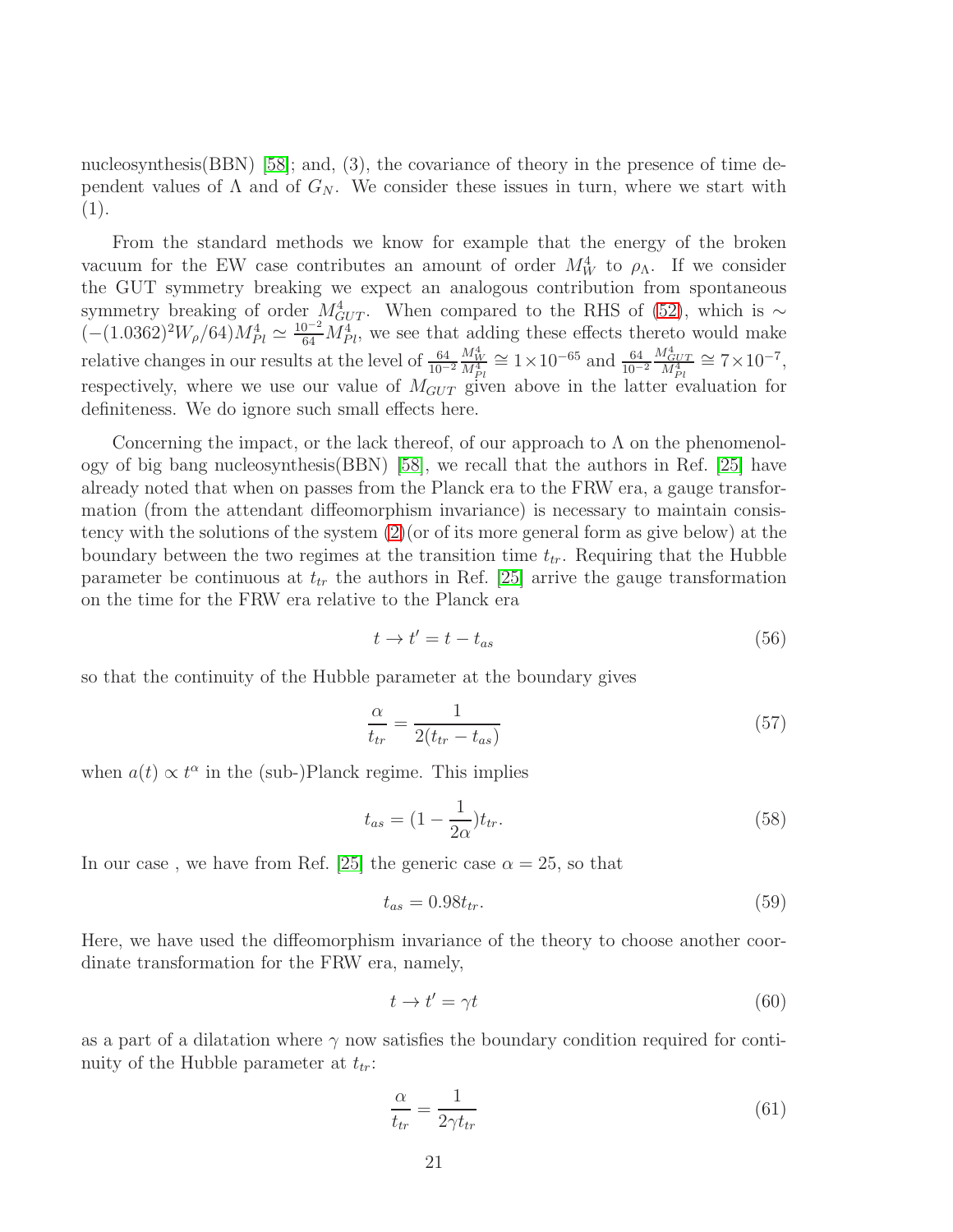so that

$$
\gamma = \frac{1}{2\alpha}.\tag{62}
$$

The model in Ref. [\[25\]](#page-34-5) purports that, for  $t > t_{tr}$ , one has the time  $t'$  and an effective FRW cosmology with such a small value of  $\Lambda$  that it may be treated as zero. Here, we extend this by retaining  $\Lambda \neq 0$  so that we may estimate its value. But, with our diffeomorphism transformation between the (sub-)Planck regime and the FRW regime, we can see that, at the time of BBN, the ratio of  $\rho_{\Lambda}$  to  $\frac{3H^2}{8\pi G_N}$  is

$$
\Omega_{\Lambda}(t_{BBN}) = \frac{M_{Pl}^2 (1.0362)^2 9.194 \times 10^{-3} (25)^2 / (64 t_{BBN}^2)}{(3/(8\pi G_N))(1/(2\gamma t_{BBN})^2)}
$$
  
\n
$$
\approx \frac{\pi 10^{-2}}{24}
$$
  
\n= 1.31 × 10<sup>-3</sup>. (63)

<span id="page-22-0"></span>Thus, at  $t_{BBN}$  our  $\rho_{\Lambda}$  is small enough that it has a negligible effect on the standard BBN phenomenology. We see that the uncertainty in the value of  $\alpha$ , which is the value of  $t_{tr}$  in units of  $\frac{1}{M_{Pl}}$ , does not affect the estimate in [\(63\)](#page-22-0) because the factors of  $\alpha^2 = 25^2$  cancel between the numerator and the denominator on the RHS in the first line of [\(63\)](#page-22-0). This is in contrast with our estimate of  $\rho_{\Lambda}(t_0)$  in [\(53\)](#page-17-4) where the dependence on  $\alpha^2 = 25^2$  is not cancelled, as we have discussed above.

Turning next to the issue of the covariance of the theory when  $\Lambda$  and  $G_N$  depend on time, we follow in Eqs.[\(2\)](#page-3-0) the corresponding realization of the improved Friedmann and Einstein equations as given in Eqs.(3.24) in Ref. [\[24\]](#page-34-4). We note that the equations in [\(2\)](#page-3-0) should be compared to the more general realization given in Eqs.(2.1) in Ref. [\[25\]](#page-34-5)  $$ we have effectively followed the latter realization in our discussions in this Section. The difference between the two realizations is the solution of the constraint following from Bianchi's identity:

$$
D^{\nu} \left( \Lambda g_{\nu\mu} + 8\pi G_N T_{\nu\mu} \right) = 0; \tag{64}
$$

for, in [\(2\)](#page-3-0), this identity is solved for a covariantly conserved  $T_{\mu\nu}$  as well whereas in Eqs.(2.1) in Ref. [\[25\]](#page-34-5), one has the modified conservation requirement, as we noted above,

$$
\dot{\rho} + 3\frac{\dot{a}}{a}(1+\omega)\rho = -\frac{\dot{\Lambda} + 8\pi\rho \dot{G}_N}{8\pi G_N} \tag{65}
$$

to be compared with [\(2\)](#page-3-0) in which the RHS of this latter equation is set to zero. The phenomenology which we referenced from Ref. [\[24\]](#page-34-4) is qualitatively unchanged by the simplification in [\(2\)](#page-3-0) but of course the details of the that phenomenology, such as the (sub-)Planck era exponent for the time dependence of a, etc., are affected, as is the relation between  $\Lambda$  and  $G_N$  in [\(2\)](#page-3-0). What we can say is that (2) contains a special case of the more general realization of the Bianchi identity requirement when both Λ and  $G_N$  depend on time whereas what we have done in this Section uses that more general realization. We should also note that only when  $\dot{\Lambda} + 8\pi \rho \dot{G}_N = 0$  holds is covariant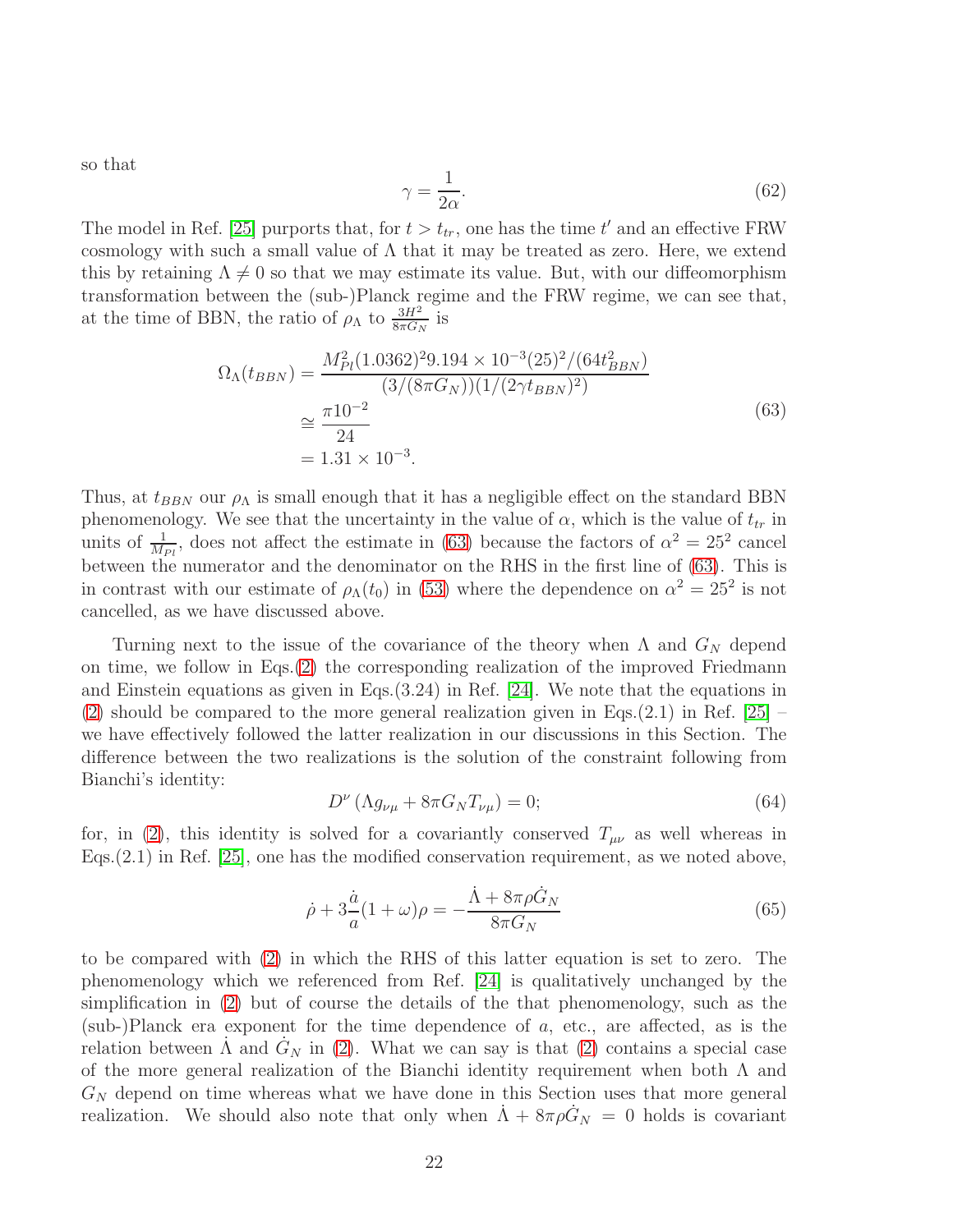conservation of matter in the current universe guaranteed and that either the case with or the case without such guaranteed conservation is possible provided the attendant deviation is small. Detailed studies of such deviation, including its maximum possible size, can be found in Refs. [\[59–](#page-36-5)[61\]](#page-36-6).

We want however to stress again that the model Planck scale cosmology of Bonanno and Reuter which we use is just that, a model. More work needs to be done to remove from it the type of uncertainties which we just elaborated in our estimate of  $\Lambda$ . We look forward, however, to additional possible checks from experiment with just this latter goal in mind.

# Acknowledgments

We thank Profs. L. Alvarez-Gaume and W. Hollik for the support and kind hospitality of the CERN TH Division and the Werner-Heisenberg-Institut, MPI, Munich, respectively, where a part of this work was done.

# Note Added:

Here, we point out for clarity that in computing  $\Lambda$  in the Planck regime the assumption of  $K = 0$  is presumed as that is the only case for which the Bonanno-Reuter Planck scale cosmology has been shown to allow a smooth connection from the Planck regime for times near or earlier than the Planck time to the semi-classical FRW regime for times after  $t_{tr}$ . For  $K = 0$ , by definition, equal time slices are flat 3-spaces, exactly as we have employed in the vacuum states used to compute the zero-point energies that comprise  $\Lambda$ . Thus the results in Sections 3 and 4 are fully self-consistent.

# Appendix 1: Evaluation of Gravitational Infrared Exponent

In the text, we use several limits of the gravitational infrared exponent  $B''_g$  defined in [\(28\)](#page-11-3). Here, we present these evaluations for completeness.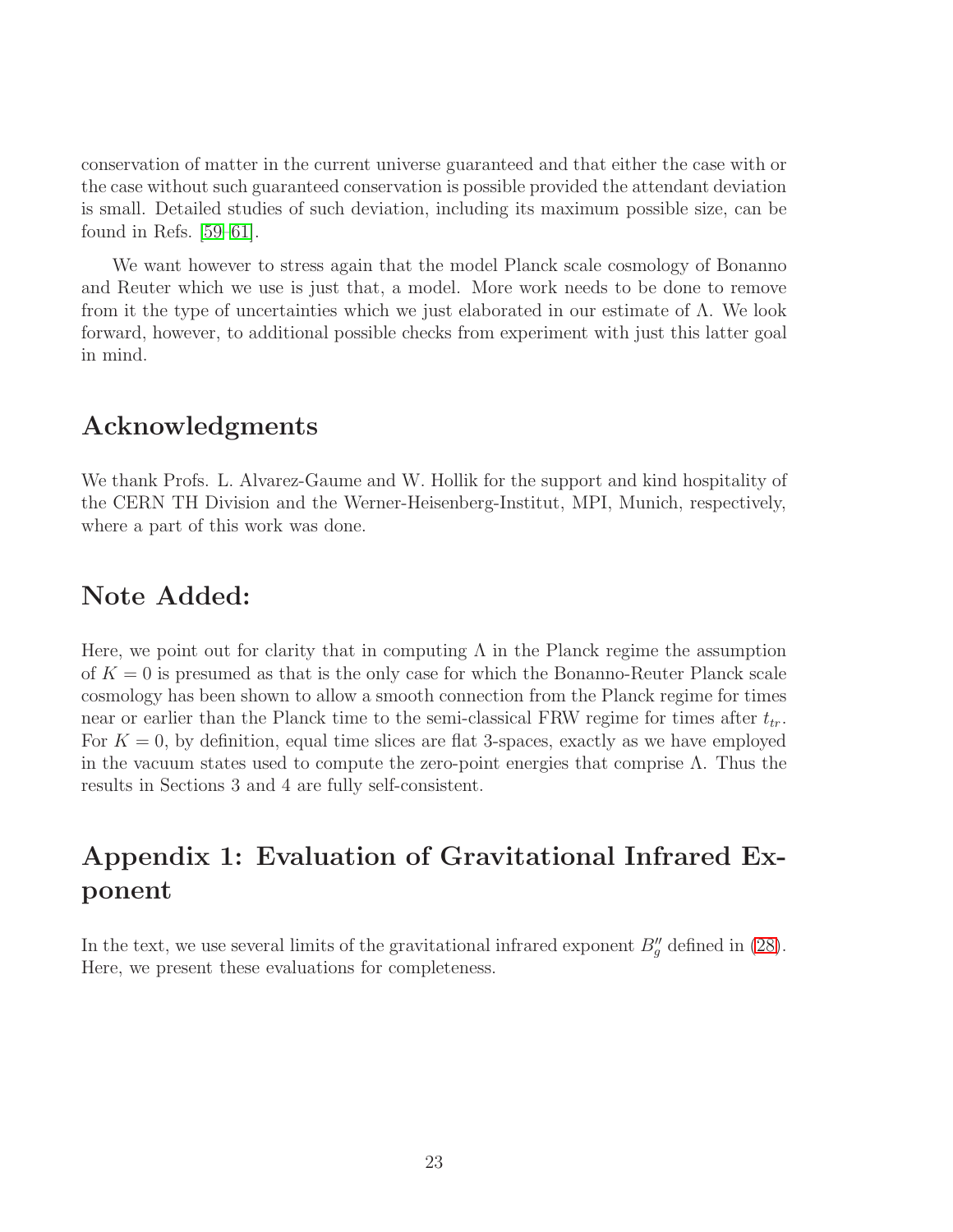We have to consider

<span id="page-24-0"></span>
$$
-B''_g(p) = \int \frac{d^4k \ S''_g(k)}{k^2 - \lambda^2 + i\epsilon}
$$
  
= 
$$
\int \frac{d^4k}{(2\pi)^4 (k^2 - \lambda^2 + i\epsilon)} \frac{i\frac{1}{2} (\eta^{\mu\nu} \eta^{\bar{\mu}\bar{\nu}} + \eta^{\mu\bar{\nu}} \eta^{\bar{\mu}\nu} - \eta^{\mu\bar{\mu}} \eta^{\nu\bar{\nu}}) (-i\kappa p_{\bar{\mu}}) (2ip_{\mu}) (-i\kappa p'_{\bar{\nu}}) (2ip'_{\nu})}{(k^2 - 2kp + \Delta + i\epsilon)(k^2 - 2kp' + \Delta' + i\epsilon)} \Big|_{p=p'}
$$
  
= 
$$
\frac{2i\kappa^2 p^4}{16\pi^4} \int \frac{d^4k}{(k^2 - \lambda^2 + i\epsilon)} \frac{1}{(k^2 - 2kp + \Delta + i\epsilon)^2}
$$
(66)

where  $\Delta = p^2 - m^2$ . The integral on the RHS of [\(66\)](#page-24-0) is given by

$$
I = \int \frac{d^4k}{(k^2 - \lambda^2 + i\epsilon)} \frac{1}{(k^2 - 2kp + \Delta + i\epsilon)^2}
$$
  
= 
$$
\frac{-i\pi^2}{p^2} \frac{1}{x_+ - x_-} \left[ x_+ \ln(1 - 1/(\sqrt{2}x_+)) - x_- \ln(1 - 1/(\sqrt{2}x_-)) \right]
$$

with

$$
x_{\pm} = \frac{1}{2\sqrt{2}} \left( \bar{\Delta} + \bar{\lambda}^2 \pm \left( (\bar{\Delta} + \bar{\lambda}^2)^2 - 4(\bar{\lambda}^2 - i\bar{\epsilon}) \right)^{1/2} \right) \tag{67}
$$

for  $\bar{\Delta} = 1 - m^2/p^2$ ,  $\bar{\lambda}^2 = \lambda^2/p^2$  and  $\bar{\epsilon} = \epsilon/p^2$ . In this way, we arrive at the results, for  $p^2 < 0,$ 

<span id="page-24-1"></span>
$$
B_g''(p) = \begin{cases} \frac{\kappa^2 |p^2|}{8\pi^2} \ln \left( \frac{m^2}{m^2 + |p^2|} \right), & m \neq 0\\ \frac{\kappa^2 |p^2|}{8\pi^2} \ln \left( \frac{m_g^2}{m_g^2 + |p^2|} \right), & m = m_g = \lambda\\ \frac{2\kappa^2 |p^2|}{8\pi^2} \ln \left( \frac{m_g^2}{|p^2|} \right), & m = 0, m_g = \lambda \end{cases}
$$
(68)

where we have made more explicit the presence of the observed small mass,  $m_g$ , of the graviton. When m=0 and one wants to use dimensional regularization for the IR regime instead of  $m_g$ , we normalize the propagator at a Euclidean point  $k^2 = -\mu^2$  and use standard factorization arguments [\[62–](#page-36-7)[66\]](#page-36-8) to take the factorized result for  $B''_g$  from [\(68\)](#page-24-1) as

<span id="page-24-2"></span>
$$
B_g''(p)|_{\text{factorized}} = \frac{2\kappa^2|p^2|}{8\pi^2} \ln\left(\frac{|\mu^2|}{|p^2|}\right), \quad m = 0, \ m_g = 0. \tag{69}
$$

In physical applications, such mass singularities are absorbed by the definition of the initial state "parton" densities and/or are canceled by the KLN theorem in the final state; we do not exponentiate them in the exactly massless case.

We stress that the standard analytic properties of the 1PI 2pt functions obtain here, as we use standard Feynman rules. Wick rotation changes the Minkowski space Feynman loop integral  $\int d^4k$  with  $k = (k^0, k^1, k^2, k^3)$  for real  $k^j$  and  $k^2 = k^{0^2} - k^{1^2} - k^{2^2} - k^{3^2}$  into the integral  $i \int d^4k_E$  with  $k = (ik^0, k^1, k^2, k^3)$  and  $k^2 = -k^{0^2} - k^{1^2} - k^{2^2} - k^{3^2} \equiv -k_E^2$  with  $k_E$  the Euclidean 4-vector  $k_E = (k^0, k^1, k^2, k^3)$  with metric  $\delta_{\mu\nu} = diag(1, 1, 1, 1)$ . Thus our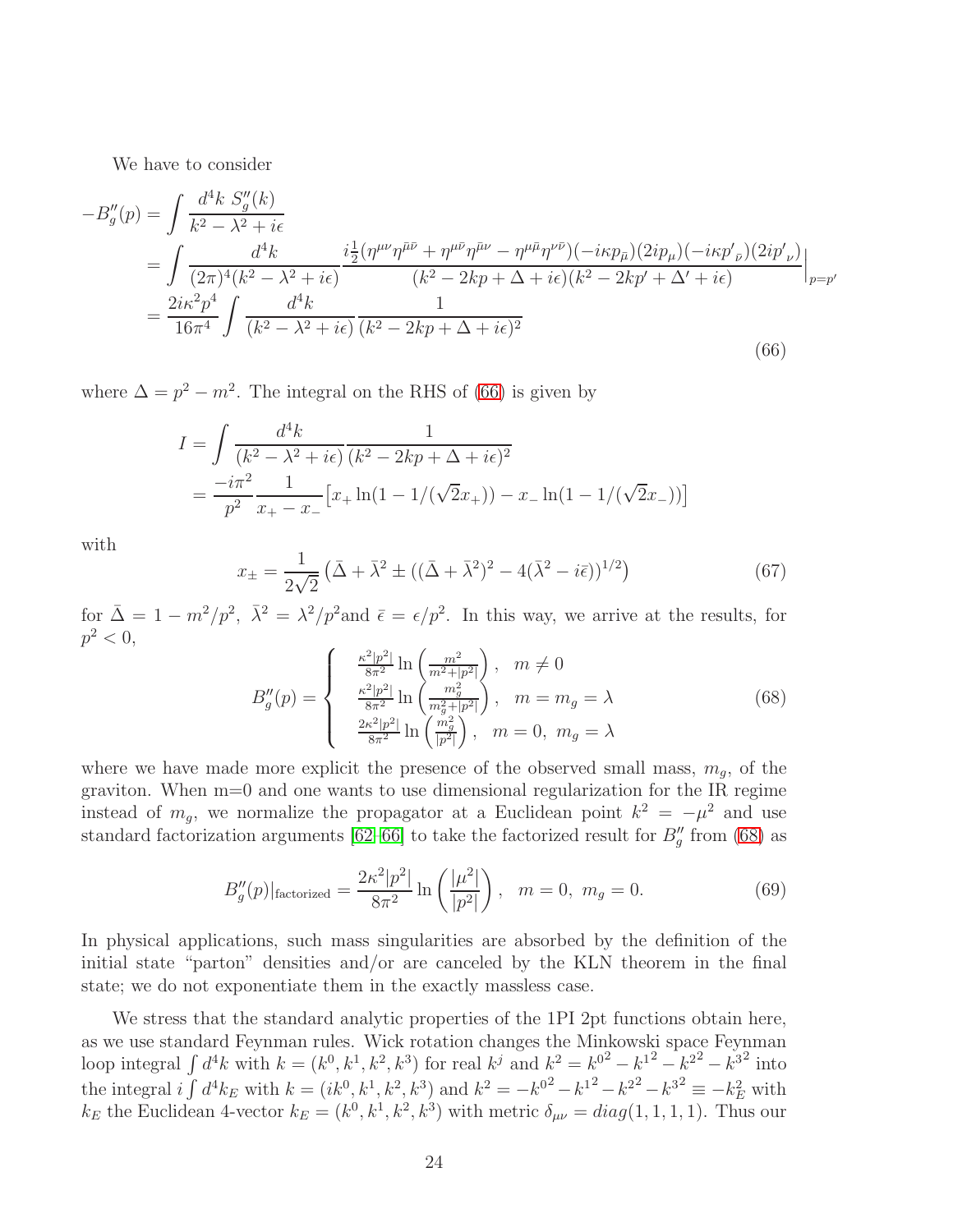

<span id="page-25-0"></span>Figure 2: The graviton((a),(b)) and its ghost((c)) one-loop contributions to the graviton propagator.  $q$  is the 4-momentum of the graviton.



<span id="page-25-1"></span>Figure 3: The scalar one-loop contribution to the graviton propagator.  $q$  is the 4momentum of the graviton.

results rigorously correspond to  $|p^2| = -p^2$  in [\(68\)](#page-24-1), [\(69\)](#page-24-2) with  $m^2$  replaced with  $m^2 - i\epsilon$ , with  $\epsilon \downarrow 0$ , following Feynman, for  $p^2 < 0$ ; by Wick rotation this is the regime relevant to the UV behavior of the Feynman loop integral. Standard complex variables theory then uniquely specifies our exponent for any value of  $p^2$ .

### Appendix 2: Graviton Inverse Propagator

To obtain the result in [\(40\)](#page-13-0) we first consider [\[9\]](#page-33-4) the diagrams in Figs. [2](#page-25-0) and [3.](#page-25-1) These graphs have a superficial degree of divergence in the UV of +4 and are a test of our methods because, in the usual treatment of the theory, they generate a UV divergence in the respective 1PI 2-point function for the coefficient of  $q<sup>4</sup>$  which can not be removed by the standard field and mass renormalizations.

For example, consider the graph in Fig. 3a. When we use our resummed propagators, we get (here,  $k \to (ik^0, \vec{k})$  by Wick rotation, and we work in the transverse-traceless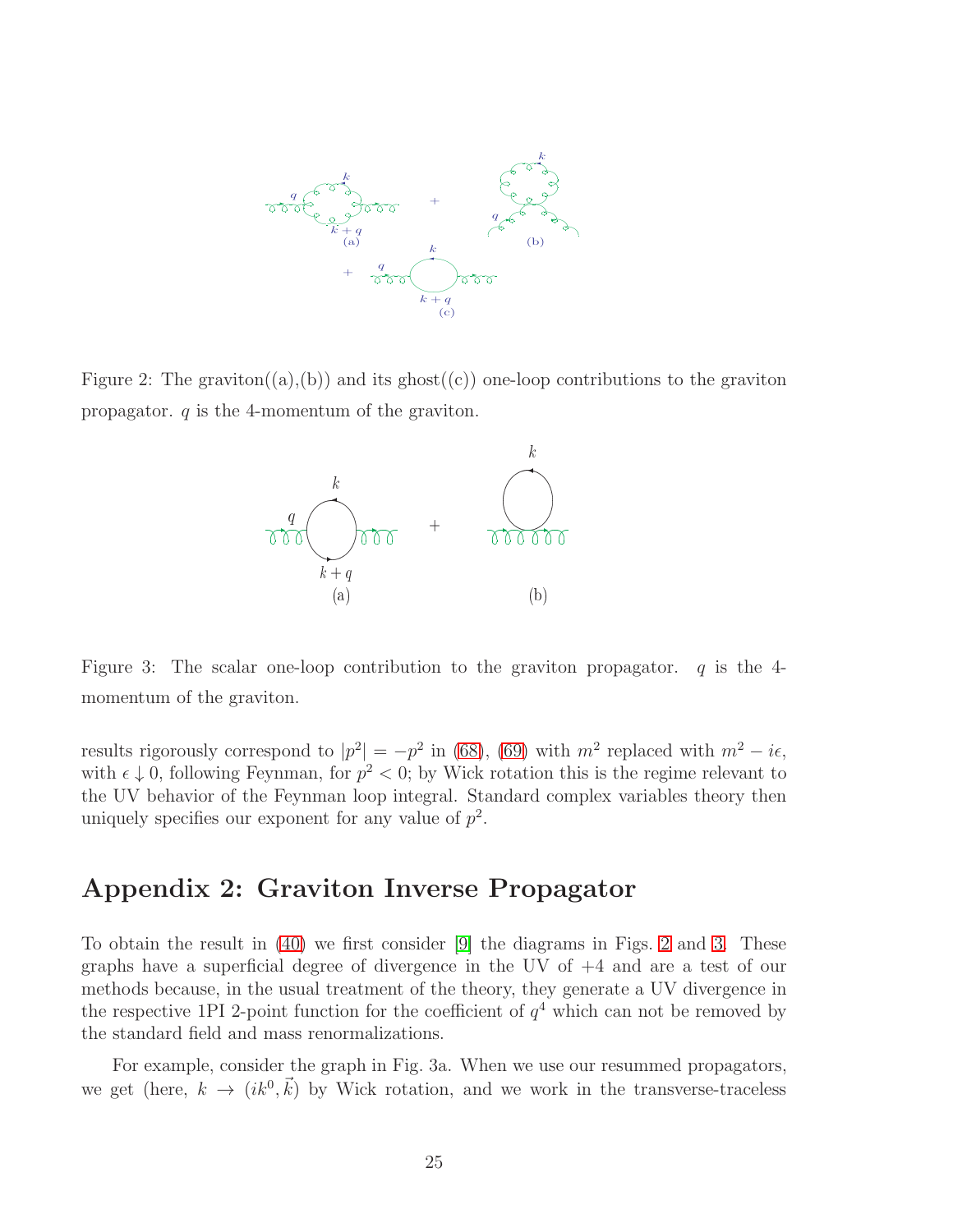<span id="page-26-0"></span>space)

$$
i\Sigma(q)_{\bar{\mu}\bar{\nu};\mu\nu}^{1a} = i\kappa^2 \frac{\int d^4k}{2(2\pi)^4} \frac{\left(k'_{\bar{\mu}}k_{\bar{\nu}} + k'_{\bar{\nu}}k_{\bar{\mu}}\right)e^{\frac{\kappa^2|k'^2|}{8\pi^2}\ln\left(\frac{m^2}{m^2+|k'^2|}\right)}}{\left(k'^2 - m^2 + i\epsilon\right)}
$$
\n
$$
\frac{\left(k'_{\mu}k_{\nu} + k'_{\nu}k_{\mu}\right)e^{\frac{\kappa^2|k^2|}{8\pi^2}\ln\left(\frac{m^2}{m^2+|k^2|}\right)}}{\left(k^2 - m^2 + i\epsilon\right)}.
$$
\n(70)

We see explicitly that the exponential damping in the deep Euclidean regime has rendered the graph in Fig. 3a finite in the UV. For the same reason, all of the graphs in Figs. 2 and 3 are UV finite when we use our respective resummed propagators to compute them.

To evaluate the effect of the corrections in Figs. [2](#page-25-0) and [3](#page-25-1) on the graviton propagator, we continue to work in the transverse, traceless space and isolate the effects from Figs. [2](#page-25-0) and [3](#page-25-1) on the coefficient of the  $q<sup>4</sup>$  in the graviton propagator denominator,

$$
q^2 + \frac{1}{2}q^4 \Sigma^{T(2)} + i\epsilon,\tag{71}
$$

so that we need to evaluate the transverse, traceless self-energy function  $\Sigma^T(q^2)$  that follows from [\(70\)](#page-26-0) for Fig. 3a and its analogs for Figs. 3b and 2 by the standard methods. Here, we work in the expectation that, in consequence to the newly UV finite calculated quantum loop effects in Figs. 2 and 3, the Fourier transform of the graviton propagator that enters Newton's law, our ultimate goal here, will receive support from from  $|q|^2 \ll M_{Pl}^2$ . We will therefore work in the limit that  $q^2/M_{Pl}^2$  is relatively small,  $\lesssim .1$ , for example [12](#page-26-1). This will allow us to see the dominant effects of our new finite quantum loop effects. In other words, we will work to  $\sim 10\%$  (leading-log) accuracy in what follows. See Appendix 2 for more discussion on this point.

First let us dispense with the contributions from Figs. 2b and Fig. 3b. These are independent of  $q^2$  so that we use a mass counter-term to remove them and set the graviton mass to 0. Following the suggestion of Feynman in Ref. [\[33\]](#page-34-14), we will change this to a small non-zero value below to take into account the recently established small value of the cosmological constant [\[29,](#page-34-10) [30\]](#page-34-11). See also the discussion in Ref. [\[67–](#page-36-9)[70\]](#page-36-10) where it is shown that the quantum fluctuations in the exact de Sitter metric implied by the non-zero cosmological constant correspond in general to a mass for the graviton. Here, as we expand about a flat background, we take this effect into account as a small infrared regulator for the graviton. The deviations from flat space in the deep Euclidean region that we study due to the observed value of the cosmological constant are at the level of  $e^{10^{-61}} - 1!$  This is safely well beyond the accuracy of our methods.

Returning to Fig. 3a, when we project onto the transverse, traceless space, that is to say, the graviton helicity space  $\{e^{\mu\nu}(\pm 2) = \epsilon_{\pm}^{\mu} \epsilon_{\pm}^{\nu}$ , where  $\epsilon_{\pm}^{\nu} = \pm(\hat{x} \pm i\hat{y})/\sqrt{2}$  when

<span id="page-26-1"></span> $12$ This regime is for numerical convenience only, as it allows us to work with a simple quadratic equation in  $q^2$  in determining the Fourier transform of the graviton propagator below. It is justified because the pole position which we find at non-zero  $q^2$  satisfies it. There is no problem of principle to treat the exact result, and it will appear elsewhere.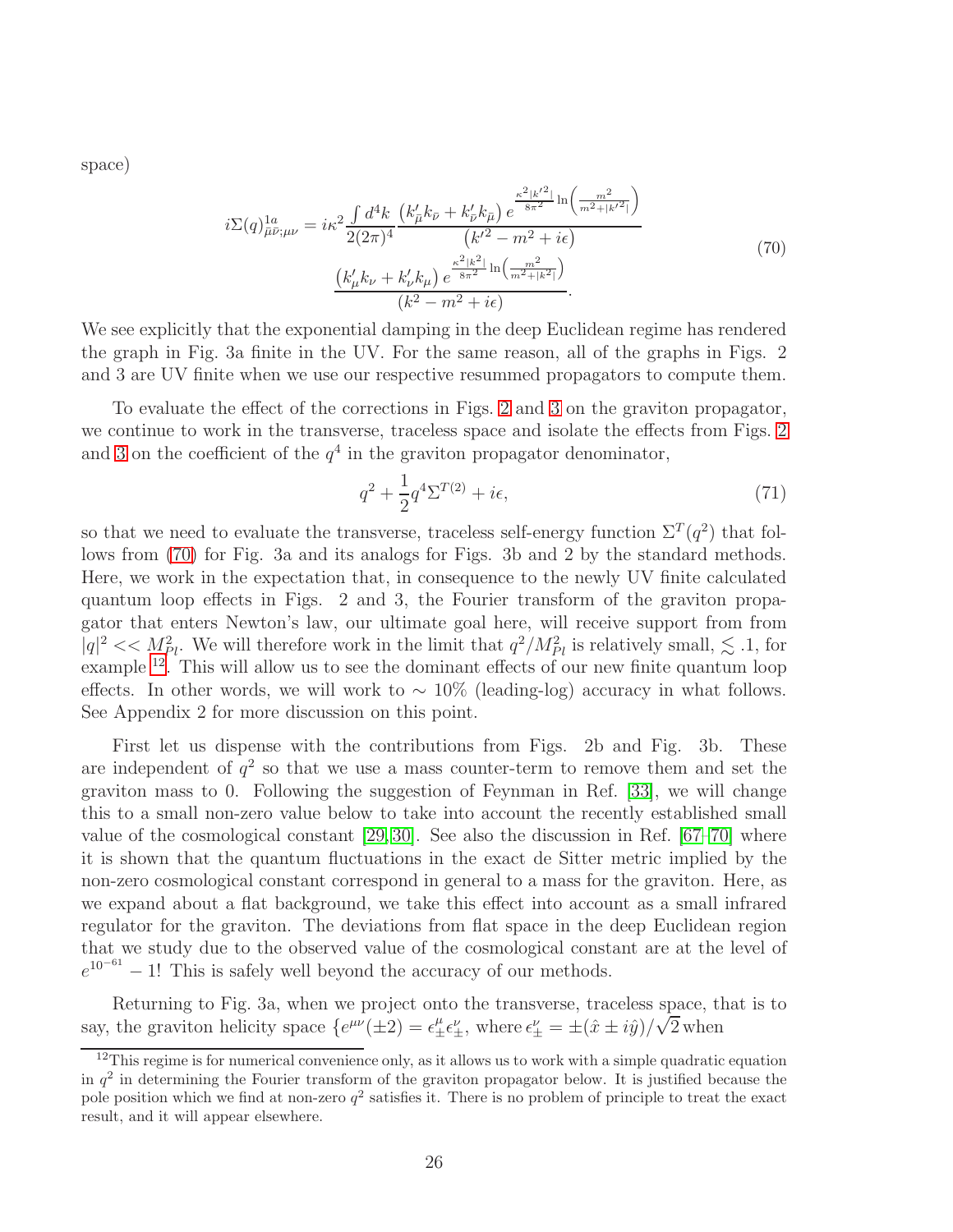$\hat{x}, \hat{y}$  are purely space-like and $(\vec{x}, \vec{y}, \vec{q}/|\vec{q}|)$  form a right-handed coordinate basis}, we get (see the Appendix 3) the result

<span id="page-27-0"></span>
$$
i\Sigma^{T}(q^{2})_{3a} = \frac{-i\kappa^{2}m^{4}}{96\pi^{2}} \int_{0}^{1} d\alpha \int_{0}^{\infty} dx \frac{x^{3}(2(x+1)\bar{d} + \bar{d}^{2})}{(x+1)^{2}(x+1+\bar{d})^{2}} (1+x)^{-\lambda_{c}x}
$$
(72)

where  $\lambda_c = \frac{2m^2}{\pi M_s^2}$  $\frac{2m^2}{\pi M_{Pl}^2}$ ,  $\bar{d} = \alpha (1 - \alpha) \bar{q}^2 / m^2$  so that we have made the substitution  $x = k^2$  and imposed the mass counter-term as we noted. We have taken for definiteness  $q = (0, \vec{q})$ . We also use  $q = |\vec{q}|$  when there is no chance for confusion. We are evaluating [\(72\)](#page-27-0) in the deep UV where  $m^2/q^2 \ll 1$  and where  $q^2/M_{Pl}^2 \lesssim 0.1$  – see footnote 8. Accordingly, we get

$$
i\Sigma^{T}(q^{2})_{3a} = \frac{-i\kappa^{2}}{96\pi^{2}} \left( \frac{|\vec{q}|^{2}m^{2}c_{1}}{3} + \frac{|\vec{q}|^{4}c_{2}}{30} \right)
$$
(73)

where

$$
c_1 = I_1(\lambda_c) = \int_0^\infty dx x^3 (1+x)^{-3-\lambda_c x}
$$
  
\n
$$
c_2 = I_2(\lambda_c) = \int_0^\infty dx x^3 (1+x)^{-4-\lambda_c x}.
$$
\n(74)

Using the usual field renormalization, we see that Fig. 3a makes the contribution

$$
i\tilde{\Sigma}^{T}(q^{2})_{3a} \cong \frac{-i\kappa^{2}|\vec{q}|^{4}c_{2}}{2880\pi^{2}}
$$
\n(75)

to the transverse traceless graviton proper self-energy function.

Turning now to Figs. 2, the pure gravity loops, we use a contact between our work and that of Refs. [\[47\]](#page-35-10). In Refs. [\[47\]](#page-35-10), the entire set of one-loop divergences has been computed for the theory in [\(6\)](#page-4-1). The basic observation is the following. As we work only to the leading logarithmic accuracy in  $\ln \lambda_c$ , it is sufficient to identify the correspondence between the divergences as calculated in the n-dimensional regularization scheme in Ref. [\[47\]](#page-35-10) and as they would occur when  $\lambda_c \to 0$ . This we do by comparing our result for [\(72\)](#page-27-0) when  $q^2 \to 0$ with the corresponding result in Ref. [\[47\]](#page-35-10) for the same theory. In this way we see that we have the correspondence

<span id="page-27-1"></span>
$$
-\ln \lambda_c \leftrightarrow \frac{1}{2 - n/2}.\tag{76}
$$

This allows us to read-off the leading log result for the pure gravity loops directly from the results in Ref. [\[47\]](#page-35-10). Since  $-\ln \lambda_c = \ln M_{Pl}^2 - \ln m^2 - \ln \frac{2}{\pi}$ , we see that our exponentiated propagators have cut-off our UV divergences at the scale  $\sim M_{Pl}$  and the correspondence in [\(76\)](#page-27-1) shows the usual relation between the effective UV cut-off scale and the pole in  $(2 - n/2)$  in dimensional regularization. Note as well that, if the small cosmological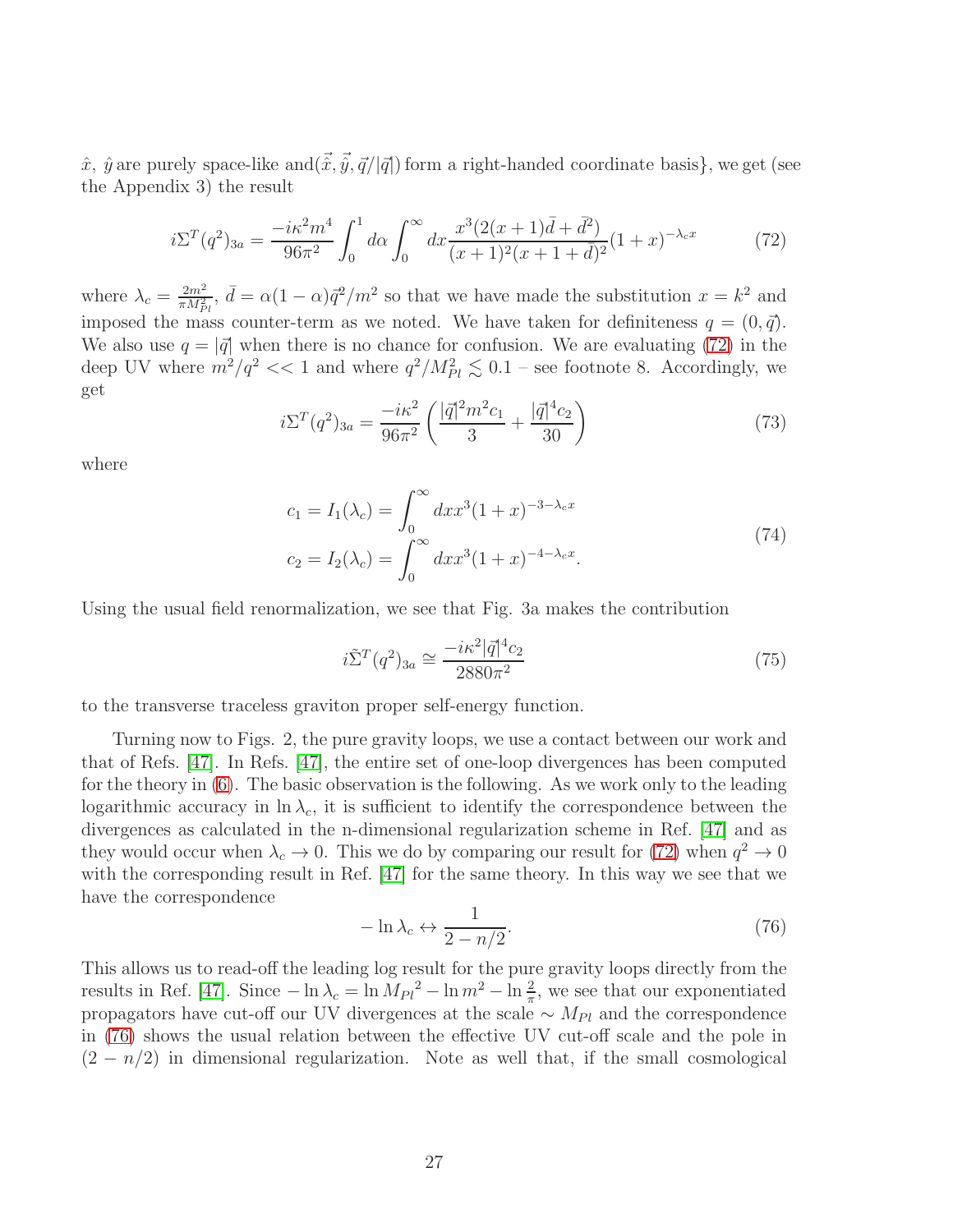constant  $[29, 30]$  $[29, 30]$  is set to zero<sup>[13](#page-28-0)</sup>, the graviton is then exactly massless and we normalize its propagator at a Euclidean point  $p^2 = -\mu^2$  as is standard for massless non-Abelian gauge theories for example. It follows that for the graviton case and for all other cases where  $m = 0$ , as we explain in Appendix 1 (see [\(69\)](#page-24-2)), the mass m in [\(76\)](#page-27-1) is replaced with  $m = \mu$  – there is no zero mass divergence in the case that the mass of the respective particle is zero. The UV correspondence is the same in both the  $m \neq 0$  and  $m = 0$  cases.

Specifically, the result in Ref. [\[47\]](#page-35-10), when interpreted as we have just explained, is that the pure gravity loops give a factor of 42 times the scalar loops for the coefficient  $a_2$  above when we work in the regime where  $|q^2|$  is relatively small compared to  $M_{Pl}^2$ . Here, we again take into account the recent evidence for a non-zero cosmological constant [\[29,](#page-34-10)[30\]](#page-34-11), which can be seen to provide the small non-zero rest mass for the graviton,  $m_g \approx 3.1 \times 10^{-33}$ eV, which serves as an IR regulator for the graviton. This is the value of rest mass in  $\lambda_c$  which should be used for pure gravitational loops – see footnote 9 for more discussion on this point relevant to Refs. [\[71,](#page-36-11)[72\]](#page-36-12). See the Appendix 1 for the derivation of the corresponding infrared exponents.

We note that, for  $\lambda_c = 0$ , the constant  $c_2$  is infinite and, as we have already imposed both the mass and field renormalization counter-terms, there would be no physical parameter into which that infinity could be absorbed: this is just another manifestation that QGR, without our resummation, is a non-renormalizable theory.

Using the universality of the coupling of the graviton when the momentum transfer scale is relatively small compared to  $M_{Pl}$ , we can extend the result for the scalar field above to the remaining known particles in the Standard Model by counting the number of physical degrees of freedom for each such particle and replacing the mass of the scalar with the respective mass of that particle. For a massive fermion we get a factor of 4 relative to the scalar result with the appropriate change in the mass parameter from  $m$ to  $m_f$ , the mass of that fermion, for a massive vector, we get a factor of 3 relative to the scalar result, with the corresponding change in the mass from  $m$  to  $m_V$ , the mass of that vector, etc. In this way, we arrive at the result that the denominator of the graviton propagator becomes, in the Standard Model,

<span id="page-28-1"></span>
$$
q^{2} + \Sigma^{T}(q^{2}) + i\epsilon \cong q^{2} - q^{4} \frac{c_{2,eff}}{360\pi M_{Pl}^{2}},
$$
\n(77)

<span id="page-28-0"></span><sup>&</sup>lt;sup>13</sup>For the reader unfamiliar with Feynman's original observation [\[33\]](#page-34-14) that, in his approach to  $QGR$ , one of the main effects of the cosmological constant is to give the quantum graviton field  $h_{\mu\nu}$  a mass, we recall Einstein's equation  $R_{\mu\nu} - \frac{1}{2}g_{\mu\nu}R + \Lambda g_{\mu\nu} = -\kappa^2 T_{\mu\nu}$ , with  $R_{\mu\nu}$  and  $T_{\mu\nu}$  the respective Ricci and energy-momentum tensors. For  $g_{\mu\nu} = \eta_{\mu\nu} + 2\kappa h_{\mu\nu}$ , we get  $R_{\mu\nu} = \kappa r_{\mu\nu} + \mathcal{O}(\kappa^2)$ , with  $r_{\mu\nu} =$  $\Box h_{\mu\nu} - \partial_\alpha \partial_\mu h^\alpha_\nu - \partial_\alpha \partial_\nu h^\alpha_\mu + \partial_\mu \partial_\nu h^\alpha_\alpha$  so that, absorbing the  $\Lambda \eta_{\mu\nu}$  term into the normal ordering constant- $\eta_{\mu\nu}$  term in  $T_{\mu\nu}$ , we get the result  $r_{\mu\nu} - \frac{1}{2} \eta_{\mu\nu} r_{\alpha}^{\alpha} + 2 \Lambda h_{\mu\nu} = \kappa T'_{\mu\nu}$  where here  $T'_{\mu\nu}$  is now the normal ordered energy-momentum tensor, including the contribution from the graviton itself. This result shows that the field  $h_{\mu\nu}$ , as already noted by Feynman [\[33\]](#page-34-14), now has mass-squared 2Λ working to leading order in  $\Lambda$ . We treat this as an IR regulator mass for a massless spin 2 field in Minkowski space over the Planck scale distances with which we work. Indeed, the non-zero value of  $\Lambda$  means the background metric should be of de Sitter type and this avoids the problems noted in Refs. [\[71,](#page-36-11) [72\]](#page-36-12) associated with a graviton mass different from zero in Minkowski space, as we explained further in the text above.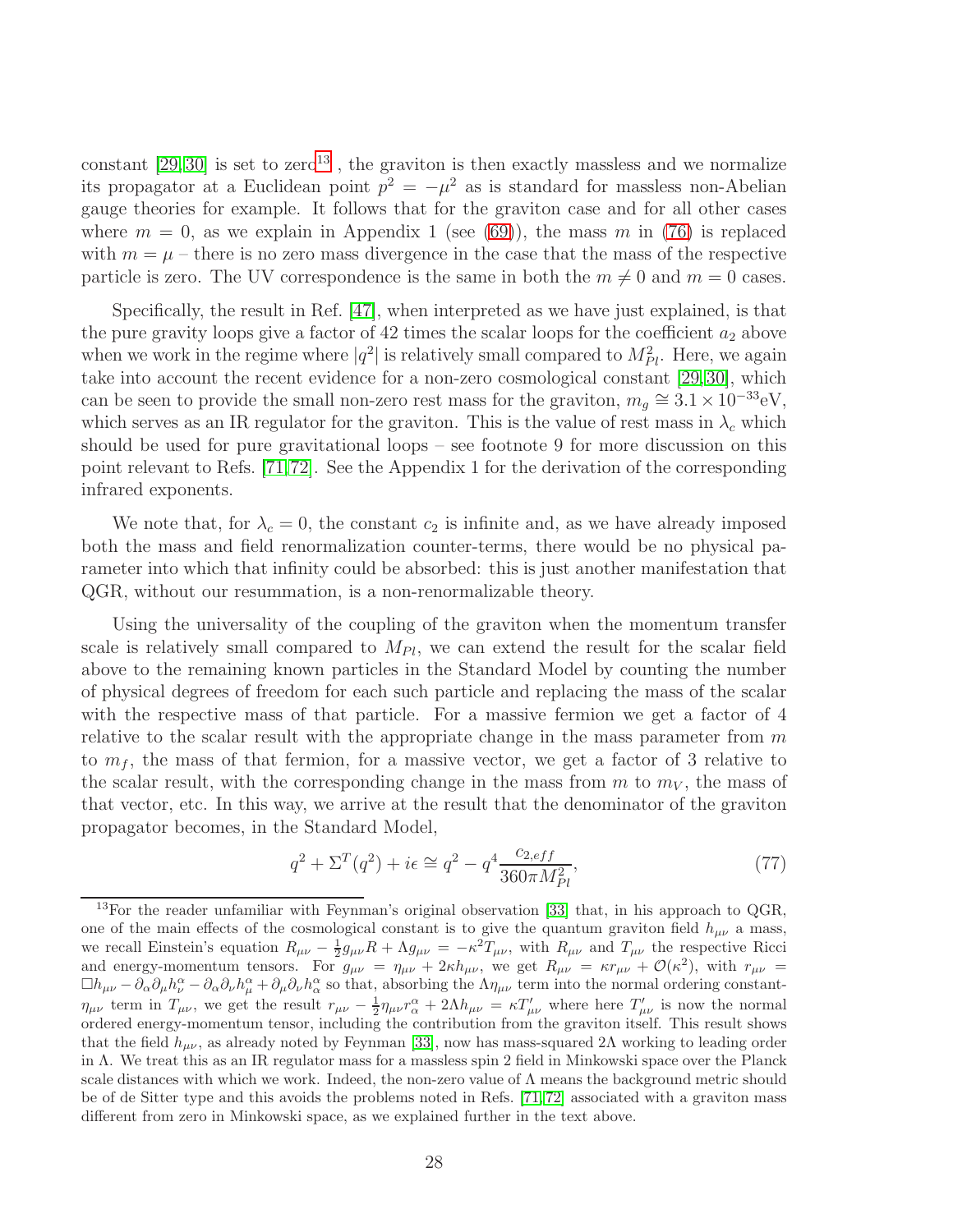<span id="page-29-0"></span>where we have defined

$$
c_{2,eff} = \sum_{\text{SM particles j}} n_j I_2(\lambda_c(j))
$$
  

$$
\approx 2.56 \times 10^4
$$
 (78)

with  $I_2$  defined above and with  $\lambda_c(j) = \frac{2m_j^2}{\pi M_{Pl}^2}$  and [\[12\]](#page-33-9)  $n_j$  equal to the number of effective degrees of particle j as already illustrated. The values for Standard Model masses used in arriving at the numerical value for  $c_{2,eff}$  in [\(78\)](#page-29-0) are explained in the text. We also note that (see Appendix 3) for  $\lambda_c \to 0$ , we have found the approximate representation

<span id="page-29-1"></span>
$$
I_2(\lambda_c) \cong \ln \frac{1}{\lambda_c} - \ln \ln \frac{1}{\lambda_c} - \frac{\ln \ln \frac{1}{\lambda_c}}{\ln \frac{1}{\lambda_c} - \ln \ln \frac{1}{\lambda_c}} - \frac{11}{6}.\tag{79}
$$

The results [\(77\)](#page-28-1), [\(78\)](#page-29-0) and [\(79\)](#page-29-1) have been used in the text.

# Appendix 3: Evaluation of Gravitationally Regulated Loop Integrals

In this section we present the derivation of the representations which we have used in the text in evaluating the gravitationally regulated loop integrals in Figs. [2](#page-25-0)[,3.](#page-25-1)

Considering the integrals in Fig. [3](#page-25-1) to show the methods, we need the result for

$$
\mathcal{I}_{\bar{\mu}\bar{\nu};\mu\nu} = i \frac{\int d^4k}{(2\pi)^4} \frac{\left(k'_{\bar{\mu}}k_{\bar{\nu}} + k'_{\bar{\nu}}k_{\bar{\mu}}\right)e^{\frac{\kappa^2|k'^2|}{8\pi^2}\ln\left(\frac{m^2}{m^2+|k'^2|}\right)}}{\left(k'^2 - m^2 + i\epsilon\right)}
$$
\n
$$
\frac{\left(k'_{\mu}k_{\nu} + k'_{\nu}k_{\mu}\right)e^{\frac{\kappa^2|k^2|}{8\pi^2}\ln\left(\frac{m^2}{m^2+|k^2|}\right)}}{\left(k^2 - m^2 + i\epsilon\right)}.
$$
\n(80)

In the limit that  $|q^2| \ll M_{Pl}^2$ , standard symmetric integration methods give us, for the transverse parts,

$$
\mathcal{I}_{\bar{\mu}\bar{\nu};\mu\nu} = \frac{i\pi^2}{12} \{ g_{\bar{\mu}\bar{\nu}} g_{\mu\nu} + permutations \} I_0 \tag{81}
$$

where we have

$$
I_0 \cong \frac{\int_0^1 d\alpha \int_0^\infty dk k^3}{(2\pi)^4} \frac{k^4 e^{\lambda_c (k^2/m^2) \ln(m^2/(m^2+k^2))}}{[k^2+m^2+|q^2|\alpha(1-\alpha)]^2}
$$
(82)

and where we used the symmetrization, valid under the respective integral sign,

$$
k_{\bar{\mu}}k_{\bar{\nu}}k_{\mu}k_{\nu} \rightarrow \frac{k^4}{24} \{g_{\bar{\mu}\bar{\nu}}g_{\mu\nu} + permutations\}
$$
 (83)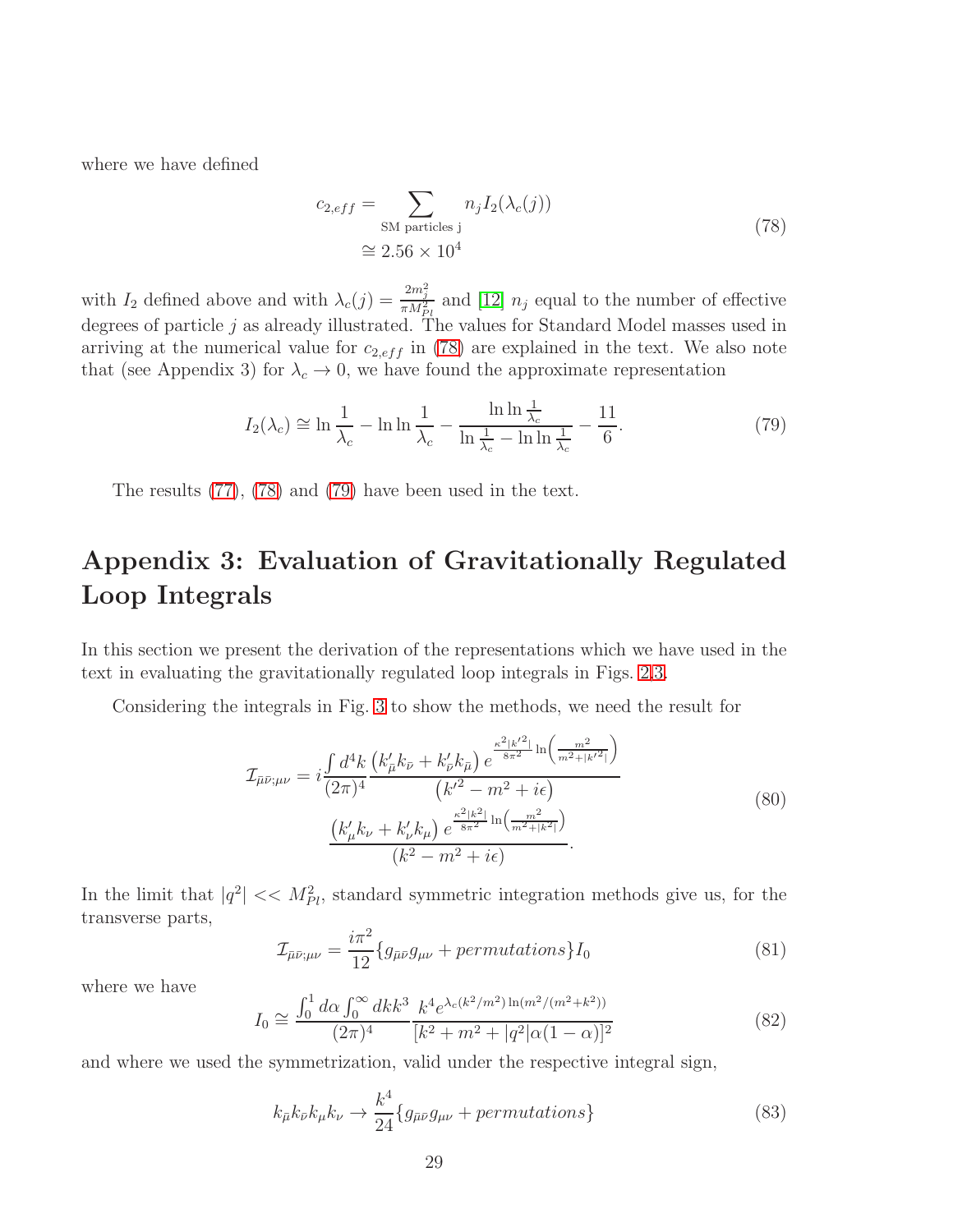and  $\lambda_c = 2m^2/(\pi M_{Pl}^2)$ . The integral  $I_0$ , with the use of the mass counter-term, then leads us to evaluate the difference,

$$
\Delta I = I_0(q) - I_0(0) \cong \frac{\int_0^1 d\alpha \int_0^\infty dx}{2(2\pi)^4} \frac{x^3(x+1)^{-\lambda_c x}}{(x+1)^2(x+1+\bar{d})^2} \left(-2\bar{d}(x+1) - \bar{d}^2\right) \tag{84}
$$

where we define here  $\bar{d} = |q^2| \alpha (1 - \alpha) / m^2$ . It is seen that the dominant part of the integrals comes from the regime where  $x \sim 1/(\rho \lambda_c)$  with  $\rho = -\ln \lambda_c$ , so that we may finally write

$$
\Delta I = I_0(q) - I_0(0)
$$
\n
$$
\approx \frac{\int_0^1 d\alpha \int_0^\infty dx}{2(2\pi)^4} \frac{x^3(x+1)^{-\lambda x}}{(x+1)^2(x+1+\bar{d})^2} \left(-2\bar{d}(x+1) - \bar{d}^2\right)
$$
\n
$$
\approx -\frac{|q|^2 I_1}{6(2\pi)^4} - \frac{|q|^4 I_2}{60(2\pi)^4}
$$
\n(85)

<span id="page-30-0"></span>where we have defined

$$
I_1(\lambda_c) = \int_0^\infty dx x^3 (1+x)^{-3-\lambda_c x},
$$
  

$$
I_2(\lambda_c) = \int_0^\infty dx x^3 (1+x)^{-4-\lambda_c x}.
$$

The result [\(85\)](#page-30-0) has been used in the text.

For the limit in practice, where we have  $\lambda_c \to 0$ , we can get accurate estimates for the integrals  $I_1, I_2$  as follows. Consider first  $I_2$ . Write  $x^3 = (x + 1 - 1)^3 = (x + 1)^3 - 3(x + 1)^3$  $1)^2 + 3(x+1) - 1$  to get

$$
I_2(\lambda_c) = \int_0^\infty dx \left( (1+x)^{-1} - 3(x+1)^{-2} + 3(x+1)^{-3} - (x+1)^{-4} \right) (1+x)^{-\lambda_c x}
$$
  
\n
$$
\approx \int_0^\infty dx (x+1)^{-1-\lambda_c x} - \frac{11}{6}.
$$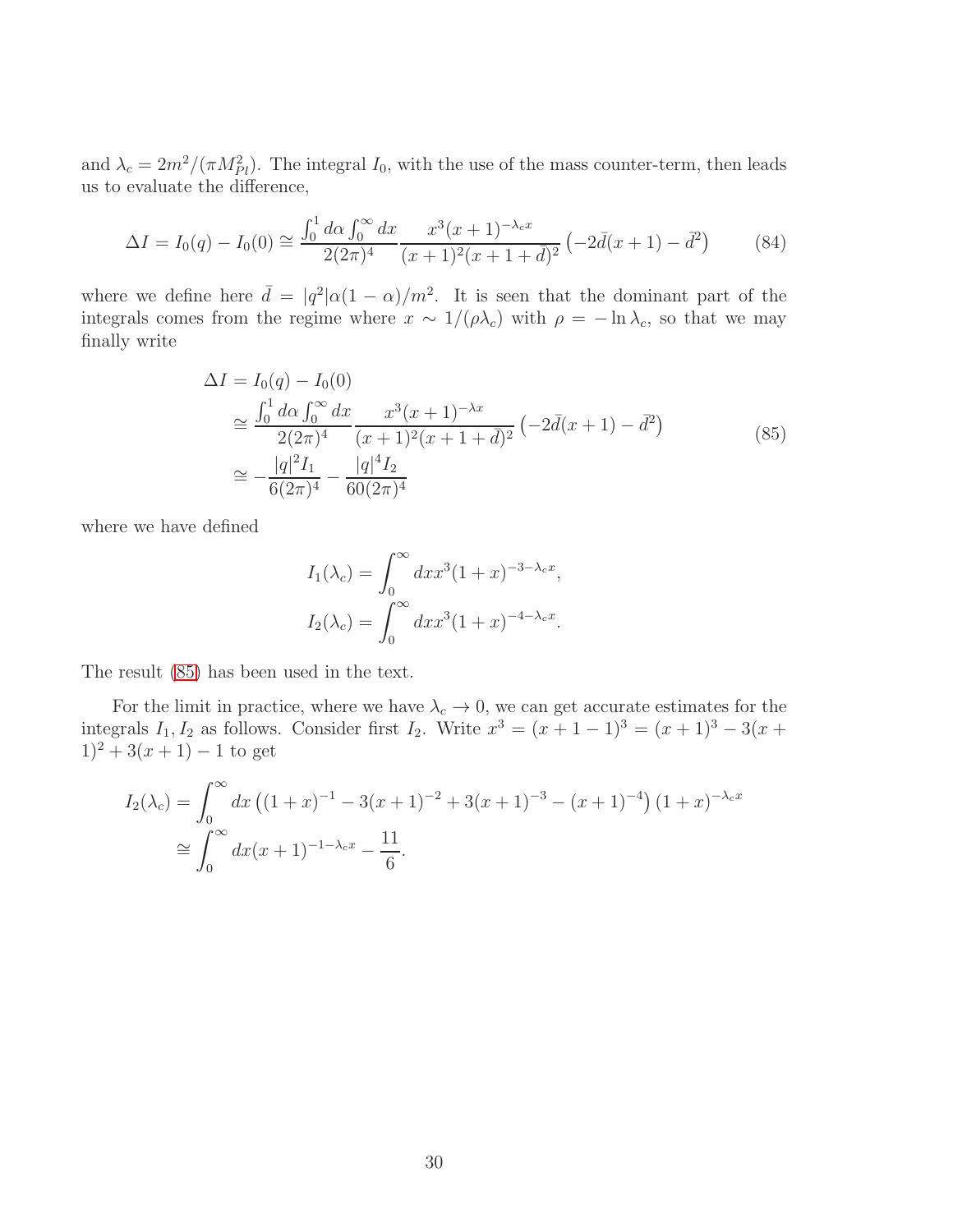Use then the change of variable  $r = \lambda_c x$  to get, for  $\rho = \ln(1/\lambda_c)$ ,

$$
\int_0^\infty dx (x+1)^{-1-\lambda_c x} = \int_0^\infty dr \frac{e^{-r \ln(r+\lambda_c)-\rho r}}{r+\lambda_c}
$$
  
\n
$$
= -\ln \lambda_c + \int_0^\infty dr \ln(r+\lambda_c)(\ln(r+\lambda_c)+r/(r+\lambda_c)+\rho)e^{-r \ln(r+\lambda_c)-\rho r}
$$
  
\n
$$
\approx \rho + \int_0^\infty dr \sum_{j=0}^\infty \frac{1}{j!}((\rho+1)(\partial/\partial \alpha)^{j+1}+(\partial/\partial \alpha)^{j+2})(\partial/\partial \rho)^j r^{\alpha} e^{-\rho r}|_{\alpha=0}
$$
  
\n
$$
= \rho + \sum_{j=0}^\infty \frac{1}{j!}((\rho+1)(\partial/\partial \alpha)^{j+1}+(\partial/\partial \alpha)^{j+2})(\partial/\partial \rho)^j \Gamma(\alpha+1)\rho^{-\alpha-1}|_{\alpha=0}
$$
  
\n
$$
\approx \rho + \frac{-(\rho+1)\ln \rho + \ln^2 \rho}{\rho - \ln \rho}
$$
  
\n
$$
= \rho - \ln \rho - \frac{\ln \rho}{\rho - \ln \rho}.
$$
\n(86)

This gives us the approximation

$$
I_2(\lambda_c) = \rho - \ln \rho - \frac{\ln \rho}{\rho - \ln \rho} - \frac{11}{6}
$$
\n(87)

when  $\lambda_c \to 0$ , as we noted in the text.

The integral  $I_1$  is a field renormalization constant so, in the usual renormalization program, we do not need it for most of the applications. Here, we will discuss it as well for completeness. We get

$$
I_1(\lambda_c) = \int_0^\infty dx (1+x)^{-\lambda_c x} - 3\left(I_2(\lambda_c) + \frac{11}{6}\right) + \frac{5}{2}
$$
  
= 
$$
\int_0^\infty dx (1+x)^{-\lambda_c x} - 3I_2(\lambda_c) - 3,
$$

where, as above, we use

$$
\int_0^\infty dx (1+x)^{-\lambda_c x} = \frac{\int_0^\infty dr}{\lambda_c} e^{-r \ln(r+\lambda_c)-r\rho}
$$
  
\n
$$
\approx \frac{\int_0^\infty dr}{\lambda_c} \sum_{j=0}^\infty \frac{1}{j!} (\partial/\partial \rho)^j (\partial/\partial \alpha)^j r^{\alpha} e^{-\rho r}|_{\alpha=0}
$$
  
\n
$$
= \frac{1}{\lambda_c} \sum_{j=0}^\infty \frac{1}{j!} (\partial/\partial \rho)^j (\partial/\partial \alpha)^j \Gamma(1+\alpha) \rho^{-\alpha-1}|_{\alpha=0}
$$
  
\n
$$
\approx \frac{1}{\lambda_c} \frac{1}{\rho - \ln \rho}.
$$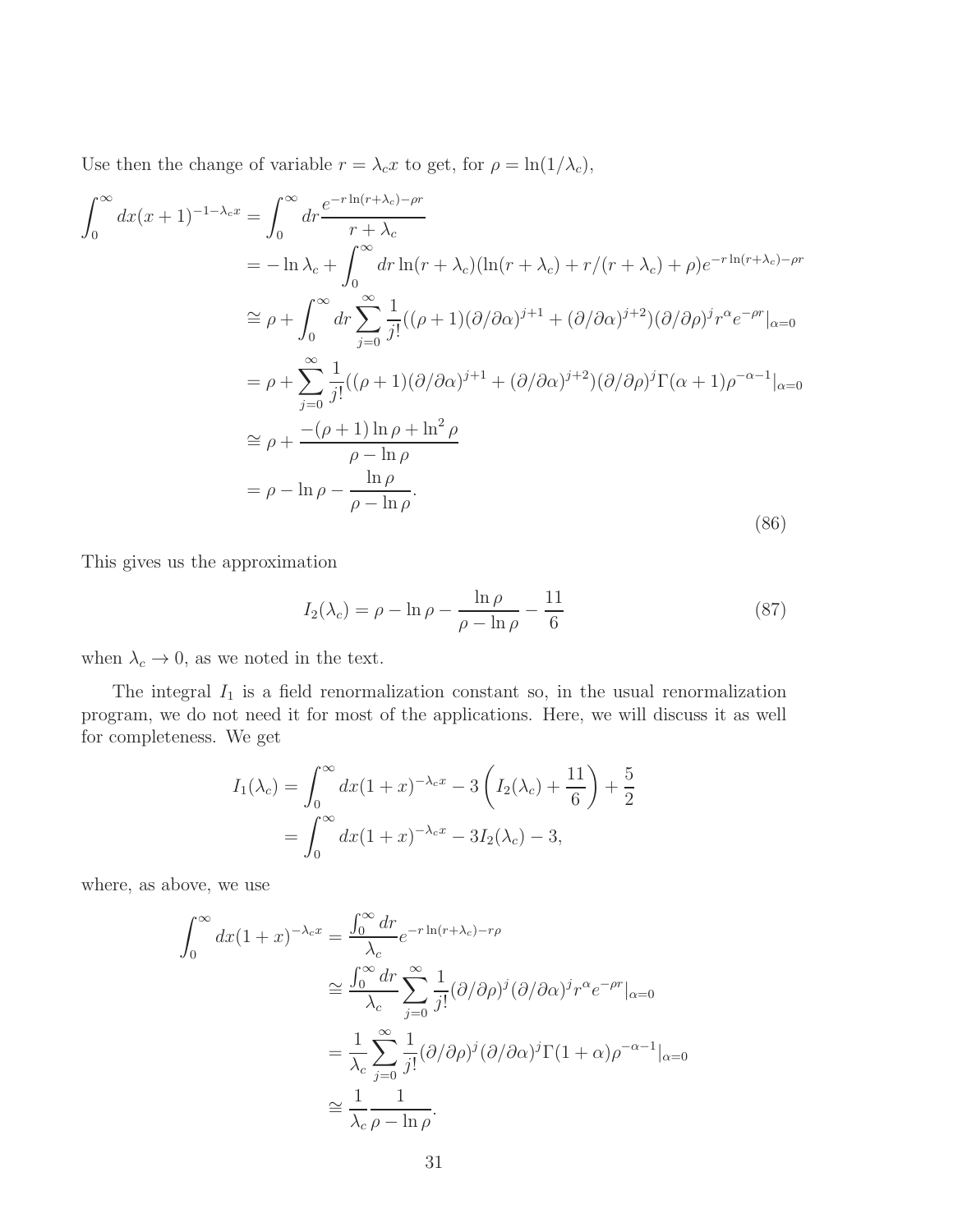Thus, we get

$$
I_1(\lambda_c) \cong \frac{1}{\lambda_c} \frac{1}{\rho - \ln \rho} - 3I_2(\lambda_c) - 3. \tag{88}
$$

Finally, let us show why we can neglect the terms  $\bar{d}$  that were in the denominators of  $I_j$ ,  $j = 1, 2$ . It is enough to look into the differences

$$
\Delta I_j = \frac{\int_0^\infty dx x^3}{(x+1)^j} \left( \frac{1}{(x+1)^2} - \frac{1}{(x+1+\bar{d})^2} \right) (x+1)^{-\lambda_c x}, \ j = 1, 2 \tag{89}
$$

where we note that the integral  $I_1$  is absorbed by the standard field renormalization where here for convenience we do this at  $|q^2| = 0$  when we neglect  $\bar{d}$  in the denominator of  $I_1$  or at the zero of the respective graviton propagator away from the origin otherwise. From this perspective, the main integral to examine to illustrate the level of our approximation becomes

$$
\Delta I_2 = \frac{\int_0^\infty dx}{(x+1)^2} \left\{ \frac{(x+1)^{-\lambda_c x}}{(x+1)^2} - \frac{(x+1)^{-\lambda_c x}}{(x+1+\bar{d})^2} \right\}
$$
  
\n
$$
= \frac{\int_0^\infty dr \, e^{-r \ln(r+\lambda_c)-r\rho}}{(r+\lambda_c)^2} \left\{ \frac{1}{(r+\lambda_c)^2} - \frac{1}{(r+\lambda_c+\sigma)^2} \right\}
$$
  
\n
$$
\approx \int_0^\infty dr \int_0^\infty d\alpha_1 \alpha_1 \int_0^\infty d\alpha_2 \alpha_2 e^{-r \ln r - r\rho - \alpha_1(r+\lambda_c)-\alpha_2(r+\lambda_c)} \left(1 - e^{-\alpha_2 \sigma}\right),
$$
\n(90)

where we have defined  $\sigma = \lambda_c \overline{d}$ . The approximation, valid for small values of  $\sigma$ ,

$$
(1 - e^{-\alpha_2 \sigma}) = 2e^{-\alpha_2 \sigma/2} \sinh(\alpha_2 \sigma/2)
$$
  
\n
$$
\cong \alpha_2 \sigma e^{-\alpha_2 \sigma/2}
$$
\n(91)

then allows us to get

$$
\Delta I_2 \cong 4\sigma \frac{\partial^2}{\partial \sigma^2} \int_0^\infty dr \, e^{-r\rho} \left( 1 - \frac{\lambda_c + \sigma/2}{r + \lambda_c + \sigma/2} \right)
$$
  

$$
\cong 2 + \rho \sigma + 2\rho \sigma (1 + \frac{1}{4}\rho \sigma) e^{\rho \sigma/2} (C + \ln(\rho \sigma/2) + \sum_{n=1}^\infty \frac{(-1)^n (\rho \sigma/2)^n}{n n!})
$$
(92)

which shows that this difference is indeed non-leading log. The analogous analysis holds for  $\Delta I_1$  as well.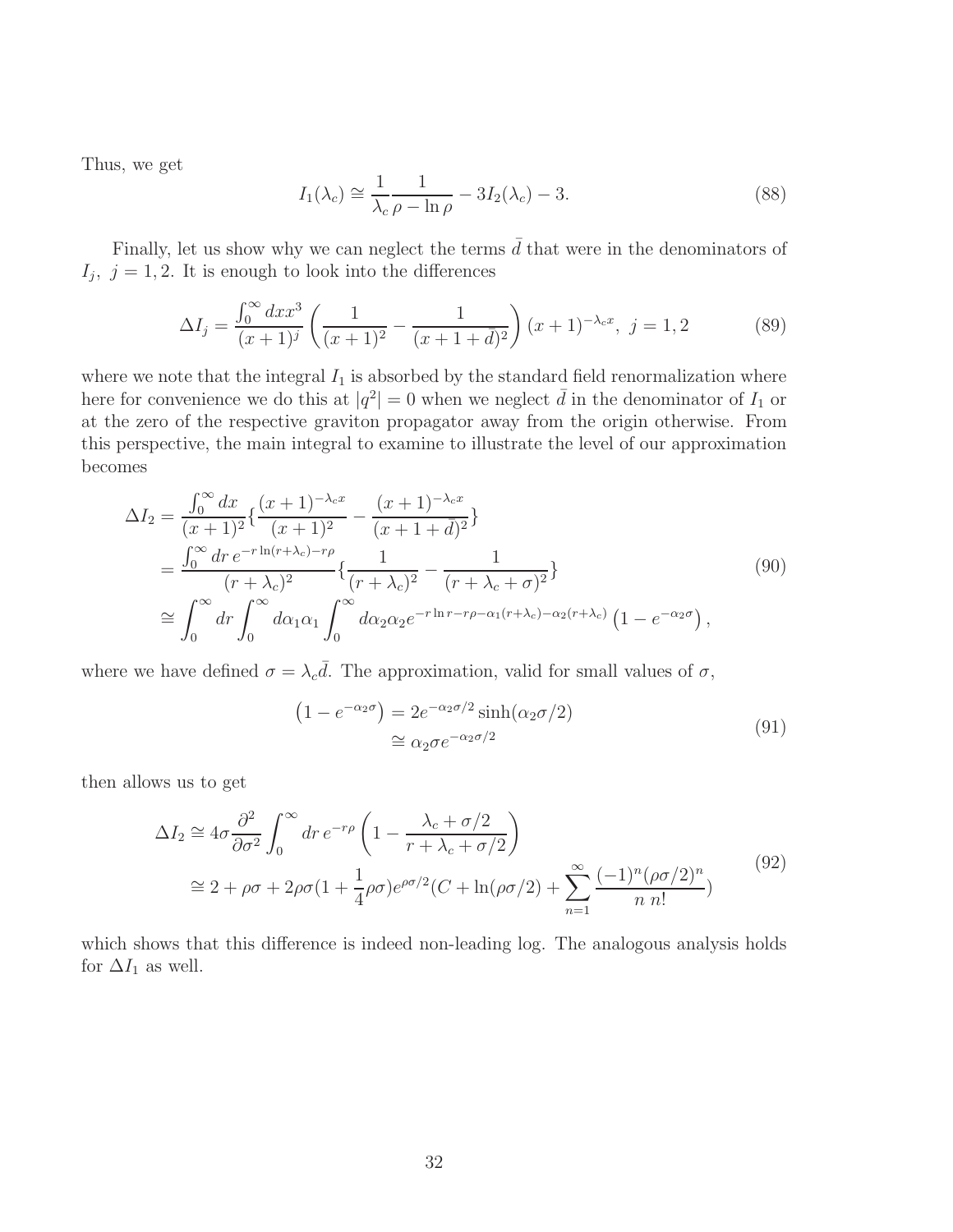### <span id="page-33-0"></span>References

- <span id="page-33-1"></span>[1] S. Weinberg, in General Relativity, an Einstein Centenary Survey, eds. S. W. Hawking and W. Israel, (Cambridge Univ. Press, Cambridge, 1979).
- <span id="page-33-8"></span>[2] M. Reuter, Phys. Rev. D57 (1998) 971, and references therein.
- [3] O. Lauscher and M. Reuter, Phys. Rev. D66 (2002) 025026, and references therein.
- [4] E. Manrique, M. Reuter and F. Saueressig, Ann. Phys. 326 (2011) 44 and references therein.
- [5] A. Bonanno and M. Reuter, Phys. Rev. D62 (2000) 043008, and references therein.
- <span id="page-33-2"></span>[6] D. F. Litim, Phys. Rev. Lett.92(2004) 201301; Phys. Rev. D64 (2001) 105007; P. Fischer and D.F. Litim, Phys. Lett. B638 (2006) 497 and references therein.
- [7] D. Don and R. Percacci, Class. Quant. Grav. 15 (1998) 3449; R. Percacci and D. Perini, Phys. Rev. D67(2003) 081503; ibid.68 (2003) 044018; R. Percacci, ibid.73(2006) 041501; A. Codello, R. Percacci and C. Rahmede, Int.J. Mod. Phys. A23(2008) 143, and references therein.
- <span id="page-33-3"></span>[8] K. G. Wilson, Phys. Rev. B4 (1971) 3174, 3184; K. G. Wilson, J.Kogut, Phys. Rep. 12 (1974) 75; F. Wegner, A. Houghton, Phys. Rev. A8(1973) 401; S. Weinberg, "Critical Phenomena for Field Theorists", Erice Subnucl. Phys. (1976) 1; J. Polchinski, Nucl. Phys. B231 (1984) 269.
- <span id="page-33-4"></span>[9] B.F.L. Ward, Open Nucl.Part.Phys.Jour. 2(2009) 1.
- <span id="page-33-6"></span>[10] B.F.L. Ward, Mod. Phys. Lett. A17 (2002) 237.
- <span id="page-33-9"></span>[11] B.F.L. Ward, Mod. Phys. Lett. A19 (2004) 143.
- <span id="page-33-7"></span>[12] B.F.L. Ward, J. Cos. Astropart. Phys.0402 (2004) 011.
- [13] B.F.L. Ward, [hep-ph/0605054,](http://arxiv.org/abs/hep-ph/0605054) Acta Phys. Polon. B37 (2006) 1967.
- [14] B.F.L. Ward, [hep-ph/0503189,](http://arxiv.org/abs/hep-ph/0503189) Acta Phys. Polon. B37 (2006) 347.
- [15] B.F.L. Ward, [hep-ph/0502104,](http://arxiv.org/abs/hep-ph/0502104) in Focus on Black Hole Research, ed. P.V. Kreitler,(Nova Sci. Publ., Inc., New York, 2006) p. 95.
- [16] B.F.L. Ward, [hep-ph/0411050,](http://arxiv.org/abs/hep-ph/0411050) Int. J. Mod. Phys. A20 (2005) 3502.
- <span id="page-33-5"></span>[17] B.F.L. Ward, [hep-ph/0411049,](http://arxiv.org/abs/hep-ph/0411049) Int. J. Mod. Phys. A20 (2005) 3128.
- [18] B.F.L. Ward, [hep-ph/0410273,](http://arxiv.org/abs/hep-ph/0410273) in Proc. ICHEP 2004, vol. 1, eds. H. Chen et al.,(World Sci. Publ. Co., Singapore, 2005) p. 419 and references therein.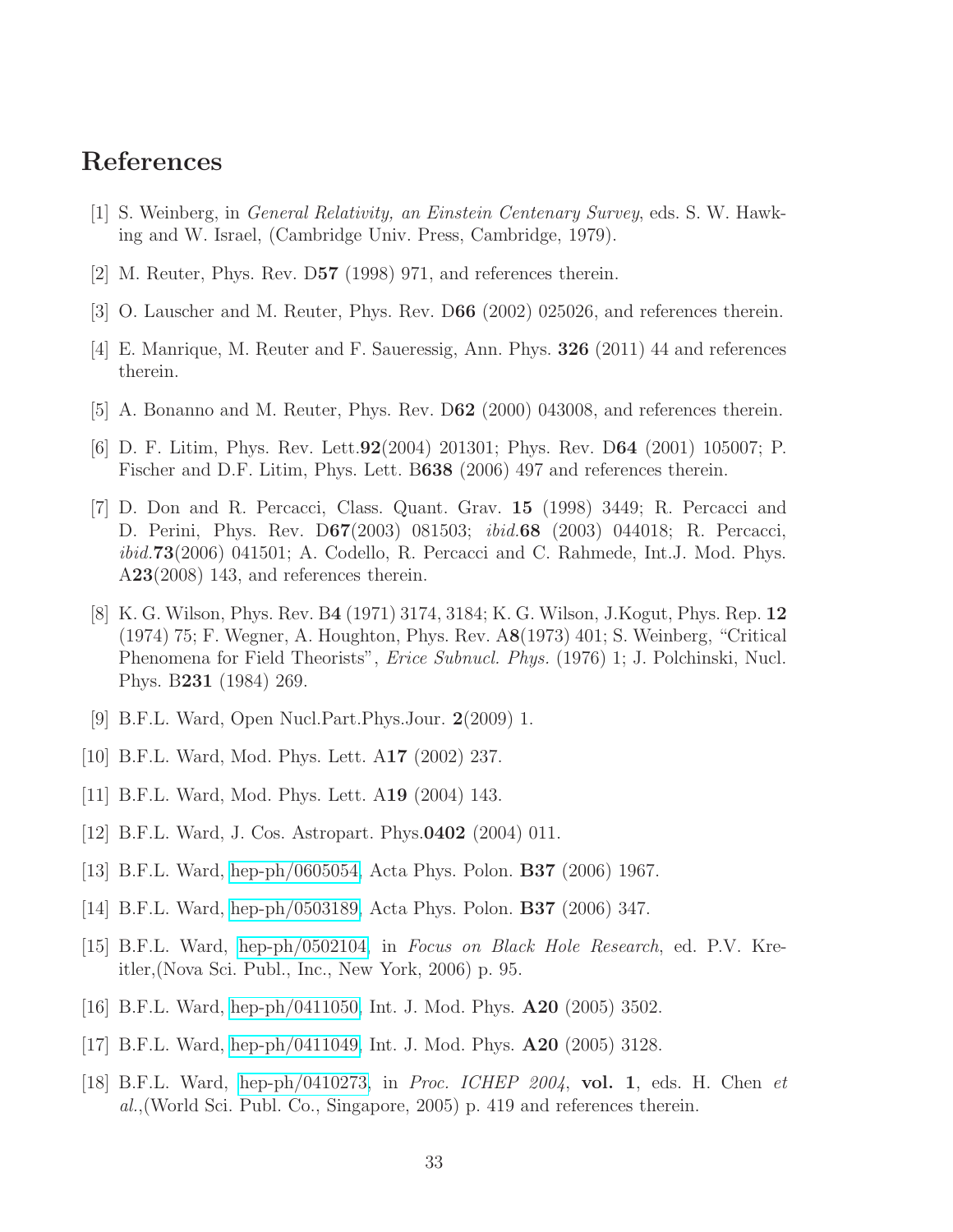- <span id="page-34-1"></span><span id="page-34-0"></span>[19] B.F.L. Ward, Mod. Phys. Lett. A23 (2008) 3299.
- <span id="page-34-2"></span>[20] D. R. Yennie, S. C. Frautschi, and H. Suura, Ann. Phys. 13 (1961) 379; see also K. T. Mahanthappa, Phys. Rev. 126 (1962) 329, for a related analysis.
- [21] See also S. Jadach and B.F.L. Ward, *Comput. Phys. Commun.*  $56(1990)$  351; Phys.Lett. B274 (1992) 470; S. Jadach et al., Comput. Phys. Commun. 102 (1997) 229; S. Jadach, W. Placzek and B.F.L Ward, Phys. Lett. B390 (1997) 298; S. Jadach, M. Skrzypek and B.F.L. Ward,Phys. Rev. D 55 (1997) 1206; S. Jadach, W. Placzek and B.F.L. Ward, *Phys. Rev. D* 56 (1997) 6939; S. Jadach, B.F.L. Ward and Z. Was,Phys. Rev. D 63 (2001) 113009; Comp. Phys. Commun. 130 (2000) 260; ibid.124 (2000) 233; ibid.79 (1994) 503; ibid.66 (1991) 276; S. Jadach et al., ibid.140 (2001) 432, 475.
- <span id="page-34-8"></span><span id="page-34-3"></span> $[22]$  J. Ambjorn *et al.*, Phys. Lett. B690 (2010) 420, and references therein.
- <span id="page-34-4"></span>[23] P. Horava, Phys. Rev. D **79** (2009) 084008.
- <span id="page-34-5"></span>[24] A. Bonanno and M. Reuter, Phys. Rev. D65 (2002) 043508.
- <span id="page-34-9"></span>[25] A. Bonanno and M. Reuter, Jour. Phys. Conf. Ser. 140 (2008) 012008, [arXiv:0803.2546;](http://arxiv.org/abs/0803.2546) and references therein.
- <span id="page-34-6"></span>[26] I. L. Shapiro and J. Sola, Phys. Lett. B475 (2000) 236.
- <span id="page-34-7"></span>[27] See for example A. H. Guth and D.I. Kaiser, Science 307 (2005) 884; A. H. Guth, Phys. Rev. D23 (1981) 347, and references therein.
- <span id="page-34-10"></span>[28] See for example A. Linde, Lect. Notes. Phys. 738 (2008) 1, and references therein.
- [29] A.G. Riess et al., Astron. Jour. 116 (1998) 1009; S. Perlmutter et al., Astrophys. J. 517 (1999) 565; and, references therein.
- <span id="page-34-12"></span><span id="page-34-11"></span>[30] C. Amsler *et al.*, Phys. Lett. B667 (2008) 1.
- <span id="page-34-13"></span>[31] B.F.L. Ward, to appear.
- <span id="page-34-14"></span>[32] R.P. Feynman, Acta Phys. Pol.24 (1963) 697-722.
- [33] R.P. Feynman, Feynman Lectures on Gravitation, eds. F.B. Moringo and W.G. Wagner,(Caltech, Pasadena, 1971).
- <span id="page-34-15"></span>[34] L.D. Faddeev and V.N. Popov, "Perturbation theory for gauge invariant fields", preprint ITF-67-036, NAL-THY-57 (translated invariant fields", preprint ITF-67-036, NAL-THY-57 (translated from Russian by D. Gordon and B.W. Lee). Available from [http://lss.fnal.gov/archive/test-preprint/fermilab-pub-72-057-t.shtml.](http://lss.fnal.gov/archive/test-preprint/fermilab-pub-72-057-t.shtml)
- <span id="page-34-16"></span>[35] L.D. Faddeev and V.N. Popov, Phys. Lett. B25 (1967) 29-30.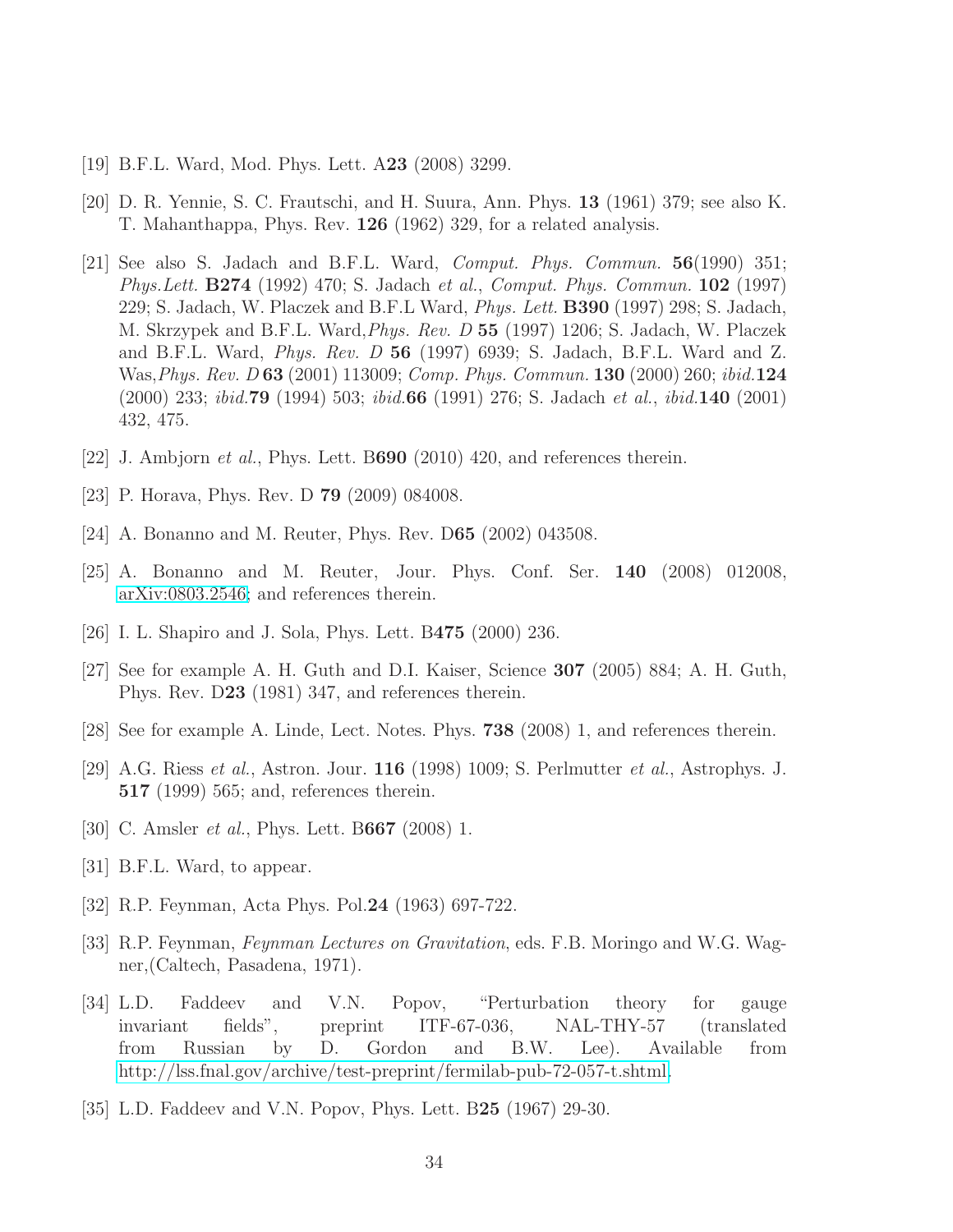- <span id="page-35-1"></span><span id="page-35-0"></span>[36] S. Weinberg, The Quantum Theory of Fields, v.1,(Cambridge University Press, Cambridge, 1995).
- <span id="page-35-2"></span>[37] G. 't Hooft and M. Veltman, Nucl. Phys. B44(1972) 189, and references therein.
- <span id="page-35-3"></span>[38] J.D. Bjorken and S.D. Drell, *Relativistic Quantum Fields*, (McGraw-Hill, Menlo Park, 1965).
- <span id="page-35-4"></span>[39] See for example D. Wark, in Proc. ICHEP02, eds. S. Bentvelsen et al., (North-Holland,Amsterdam, 2003), Nucl. Phys. B (Proc. Suppl.) 117 (2003) 164.
- [40] See for example M. C. Gonzalez-Garcia, [hep-ph/0211054,](http://arxiv.org/abs/hep-ph/0211054) in Proc. ICHEP02, eds. S. Bentvelsen et al., (North-Holland,Amsterdam, 2003), Nucl. Phys. B (Proc. Suppl.) 117 (2003) 186, and references therein.
- <span id="page-35-5"></span>[41] K. Hagiwara *et al.*, Phys. Rev. D66 (2002) 010001.
- <span id="page-35-6"></span>[42] H. Leutwyler and J. Gasser, Phys. Rept. 87 (1982) 77, and references therein.
- <span id="page-35-7"></span>[43] S. Eidelman *et al.*, Phys. Lett. B**592** (2004) 1.
- <span id="page-35-8"></span>[44] D. Abbaneo *et al.*, [hep-ex/0212036.](http://arxiv.org/abs/hep-ex/0212036)
- <span id="page-35-9"></span>[45] M. Gruenewald, [hep-ex/0210003,](http://arxiv.org/abs/hep-ex/0210003) in Proc. ICHEP02, eds. S. Bentvelsen et al., (North-Holland,Amsterdam, 2003), Nucl. Phys. B Proc. Suppl. 117(2003) 280.
- [46] F. Gianotti, in Proc. ICHEP2012, in press; J. Incandela, *ibid.*, 2012, in press; G. Aad et al., Phys. Lett. B716 (2012) 1; S. Chatrchyan et al., Phys. Lett. B716 (2012) 30.
- <span id="page-35-11"></span><span id="page-35-10"></span>[47] G. 't Hooft and M. Veltman, Ann. Inst. Henri Poincare XX (1974) 69.
- <span id="page-35-12"></span>[48] Ya. B. Zeldovich, Sov. Phys. Uspekhi 11 (1968) 381.
- <span id="page-35-13"></span>[49] V. Branchina and D. Zappala, G. R. Gravit. 42 (2010) 141; [arXiv:1005.3657,](http://arxiv.org/abs/1005.3657) and references therein.
- <span id="page-35-14"></span>[50] J. Sola, J. Phys. A41 (2008) 164066.
- <span id="page-35-15"></span>[51] T. Appelquist and J. Carazzone, Phys. Rev. D11 (1975) 2856.
- [52] S.L. Glashow, Nucl. Phys. 22 (1961) 579; S. Weinberg, Phys. Rev. Lett. 19 (1967) 1264; A. Salam, in Elementary Particle Theory, ed. N. Svartholm (Almqvist and Wiksells, Stockholm, 1968), p. 367; G. 't Hooft and M. Veltman, Nucl. Phys. B44,189 (1972) and 50, 318 (1972); G. 't Hooft, ibid. 35, 167 (1971); M. Veltman, ibid. 7, 637 (1968).
- <span id="page-35-16"></span>[53] D. J. Gross and F. Wilczek, Phys. Rev. Lett. 30 (1973) 1343; H. David Politzer, ibid.30 (1973) 1346; see also , for example, F. Wilczek, in Proc. 16th International Symposium on Lepton and Photon Interactions, Ithaca, 1993, eds. P. Drell and D.L. Rubin (AIP, NY, 1994) p. 593, and references therein.